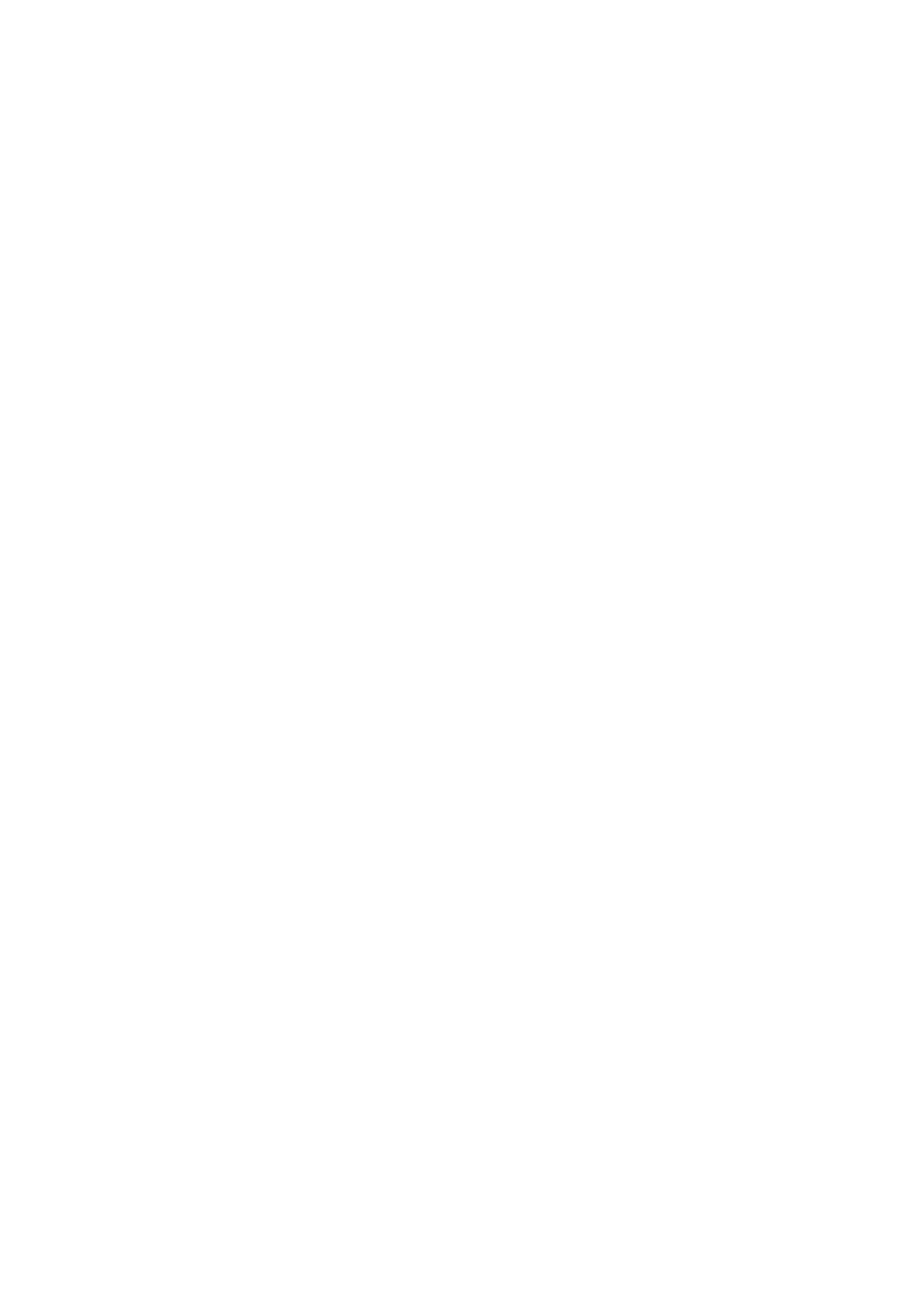*Confidentiality*

**NHS Code of Practice**

**November 2003**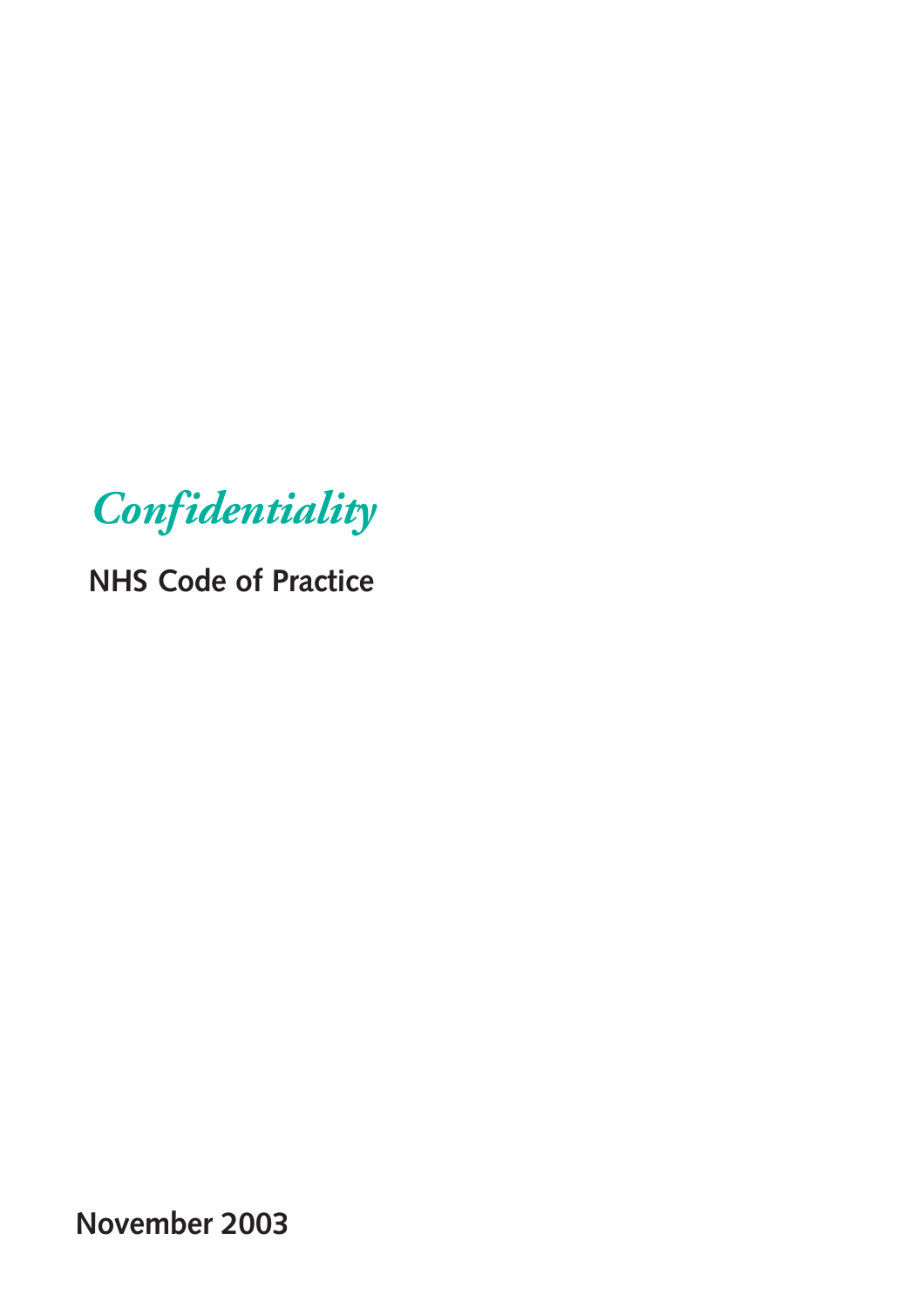| <b>READER INFORMATION</b>                                           |                                                                                                                                                                                                                                                                                                                                  |
|---------------------------------------------------------------------|----------------------------------------------------------------------------------------------------------------------------------------------------------------------------------------------------------------------------------------------------------------------------------------------------------------------------------|
| <b>Policy</b><br>HR/Workforce<br>Management<br>Planning<br>Clinical | Estates<br>Performance<br>IM & T<br>Finance<br>Partnership Working                                                                                                                                                                                                                                                               |
| <b>Document Purpose</b>                                             | <b>Best Practice Guidance</b>                                                                                                                                                                                                                                                                                                    |
| <b>ROCR Ref:</b>                                                    | Gateway Ref: 1656                                                                                                                                                                                                                                                                                                                |
| Title                                                               | NHS Confidentiality Code of Practice                                                                                                                                                                                                                                                                                             |
| Author                                                              | DH/IPU/Patient Confidentiality                                                                                                                                                                                                                                                                                                   |
| <b>Publication date</b>                                             | <b>ASAP</b>                                                                                                                                                                                                                                                                                                                      |
| <b>Target Audience</b>                                              | Caldicott Guardians and Data Protection<br>Officers                                                                                                                                                                                                                                                                              |
| <b>Circulation list</b>                                             | PCT CEs, NHS Trusts CEs, Care Trusts CEs,<br>Directors of HR, Communications Leads,<br><b>WDC CEs, Voluntary Organisations</b>                                                                                                                                                                                                   |
| Description                                                         | Purpose is to provide guidance to the NHS<br>and NHS related organisations on patient<br>information confidentiality issues. BMA,<br>GMC and OIC have endorsed the<br>document. This will help send a consistent<br>message across the Service on<br>confidentiality and issues around the<br>processing of patient information. |
| <b>Cross Ref</b>                                                    | HSG(96)18/LASSL(96)5 - The Protection<br>and Use of Patient Information                                                                                                                                                                                                                                                          |
| <b>Superseded Doc</b>                                               | HSG(96)18/LASSL(96)5 - The Protection<br>and Use of Patient Information                                                                                                                                                                                                                                                          |
| Action required                                                     | Ministerial approval to publish                                                                                                                                                                                                                                                                                                  |
| Timing                                                              | N/A                                                                                                                                                                                                                                                                                                                              |
| <b>Contact Details</b>                                              | David Martin<br>Department of Health<br>Confidentiality Unit, IPU<br>Quarry House<br>Leeds<br>david.martin@doh.gsi.gov.uk<br>0113 254 6267                                                                                                                                                                                       |
| For recipient use                                                   |                                                                                                                                                                                                                                                                                                                                  |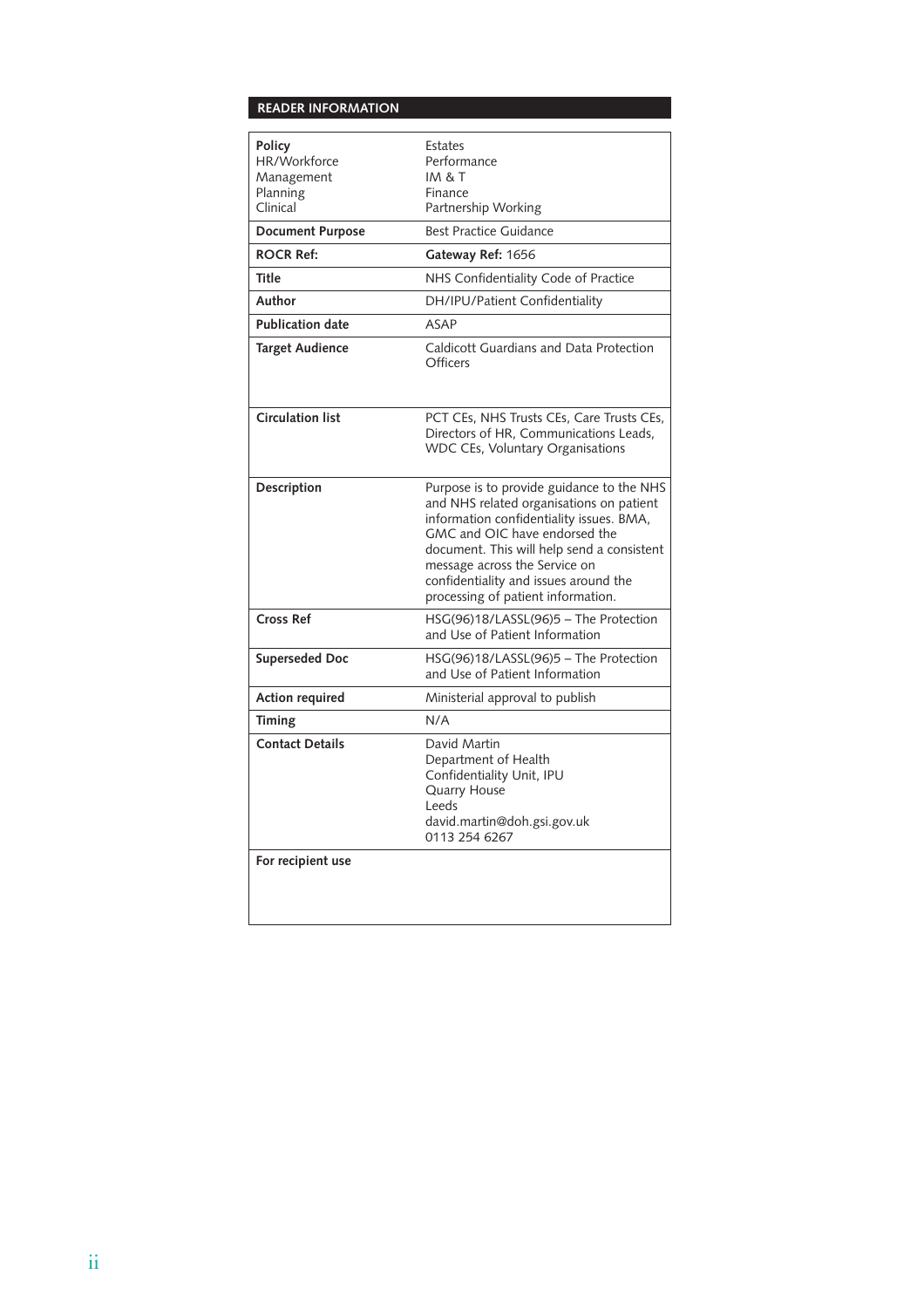# **Contents**

| <b>Introduction and Glossary</b>                                  |           |
|-------------------------------------------------------------------|-----------|
| Confidentiality                                                   | 7         |
| What is Confidential Patient Information?                         | 7         |
| Disclosing and Using Confidential Patient Information             | 7         |
| Patient Consent to Disclosing                                     | 8         |
| Obligations on Individuals Working in the NHS                     | 8         |
| <b>Providing a Confidential Service</b>                           | <b>10</b> |
| The Confidentiality Model                                         | 10        |
| <b>Using and Disclosing Confidential Patient Information</b>      | 13        |
| Legal Considerations                                              | 13        |
| Key Questions for Confidentiality Decisions                       | 15        |
| Annex A - Providing a Confidential Service: Detailed Requirements | <b>16</b> |
| Protect Patient Information<br>A1                                 | 16        |
| Inform Patients Effectively - No Surprises<br>A <sub>2</sub>      | 21        |
| Provide Choice to Patients<br>A3                                  | 23        |
| Improve Wherever Possible<br>A4                                   | 24        |
| <b>Annex B - Confidentiality Decisions</b>                        | 25        |
| Disclosure Models                                                 | 26        |
| Is it Confidential?                                               | 29        |
| Health Records are for Healthcare                                 | 29        |
| <b>Consent Issues</b>                                             | 30        |
| <b>Informing Patients</b>                                         | 33        |
| Common Law and the Public Interest                                | 34        |
| Administrative Law                                                | 35        |
| Data Protection Considerations                                    | 36        |
| Human Rights Act 1998                                             | 36        |
| Health & Social Care Act 2001: Section 60                         | 37        |
| Legal Restrictions on Disclosure                                  | 37        |
| Legally Required to Disclose                                      | 38        |
| Legally Permitted to Disclose                                     | 38        |
| Annex C - index of confidentiality decisions in practice          | 39        |
| Model B1: Healthcare Purposes                                     | 40        |
| Model B2: Medical Purposes other than Healthcare                  | 41        |
| Model B3: Non-medical Purposes                                    | 43        |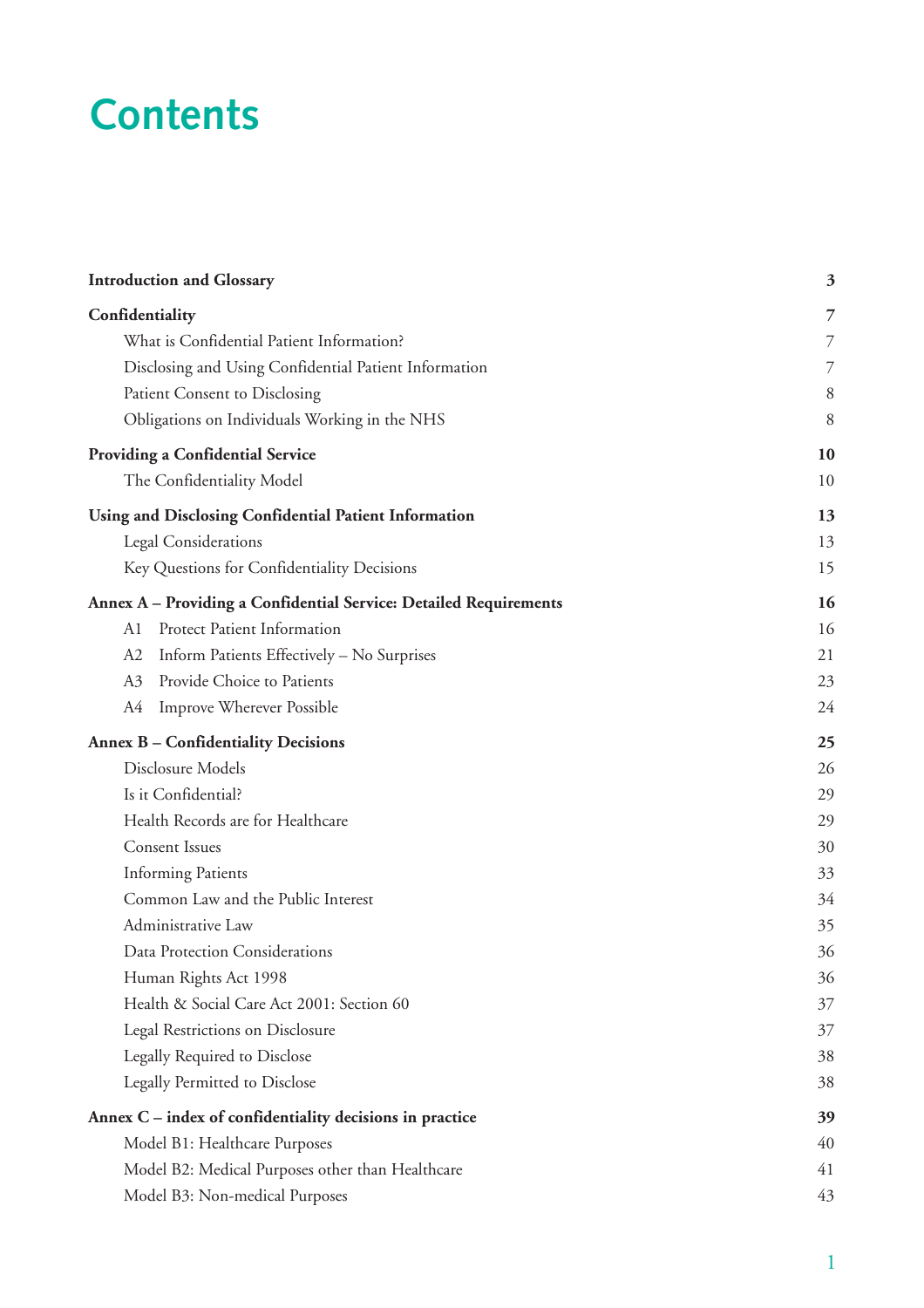# **Foreword**

The 'Confidentiality: NHS Code of Practice' has been published by the Department of Health following a major public consultation in 2002/2003. The consultation included patients, carers and citizens; the NHS; other health care providers; professional bodies and regulators. The guidance was drafted and delivered by a working group made up of key representatives from these areas.

Endorsements from the Information Commissioner, General Medical Council, British Medical Association and Medical Research Council can be found on the Department of Health's Confidentiality website http://www.doh.gov.uk/ipu/confiden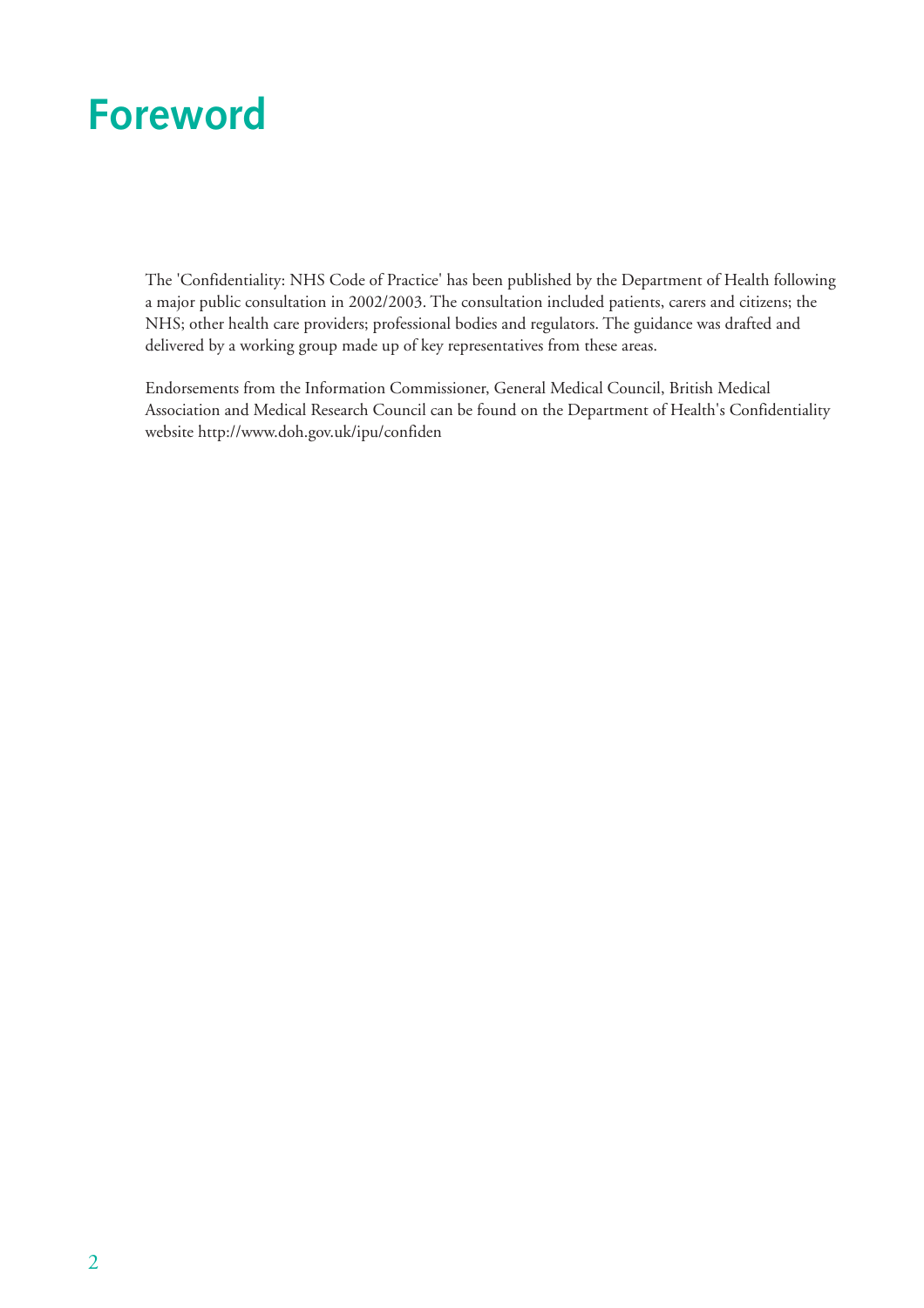# **Introduction and Glossary**

- 1. This document is a guide to required practice for those who work within or under contract to NHS organisations concerning confidentiality and patients' consent to the use of their health records. It replaces previous guidance, HSG (96)18/LASSL (96) 5 – The Protection and Use of Patient Information and is a key component of emerging information governance arrangements for the NHS.
- 2. For the purposes of this document, the term 'staff' is used as a convenience to refer to all those to whom this code of practice should apply. Whilst directed at NHS staff, the Code is also relevant to any one working in and around health. This includes private and voluntary sector staff.
- 3. This document
	- a. introduces the concept of confidentiality;
	- b. describes what a confidential service should look like;
	- c. provides a high level description of the main legal requirements;
	- d. recommends a generic decision support tool for sharing/disclosing information;
	- e. lists examples of particular information disclosure scenarios.
- 4. A summary of the key confidentiality issues can be gained by reading the main body of the document (pages 1-12), while the supporting Annexes provide detailed advice and guidance on the delivery of a confidential service.
- 5. This is an evolving document because the standards and practice covered continue to change. Where appropriate, it is supplemented by additional guidance on the Department of Health web-site at www.doh.gov.uk/ipu/confiden.
- 6. All parts of the NHS need to establish working practices that effectively deliver the patient confidentiality that is required by law, ethics and policy. The objective must be continuous improvement.
- 7. NHS managers need to be able to demonstrate active progress in enabling staff to conform to these standards, identifying resource requirements and related areas of organisation or system change. Performance assessment and management arrangements in support of information governance in the NHS facilitate and drive forward the required change. Those responsible for monitoring NHS performance, e.g. strategic health authorities and the Commission for Health Audit and Inspection (CHAI) play a key role in ensuring effective systems are in place.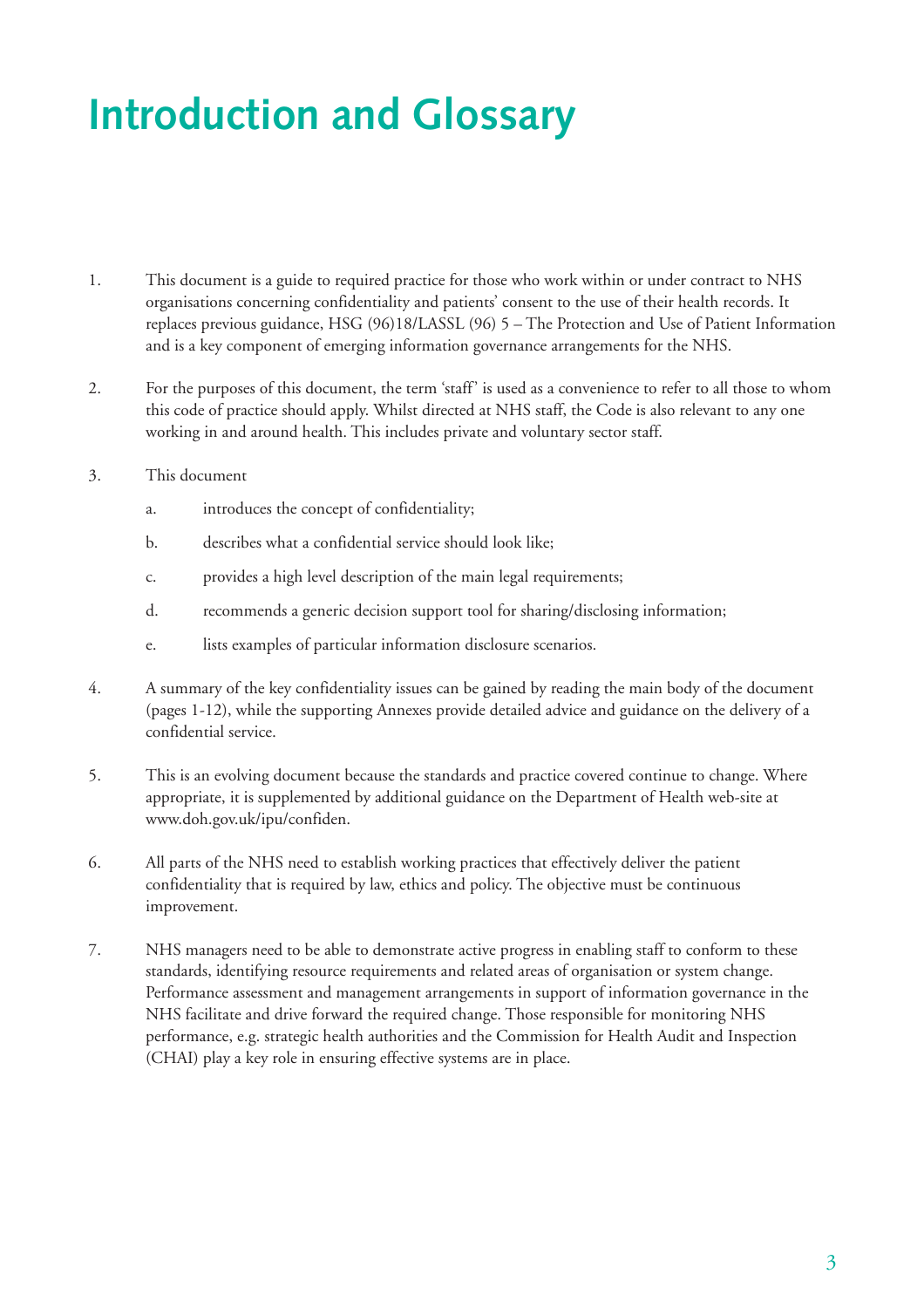#### *Confidentiality: NHS Code of Practice*

- 8. The NHS are provided with support to deliver change through the:
	- a. Information Governance Toolkit which will manage and maintain up-to-date confidentiality policy and guidance and, more generally;
	- b. Information Governance teams within the Information Policy Unit of the Department of Health and the NHS Information Authority.

#### Figure 1

The NHS is committed to the delivery of a first class confidential service. This means ensuring that all patient information is processed fairly, lawfully and as transparently as possible so that the public:

- understand the reasons for processing personal information;
- give their consent for the disclosure and use of their personal information;
- gain trust in the way the NHS handles information and;
- understand their rights to access information held about them.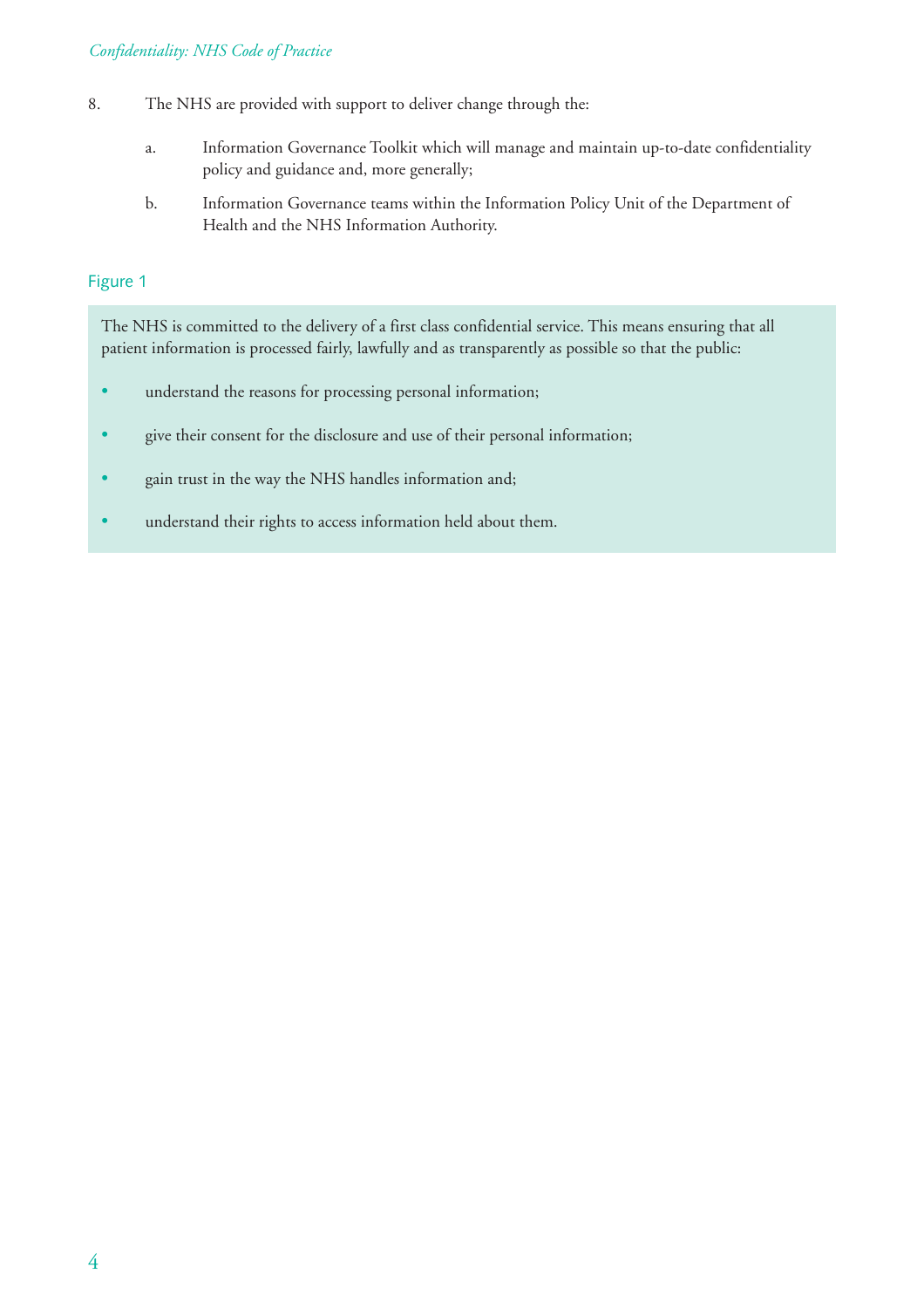# **Glossary of Terms**

| Patient identifiable<br>information   | Key identifiable information includes:                                                                                                                                                                                                                                                                                                                                                                                                                                                                                                                                                            |
|---------------------------------------|---------------------------------------------------------------------------------------------------------------------------------------------------------------------------------------------------------------------------------------------------------------------------------------------------------------------------------------------------------------------------------------------------------------------------------------------------------------------------------------------------------------------------------------------------------------------------------------------------|
|                                       | patient's name, address, full post code, date of birth;                                                                                                                                                                                                                                                                                                                                                                                                                                                                                                                                           |
|                                       | pictures, photographs, videos, audio-tapes or other images of<br>patients;                                                                                                                                                                                                                                                                                                                                                                                                                                                                                                                        |
|                                       | NHS number and local patient identifiable codes;                                                                                                                                                                                                                                                                                                                                                                                                                                                                                                                                                  |
|                                       | anything else that may be used to identify a patient directly or<br>indirectly. For example, rare diseases, drug treatments or<br>statistical analyses which have very small numbers within a<br>small population may allow individuals to be identified.                                                                                                                                                                                                                                                                                                                                         |
| Anonymised<br>Information             | This is information which does not identify an individual directly, and<br>which cannot reasonably be used to determine identity. Anonymisation<br>requires the removal of name, address, full post code and any other<br>detail or combination of details that might support identification.                                                                                                                                                                                                                                                                                                     |
| Pseudonymised<br>Information          | This is like anonymised information in that in the possession of the<br>holder it cannot reasonably be used by the holder to identify an<br>individual. However it differs in that the original provider of the<br>information may retain a means of identifying individuals. This will often<br>be achieved by attaching codes or other unique references to information<br>so that the data will only be identifiable to those who have access to the<br>key or index. Pseudonymisation allows information about the same<br>individual to be linked in a way that true anonymisation does not. |
| Clinical Audit                        | The evaluation of clinical performance against standards or through<br>comparative analysis, with the aim of informing the management of<br>services. This should be distinguished from studies that aim to derive,<br>scientifically confirm and publish generalisable knowledge. The first is<br>an essential component of modern healthcare provision, whilst the<br>latter is research and is not encompassed within the definition of<br>clinical audit in this document.                                                                                                                    |
| <b>Explicit or Express</b><br>Consent | This means articulated patient agreement. The terms are<br>interchangeable and relate to a clear and voluntary indication of<br>preference or choice, usually given orally or in writing and freely given<br>in circumstances where the available options and the consequences<br>have been made clear.                                                                                                                                                                                                                                                                                           |
| Implied consent                       | This means patient agreement that has been signalled by behaviour of<br>an informed patient.                                                                                                                                                                                                                                                                                                                                                                                                                                                                                                      |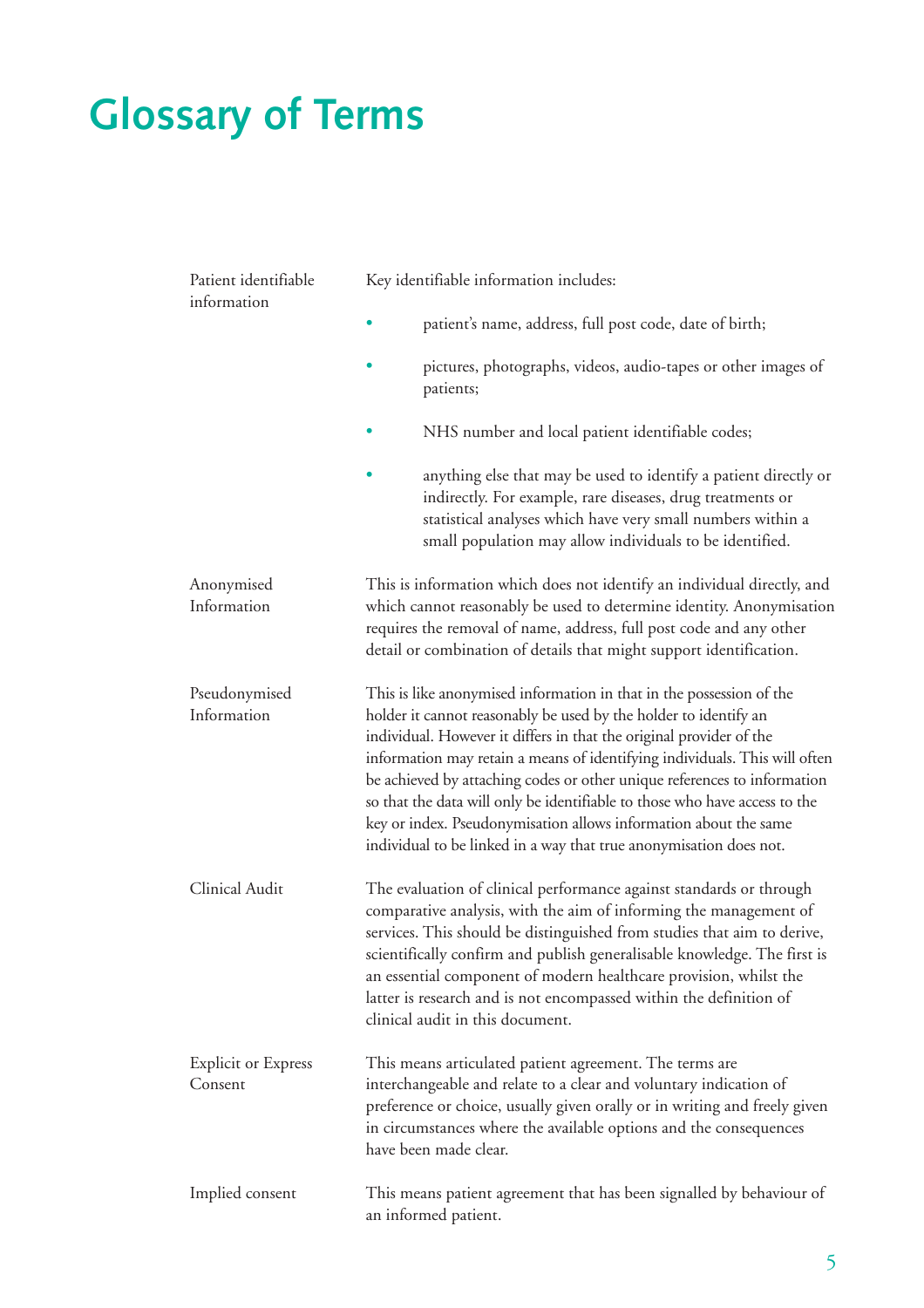## *Confidentiality: NHS Code of Practice*

| Disclosure                              | This is the divulging or provision of access to data.                                                                                                                                                                                                                                                                                                                                                                                                                                                                             |
|-----------------------------------------|-----------------------------------------------------------------------------------------------------------------------------------------------------------------------------------------------------------------------------------------------------------------------------------------------------------------------------------------------------------------------------------------------------------------------------------------------------------------------------------------------------------------------------------|
| Healthcare Purposes                     | These include all activities that directly contribute to the diagnosis,<br>care and treatment of an individual and the audit/assurance of the<br>quality of the healthcare provided. They do not include research,<br>teaching, financial audit and other management activities.                                                                                                                                                                                                                                                  |
| <b>Information Sharing</b><br>Protocols | Documented rules and procedures for the disclosure and use of patient<br>information, which specifically relate to security, confidentiality and<br>data destruction, between two or more organisations or agencies.                                                                                                                                                                                                                                                                                                              |
| <b>Medical Purposes</b>                 | As defined in the Data Protection Act 1998, medical purposes include<br>but are wider than healthcare purposes. They include preventative<br>medicine, medical research, financial audit and management of<br>healthcare services. The Health and Social Care Act 2001 explicitly<br>broadened the definition to include social care.                                                                                                                                                                                             |
| Public Interest                         | Exceptional circumstances that justify overruling the right of an<br>individual to confidentiality in order to serve a broader societal interest.<br>Decisions about the public interest are complex and must take account<br>of both the potential harm that disclosure may cause and the interest of<br>society in the continued provision of confidential health services.                                                                                                                                                     |
| Social Care                             | Social care is the support provided for vulnerable people, whether<br>children or adults, including those with disabilities and sensory<br>impairments. It excludes "pure" health care (hospitals) and community<br>care (e.g. district nurses), but may include items such as respite care.<br>There is therefore, no clear demarcation line between health and social<br>care. Social care also covers services provided by others where these are<br>commissioned by CSSRs (Councils with Social Service<br>Responsibilities). |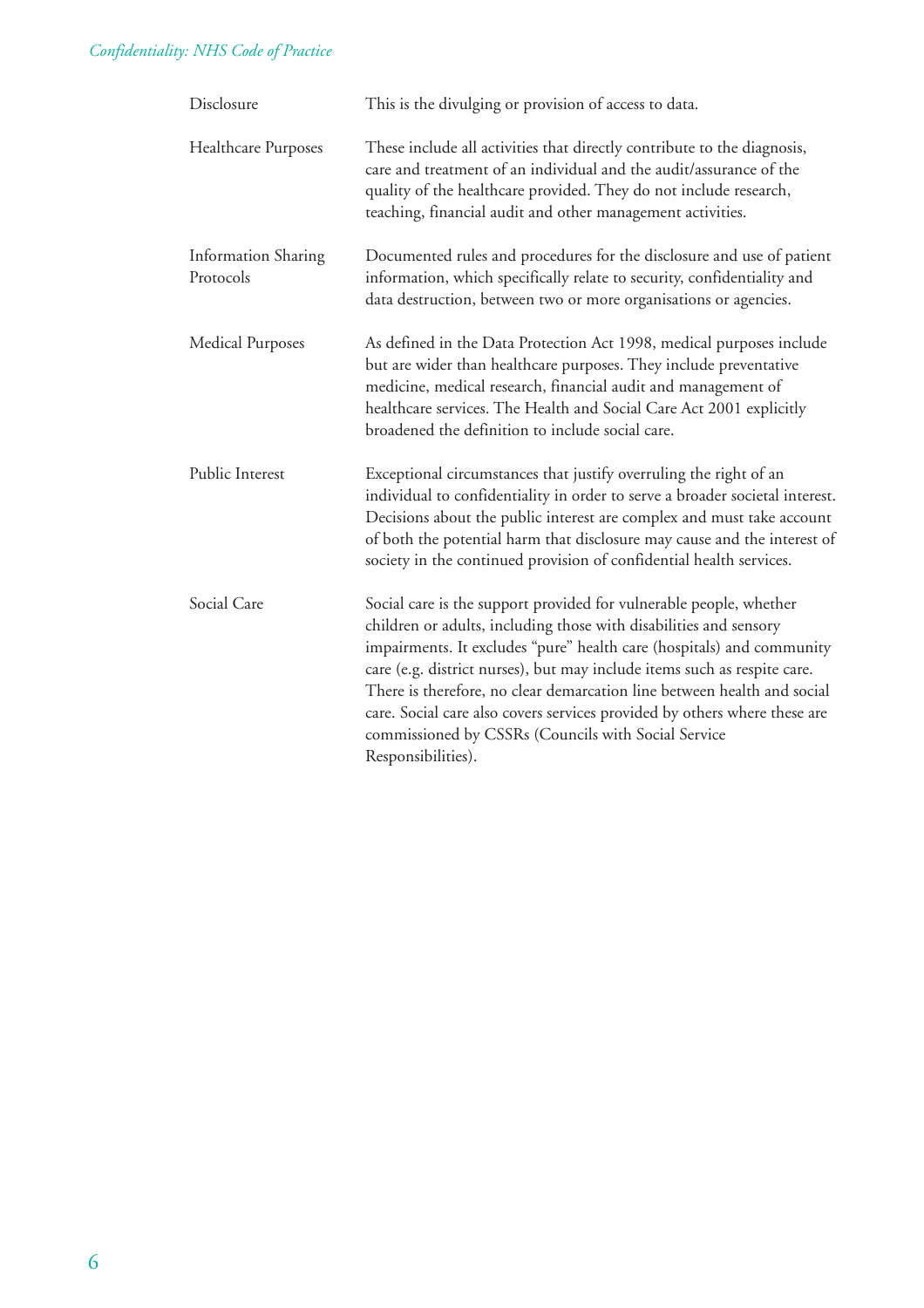# **Confidentiality**

# **What is confidential patient information?**

- 9. A duty of confidence arises when one person discloses information to another (e.g. patient to clinician) in circumstances where it is reasonable to expect that the information will be held in confidence. It –
	- a. is a legal obligation that is derived from case law;
	- b. is a requirement established within professional codes of conduct; and
	- c. must be included within NHS employment contracts as a specific requirement linked to disciplinary procedures.
- 10. Patients entrust us with, or allow us to gather, sensitive information relating to their health and other matters as part of their seeking treatment. They do so in confidence and they have the legitimate expectation that staff will respect their privacy and act appropriately. In some circumstances patients may lack the competence to extend this trust, or may be unconscious, but this does not diminish the duty of confidence. It is essential, if the legal requirements are to be met and the trust of patients is to be retained, that the NHS provides, and is seen to provide, a confidential service. What this entails is described in more detail in subsequent sections of this document, but a key guiding principle is that a patient's health records are made by the health service to support that patient's healthcare.
- 11. One consequence of this is that information that can identify individual patients, must not be used or disclosed for purposes other than healthcare without the individual's explicit consent, some other legal basis, or where there is a robust public interest or legal justification to do so. In contrast, anonymised information is not confidential and may be used with relatively few constraints.

#### Figure 2

Patient information is generally held under legal and ethical obligations of confidentiality. Information provided in confidence should not be used or disclosed in a form that might identify a patient without his or her consent. There are a number of important exceptions to this rule, described later in this document, but it applies in most circumstances.

# **Disclosing and using confidential patient information**

12. It is extremely important that patients are made aware of information disclosures that must take place in order to provide them with high quality care. In particular, clinical governance and clinical audits, which are wholly proper components of healthcare provision, might not be obvious to patients and should be drawn to their attention. Similarly, whilst patients may understand that information needs to be shared between members of care teams and between different organisations involved in healthcare provision, this may not be the case and the efforts made to inform them should reflect the breadth of the required disclosure. This is particularly important where disclosure extends to non-NHS bodies.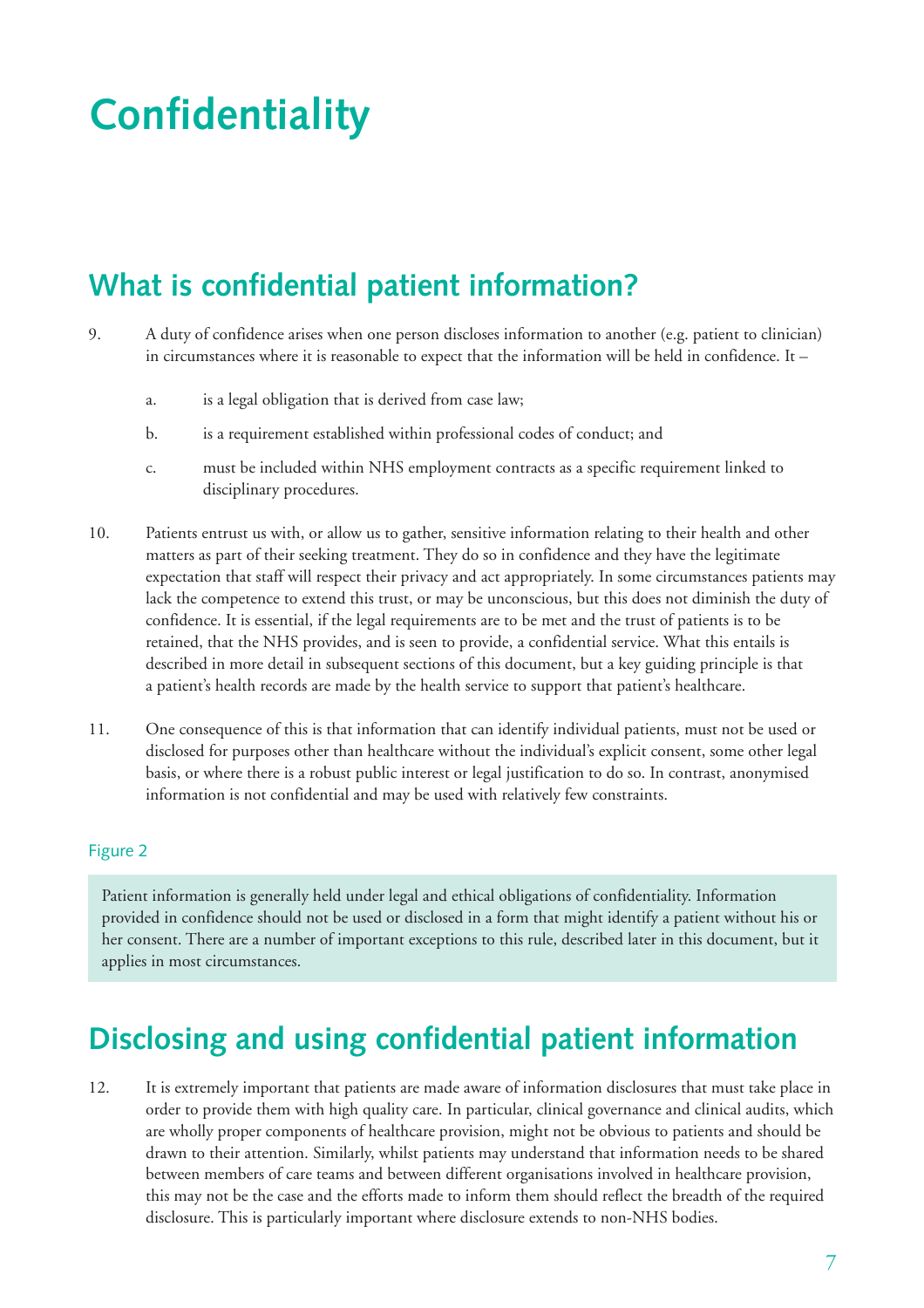#### *Confidentiality: NHS Code of Practice*

13. Many current uses of confidential patient information do not contribute to or support the healthcare that a patient receives. Very often, these other uses are extremely important and provide benefits to society – e.g. medical research, protecting the health of the public, health service management and financial audit. However, they are not directly associated with the healthcare that patients receive and we cannot assume that patients who seek healthcare are content for their information to be used in these ways. Further details on information disclosure and sharing can be found at Annex B.

# **Patient consent to disclosing**

- 14. Patients generally have the right to object to the use and disclosure of confidential information that identifies them, and need to be made aware of this right. Sometimes, if patients choose to prohibit information being disclosed to other health professionals involved in providing care, it might mean that the care that can be provided is limited and, in extremely rare circumstances, that it is not possible to offer certain treatment options. Patients must be informed if their decisions about disclosure have implications for the provision of care or treatment. Clinicians cannot usually treat patients safely, nor provide continuity of care, without having relevant information about a patient's condition and medical history.
- 15. Where patients have been informed of:
	- a. the use and disclosure of their information associated with their healthcare; and
	- b. the choices that they have and the implications of choosing to limit how information may be used or shared;

then explicit consent is not usually required for information disclosures needed to provide that healthcare. Even so, opportunities to check that patients understand what may happen and are content should be taken. Special attention should be paid to the issues around child consent – see Annex B, paragraphs 9 and 10.

- 16. Where the purpose is not directly concerned with the healthcare of a patient however, it would be wrong to assume consent. Additional efforts to gain consent are required or alternative approaches that do not rely on identifiable information will need to be developed.
- 17. There are situations where consent cannot be obtained for the use or disclosure of patient identifiable information, yet the public good of this use outweighs issues of privacy. Section 60 of the Health and Social Care Act 2001 currently provides an interim power to ensure that patient identifiable information, needed to support a range of important work such as clinical audit, record validation and research, can be used without the consent of patients.

# **Obligations on individuals working in the NHS**

- 18. All staff should meet the standards outlined in this document, as well as their terms of employment (or other engagement agreements). Much of what is required builds on existing best practice. What is needed is to make this explicit and to ensure that everyone strives to meet these standards and improves practice.
- 19. Clearly staff are constrained from meeting these standards where appropriate organisational systems and processes are not yet in place. In these circumstances the test must be whether they are working within the spirit of this code of practice and are making every reasonable effort to comply.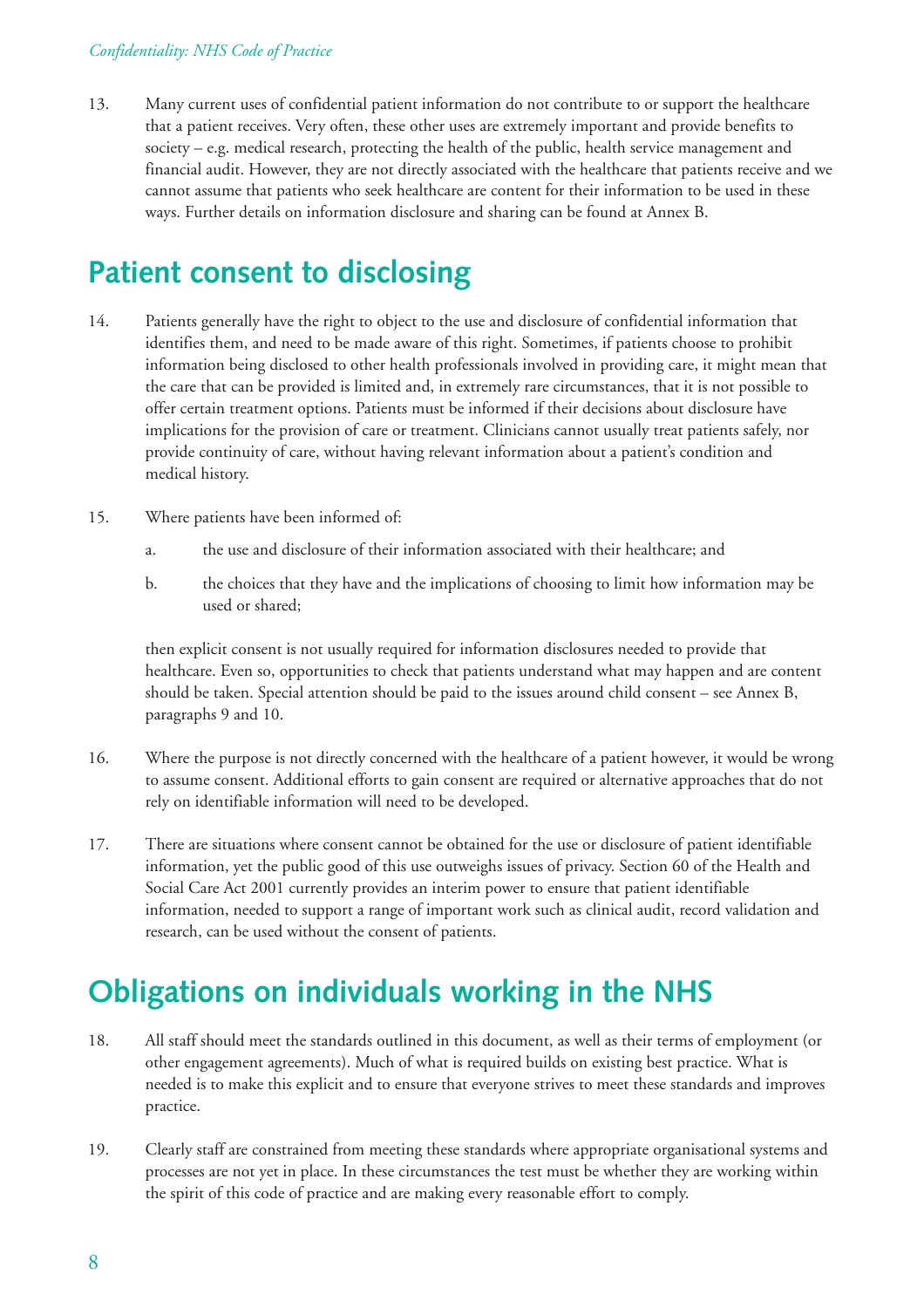20. The need for change may apply to many existing systems and processes and it is important that staff know who – perhaps the Caldicott Guardian<sup>1</sup> or information governance lead – should be informed of any specific problems or barriers to change that are noted.

<sup>1</sup> A key recommendation of the 1997 Caldicott Report was the establishment of a network of Caldicott Guardians throughout the NHS to oversee access to patient-identifiable information – see www/doh.gov.uk/ipu/confiden for further details.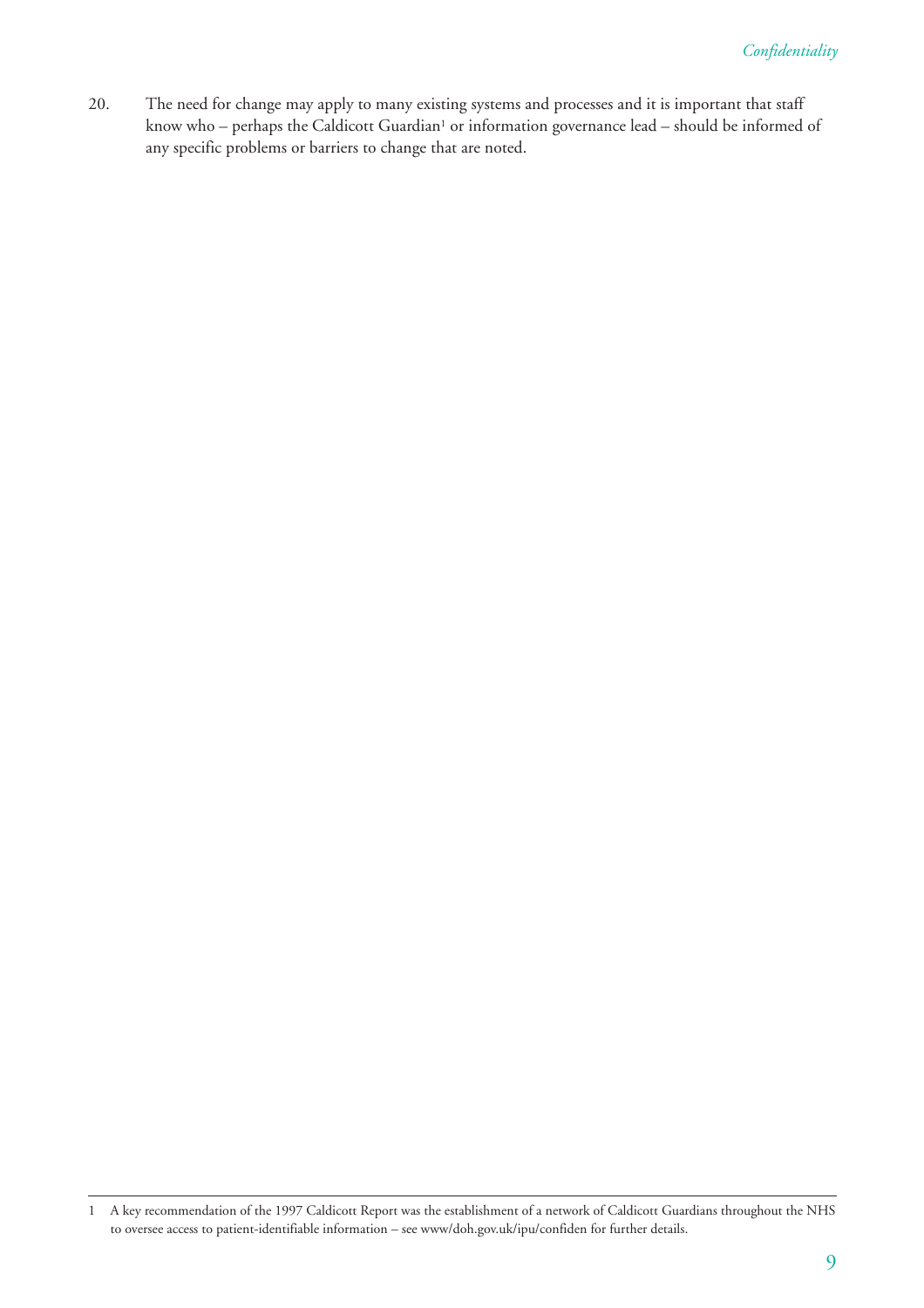# **Providing a Confidential Service**

# **The Confidentiality Model**

- 21. The model outlines the requirements that must be met in order to provide patients with a confidential service. Record holders must inform patients of the intended use of their information, give them the choice to give or withhold their consent as well as protecting their identifiable information from unwarranted disclosures. These processes are inter-linked and should be ongoing to aid the improvement of a confidential service. The four main requirements are:
	- a. **PROTECT** look after the patient's information;
	- b. **INFORM** ensure that patients are aware of how their information is used;
	- c. **PROVIDE CHOICE**  allow patients to decide whether their information can be disclosed or used in particular ways.

To support these three requirements, there is a fourth:

d. **IMPROVE** – always look for better ways to protect, inform, and provide choice.

These are expanded in the following sections and explored in more detail in Annex A.

#### Figure 3 – Confidentiality Model

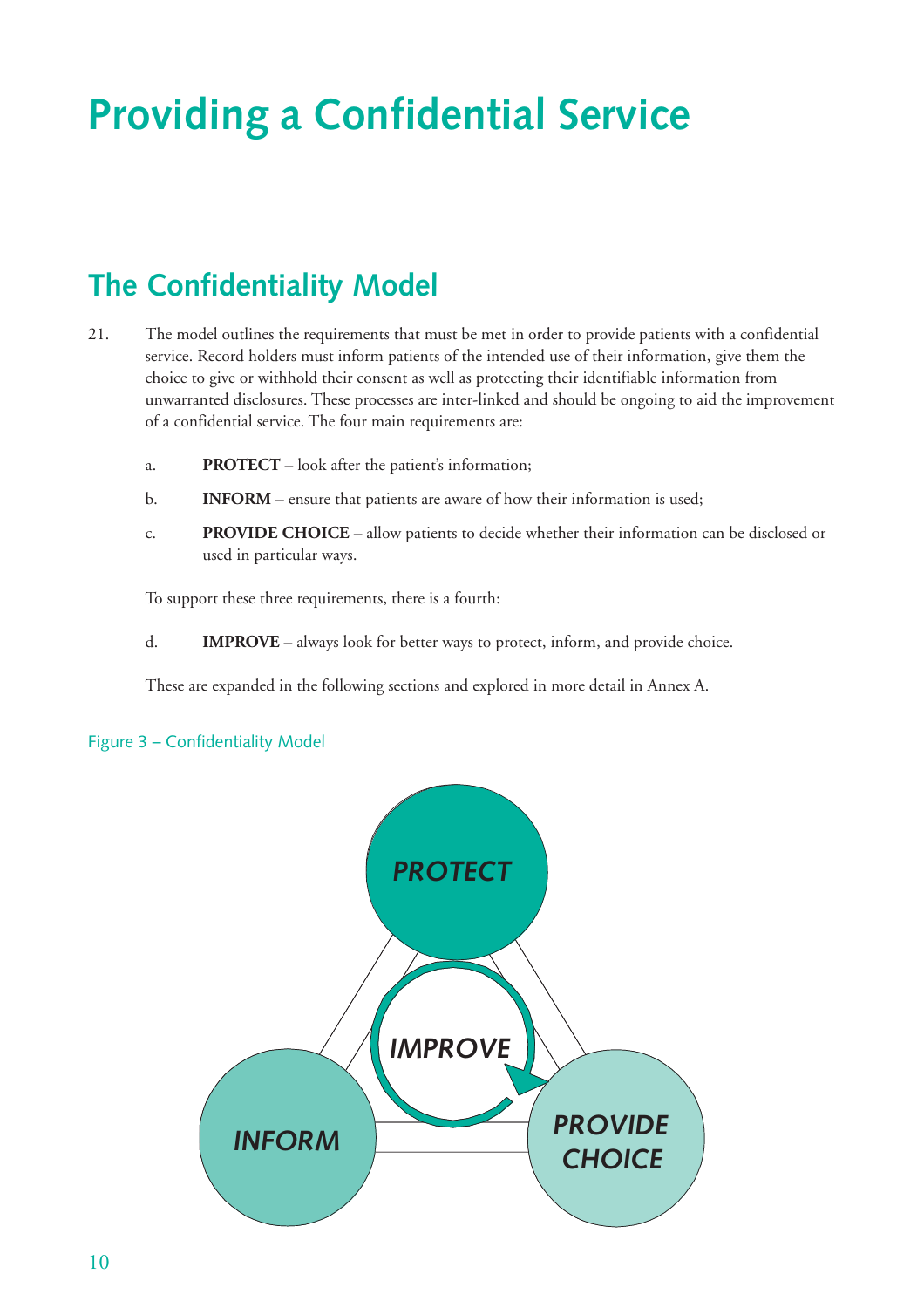### Protect Patient Information

- 22. Patients' health information and their interests must be protected through a number of measures:
	- a. Procedures to ensure that all staff, contractors and volunteers are at all times fully aware of their responsibilities regarding confidentiality;
	- b. Recording patient information accurately and consistently;
	- c. Keeping patient information private;
	- d. Keeping patient information physically secure;
	- e. Disclosing and using information with appropriate care.

See Annex A1 for more detail.

### Inform Patients Effectively – No Surprises

- 23. Patients must be made aware that the information they give may be recorded, may be shared in order to provide them with care, and may be used to support clinical audit and other work to monitor the quality of care provided. Consider whether patients would be surprised to learn that their information was being used in a particular way – if so, then they are not being effectively informed.
- 24. In order to inform patients properly, staff must:
	- a. check where practicable that information leaflets on patient confidentiality and information disclosure have been read and understood. These should be available within each NHS organisation;
	- b. make clear to patients when information is recorded or health records are accessed;
	- c. make clear to patients when they are or will be disclosing information with others;
	- d. check that patients are aware of the choices available to them in respect of how their information may be disclosed and used;
	- e. check that patients have no concerns or queries about how their information is disclosed and used;
	- f. answer any queries personally or direct the patient to others who can answer their questions or other sources of information;
	- g. respect the rights of patients and facilitate them in exercising their right to have access to their health records.

See Annex A2 for more detail.

#### Provide Choice to Patients

25. Patients have different needs and values – this must be reflected in the way they are treated, both in terms of their medical condition and the handling of their personal information. What is very sensitive to one person may be casually discussed in public by another – just because something does not appear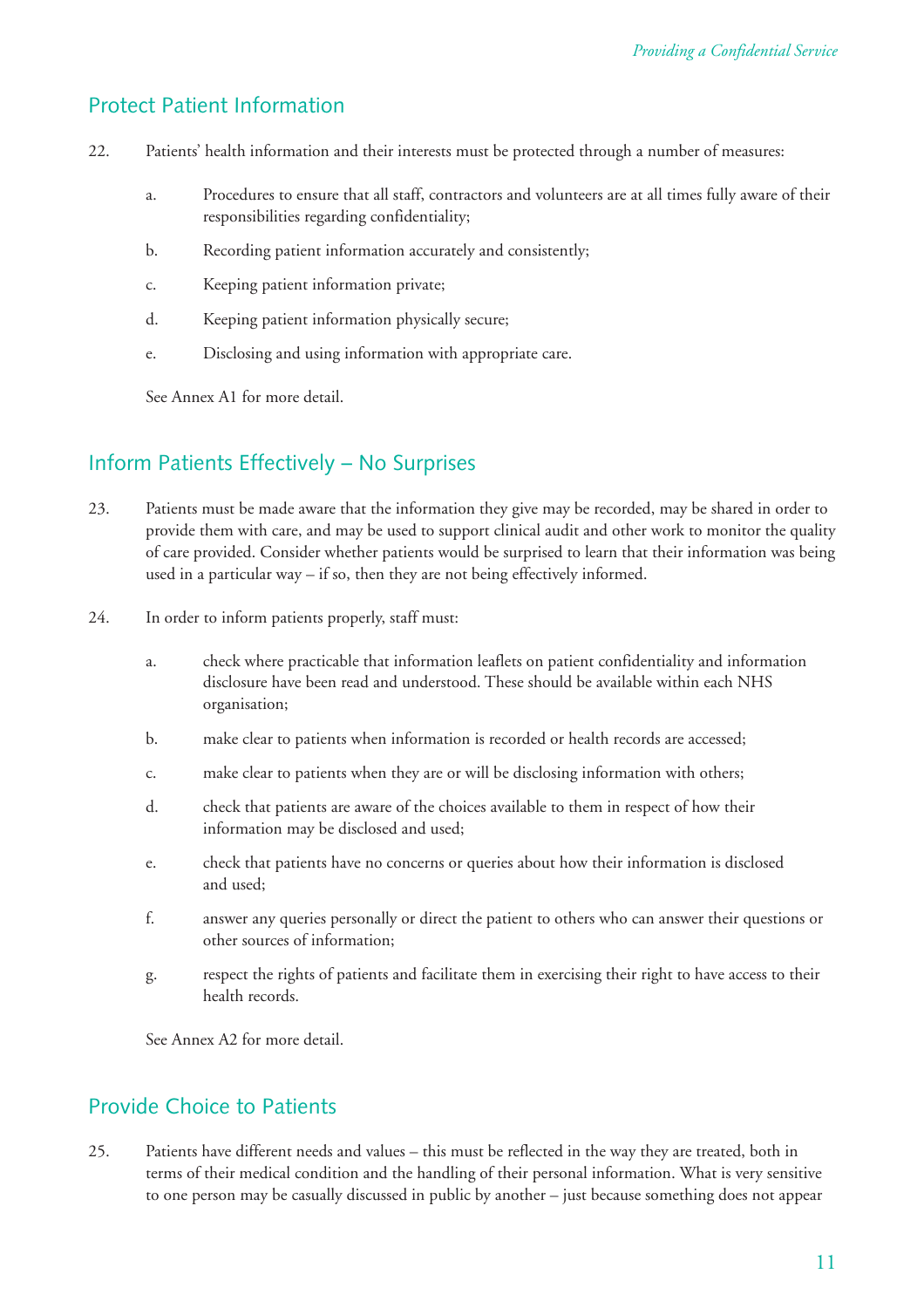to be sensitive does not mean that it is not important to an individual patient in his or her particular circumstances.

#### 26. Staff must:

- a. ask patients before using their personal information in ways that do not directly contribute to, or support the delivery of, their care;
- b. respect patients' decisions to restrict the disclosure or use of information, except where exceptional circumstances apply;
- c. communicate effectively with patients to ensure they understand what the implications may be if they choose to agree to or restrict the disclosure of information.

See Annex A3 for more detail.

### Improve Wherever Possible

27. It is not be possible to achieve best practice overnight. Staff must:

- a. Be aware of the issues surrounding confidentiality, and seek training or support where uncertain in order to deal with them appropriately.
- b. Report possible breaches or risk of breaches.

See Annex A4 for more detail.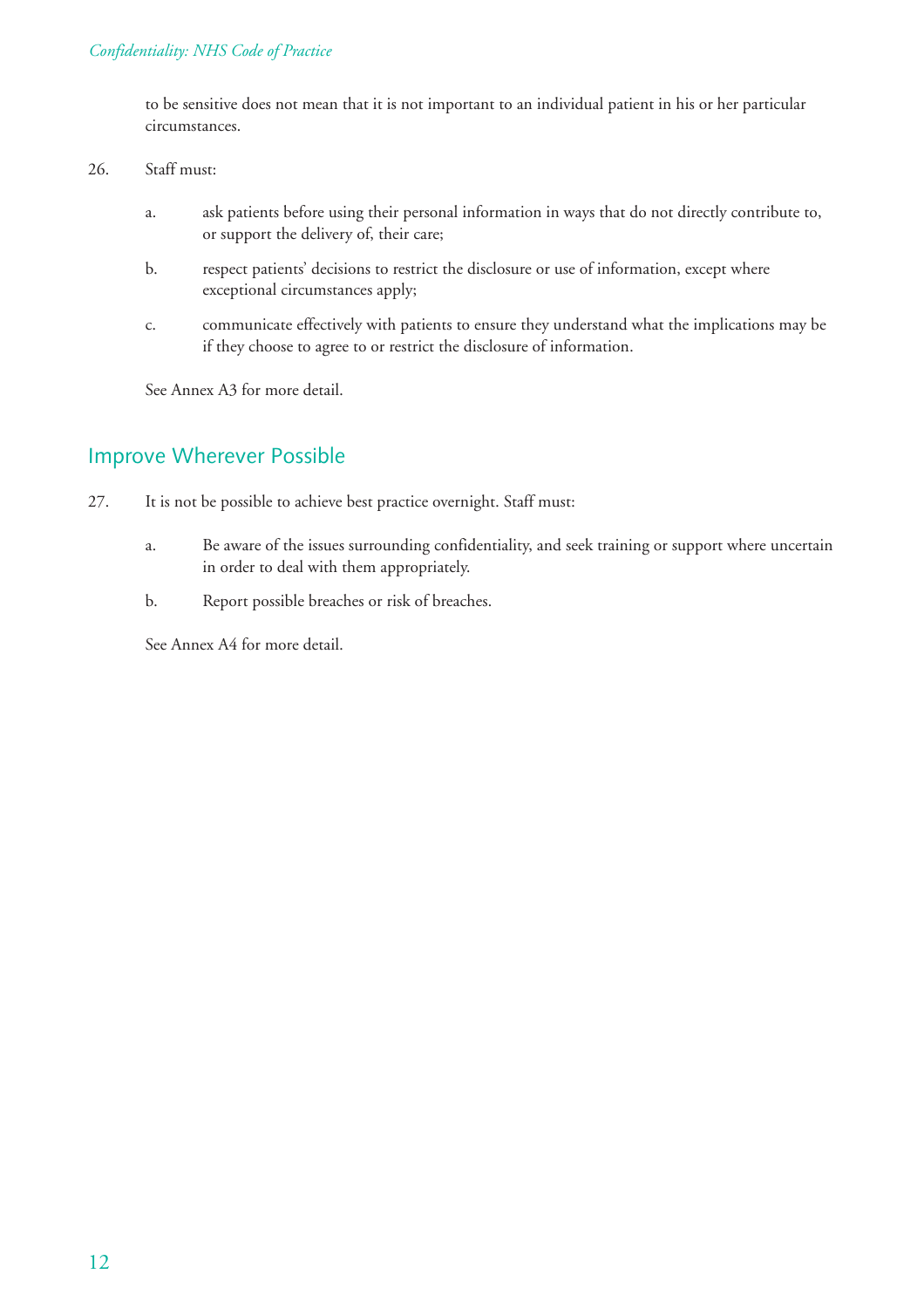# **Using and Disclosing Confidential Patient Information**

28. The disclosure and use of confidential patient information needs to be both lawful and ethical. Whilst law and ethics in this area are largely in step, the law provides a minimum standard that does not always reflect the appropriate ethical standards that the government and the professional regulatory bodies require. For example, the Department of Health and the General Medical Council are in agreement that, whilst there are no clear legal obligations of confidentiality that apply to the deceased, there is an ethical basis for requiring that confidentiality obligations, as outlined in this document, must continue to apply. Further, where the law is unclear, a standard may be set, as a matter of policy, which clearly satisfies the legal requirement and may exceed some interpretations of the law.

# **Legal Considerations**

29. There are a range of statutory provisions that limit or prohibit the use and disclosure of information in specific circumstances and, similarly, a range of statutory provisions that require information to be used or disclosed. The statutory restrictions are described within Annex B. Legal requirements and permissions are continually being added to however, so up to date details can be found on the Department of Health web-site at http://www.doh.gov.uk/ipu/confiden. Generally, however, there are four main areas of law which constrain the use and disclosure of confidential personal health information. These are briefly described below but are covered in more detail within Annex B.

## Common Law of Confidentiality

30. This is not codified in an Act of Parliament but built up from case law where practice has been established by individual judgements. The key principle is that information confided should not be used or disclosed further, except as originally understood by the confider, or with their subsequent permission. Whilst judgements have established that confidentiality can be breached 'in the public interest', these have centred on case-by-case consideration of exceptional circumstances. Confidentiality can also be overridden or set aside by legislation.

### Data Protection Act 1998 (DPA98)

31. This Act provides a framework that governs the processing of information that identifies living individuals – personal data<sup>2</sup> in Data Protection terms. Processing includes holding, obtaining, recording, using and disclosing of information and the Act applies to all forms of media, including paper and images. It applies to confidential patient information but is far wider in its scope, e.g. it also covers personnel records.

<sup>2</sup> Personal data is defined under the DPA98 as *'data which relate to a living individual who can be identified – (a) from those data, or (b) from those data and other information which is in the possession of, or likely to be in the possession of, the data controller – and includes any expression of opinion about the individual and any indications of the intentions of the data controller or any other person in respect of the individual'*.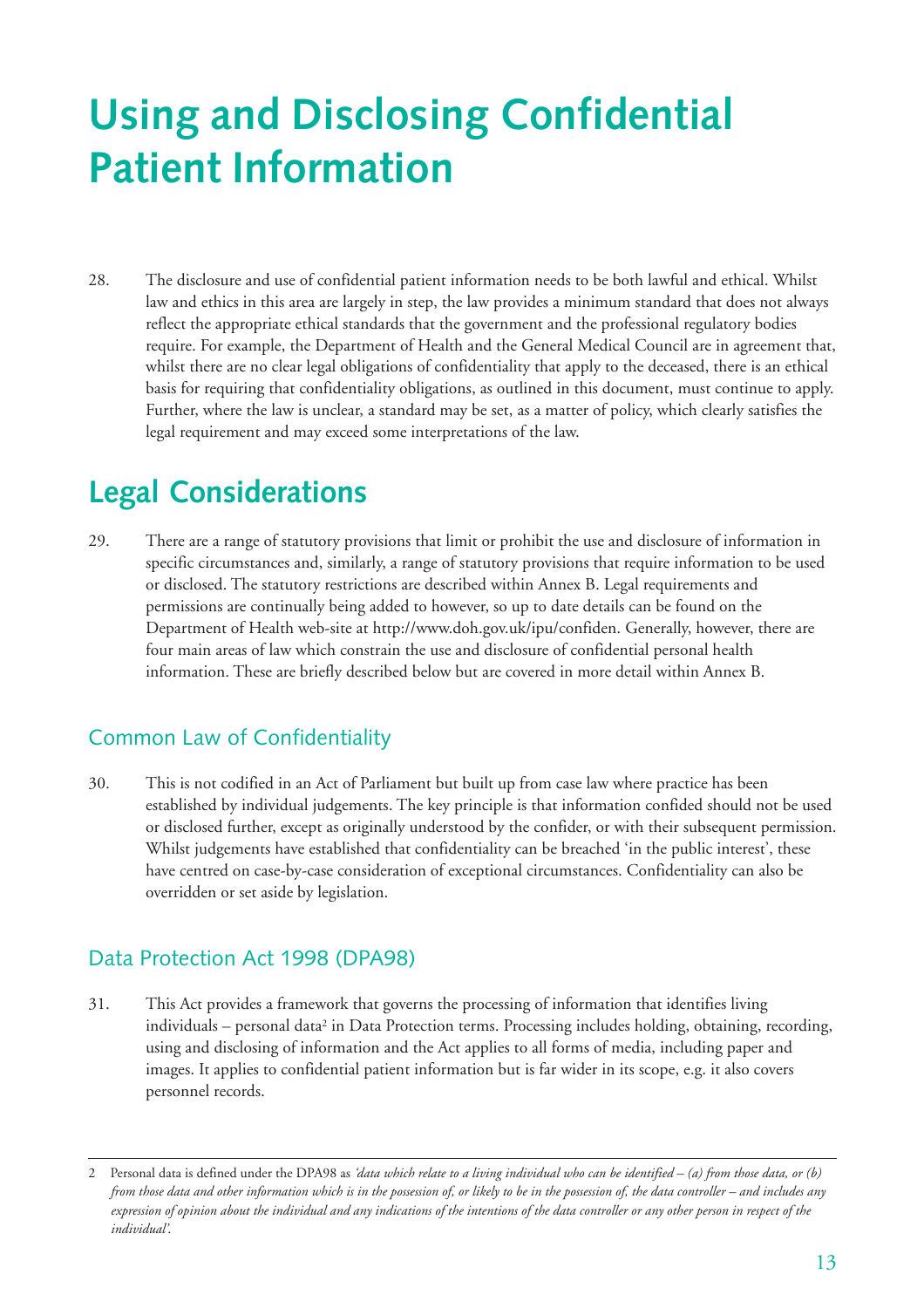#### *Confidentiality: NHS Code of Practice*

- 32. The DPA98 imposes constraints on the processing of personal information in relation to living individuals. It identifies eight data protection principles that set out standards for information handling3. In the context of confidentiality, the most significant principles are:
	- the 1st, which requires processing to be fair and lawful and imposes other restrictions, and;
	- the 2nd, which requires personal data to be processed for one or more specified and lawful purposes;
	- the 7th, which requires personal data to be protected against unauthorised or unlawful processing and against accidental loss, destruction or damage.

There are a range of DPA98 requirements that are outside the scope of confidentiality and more information can be found at the Information Commissioner's www.informationcommissioner.gov.uk

### Human Rights Act 1998 (HRA98)

- 33. Article 8 of the HRA98 establishes a right to 'respect for private and family life'. This underscores the duty to protect the privacy of individuals and preserve the confidentiality of their health records. Current understanding is that compliance with the Data Protection Act 1998 and the common law of confidentiality should satisfy Human Rights requirements.
- 34. Legislation generally must also be compatible with HRA98, so any proposal for setting aside obligations of confidentiality through legislation must:
	- a. pursue a legitimate aim;
	- b. be considered necessary in a democratic society; and
	- c. be proportionate to the need.
- 35. There is also a more general requirement that actions that interfere with the right to respect for private and family life (e.g. disclosing confidential information) must also be justified as being necessary to support legitimate aims and be proportionate to the need.

### Administrative Law

- 36. Administrative law governs the actions of public authorities. According to well-established rules a public authority must possess the power to carry out what it intends to do. If not, its action is *"ultra vires"*, i.e. beyond its lawful powers. It is also necessary that the power be exercised for the purpose for which it was created or be "reasonably incidental" to the defined purpose. It is important that all NHS bodies be aware of the extent and limitations of their powers and act *"intra vires"*.
- 37. The approach often adopted by Government to address situations where a disclosure of information is prevented by lack of function (the ultra vires rule), is to create, through legislation, new statutory gateways that provide public sector bodies with the appropriate information disclosure function. However, unless such legislation explicitly requires that confidential patient information be disclosed, or provides for common law confidentiality obligations to be set aside, then these obligations must be satisfied prior to information disclosure and use taking place, e.g. by obtaining explicit patient consent.

<sup>3</sup> For details of the conditions relevant for purposes of the first principle: processing of any personal data and of sensitive personal data, see Schedules 2 and 3 respectively of the Data Protection Act 1998 (Reprinted to incorporate corrections 2003 – pages 52-54). There are also 2 statutory instruments to be aware of: 2000 No.417 The Data Protection (Processing of Sensitive Personal Data) Order 2000, and: 2002 No. 2905 the Data Protection (Processing o/f Sensitive Personal Data (Elected Representatives) Order 2002. Details of both can be found at www.hmso.gov.uk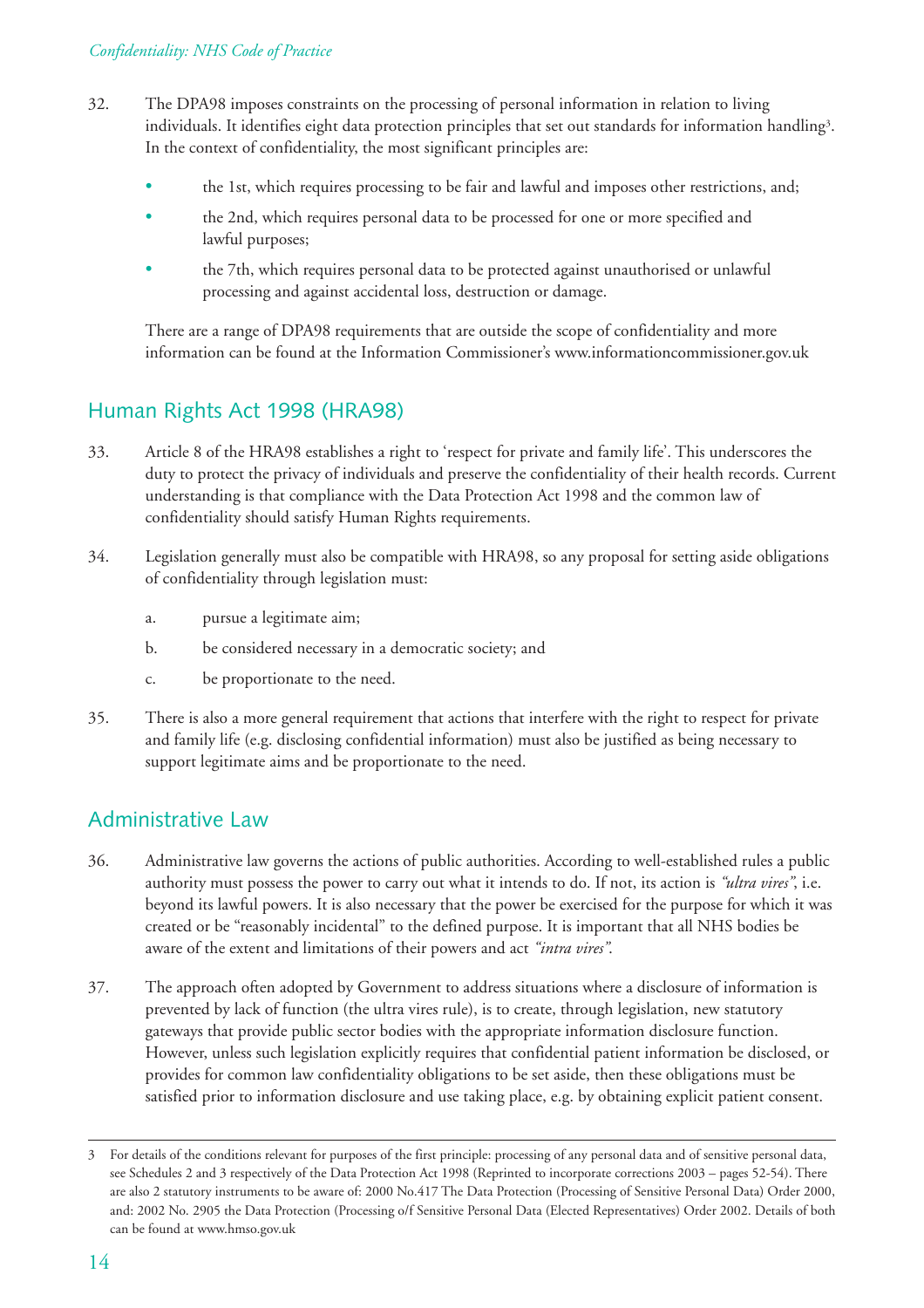# **Key Questions for Confidentiality Decisions**

38. A number of key questions have been distilled to ensure that the requirements of law, ethics and policy are adequately addressed when making decisions about the use or disclosure of confidential patient information. These key questions, outlined below, underpin the decision support tool provided at Annex B and the examples of confidentiality decisions provided at Annex C.

#### **If the purpose served by disclosing is not healthcare or another medical purpose, what is the basis in administrative law for disclosing?**

Public sector bodies should only do the things that they have been set up to do. Whilst medical purposes are permitted, disclosures to other agencies for other purposes may not be.

#### **Is disclosure either a statutory requirement or required by order of a court?**

Although disclosure should be limited to that required and there may be scope to ask the court to amend an order, at the end of the day any disclosure that has either a statutory requirement or court order must be complied with.

#### **Is the disclosure needed to support the provision of healthcare or to assure the quality of that care?**

Patients understand that some information about them must be shared in order to provide them with care and treatment, and clinical audit, conducted locally within organisations is also essential if the quality of care is to be sustained and improved. Efforts must be made to provide information, check understanding, reconcile concerns and honour objections. Where this is done there is no need to seek explicit patient consent each time information is shared.<sup>4</sup>

#### **If not healthcare, is the disclosure to support a broader medical purpose?**

Preventative medicine, medical research, health service management, epidemiology etc are all medical purposes as defined in law. Whilst these uses of information may not be understood by the majority of patients, they are still important and legitimate pursuits for health service staff and organisations. However, the explicit consent of patients must be sought for information about them to be disclosed for these purposes in an identifiable form unless disclosure is exceptionally justified in the public interest or has temporary support in law under section 60 of the Health & Social Care Act 2001.

#### **Is the use of identifiable and confidential patient information justified by the purpose?**

Where the purpose served is not to provide healthcare to a patient and is not to satisfy a legal obligation, disclosure should be tested for appropriateness and necessity, with the aim of minimising the identifiable information disclosed and anonymising information wherever practicable.

#### **Have appropriate steps been taken to inform patients about proposed disclosures?**

There is a specific legal obligation to inform patients in general terms, who sees information about them and for what purposes. Where the purpose of providing information is also to seek consent, more detail may be necessary and patients need to be made aware of their rights and how to exert them. See Annex A2 for more detail.

#### **Is the explicit consent of a patient needed for a disclosure to be lawful?**

Unless disclosure of identifiable patient information is required by law or the courts, is for a healthcare purpose, can be justified as sufficiently in the public interest to warrant breach of confidence, or is supported by section 60 of the Health & Social Care Act 2001, explicit consent is required.

4 NB: any "other" organisational forms of audit, i.e. across organisations and nationally, require explicit consent.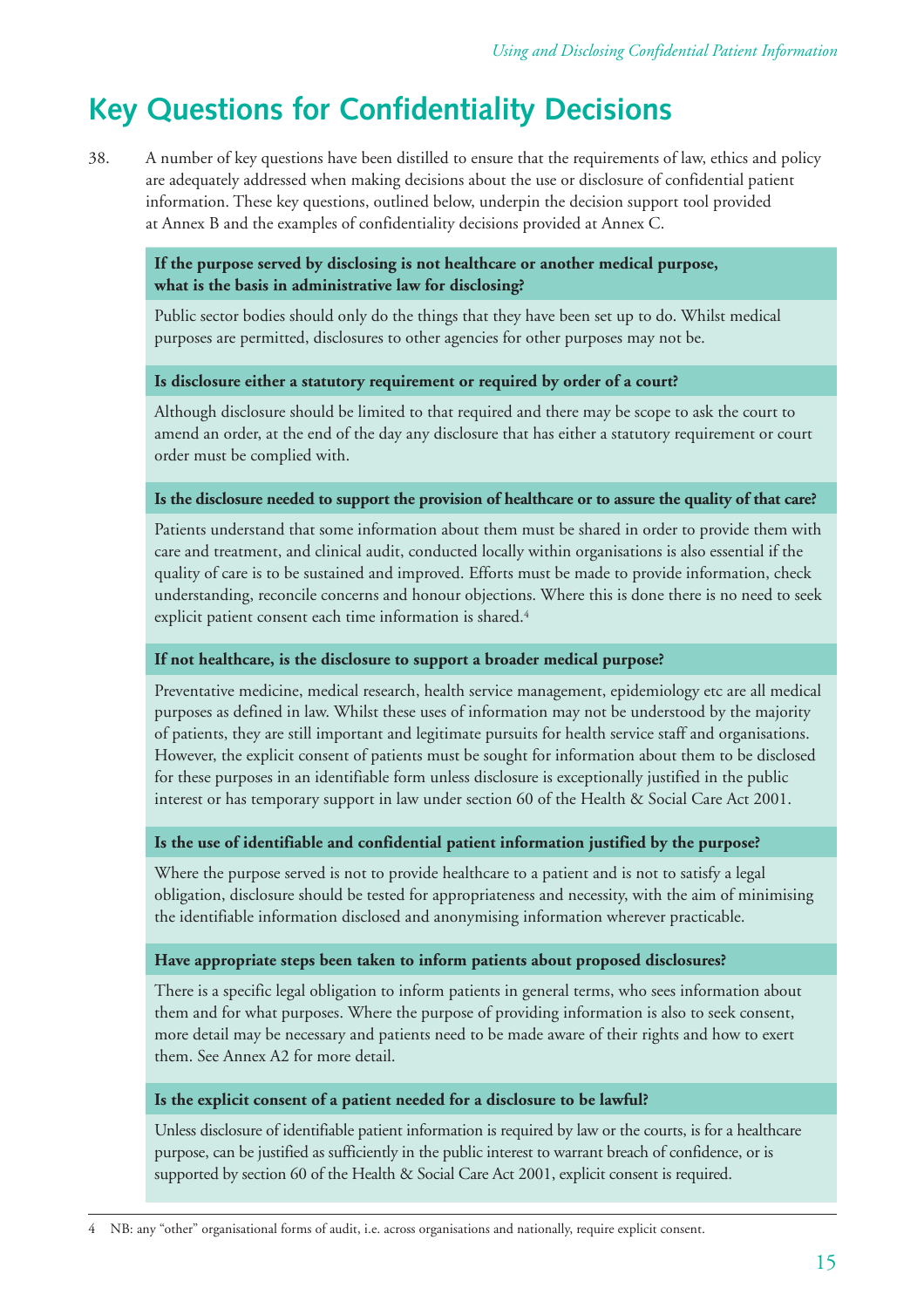# **Annex A – Providing a Confidential Service: Detailed Requirements**

# **A1 Protect Patient Information**

Patients' health information and their interests must be protected through a number of measures:

### 1. Recognising that confidentiality is an obligation for all staff, external contractors, and volunteers.

- a. The duty of confidentiality arises out of the common law<sup>5</sup> of confidentiality, professional obligations, and also staff employment contracts (including those for contractors). Breach of confidence, inappropriate use of health records or abuse of computer systems may lead to disciplinary measures, bring into question professional registration and possibly result in legal proceedings. Staff should ensure that they are aware of the requirements and standards of behaviour that apply.
- b. Voluntary staff who are not employees, and students are also under obligations of confidentiality, and must sign an agreement indicating their understanding when helping within the NHS.

## 2. Recording patient information accurately and consistently

Maintaining proper records is vital to patient care (see figure 4). If records are inaccurate, future decisions may be wrong and harm the patient. If information is recorded inconsistently, then records are harder to interpret, resulting in delays and possible errors. The information may be needed not only for the immediate treatment of the patient and the audit of that care, but also to support future research that can lead to better treatments in the future. The practical value of privacy enhancing measures and anonymisation techniques will be undermined if the information they are designed to safeguard is unreliable.

### 3. Keeping patient information private

This includes aspects such as:

a. Not gossiping.

This is clearly an improper use of confidential information.

b. Taking care when discussing cases in public places.

It may be pertinent to discuss cases with colleagues for professional reasons (to gain advice, or share experience and knowledge), but care must be taken to ensure that others do not overhear these conversations. Generally, there is no need to identify the patient concerned.

<sup>5</sup> The rules are extrapolated from the decisions of the courts.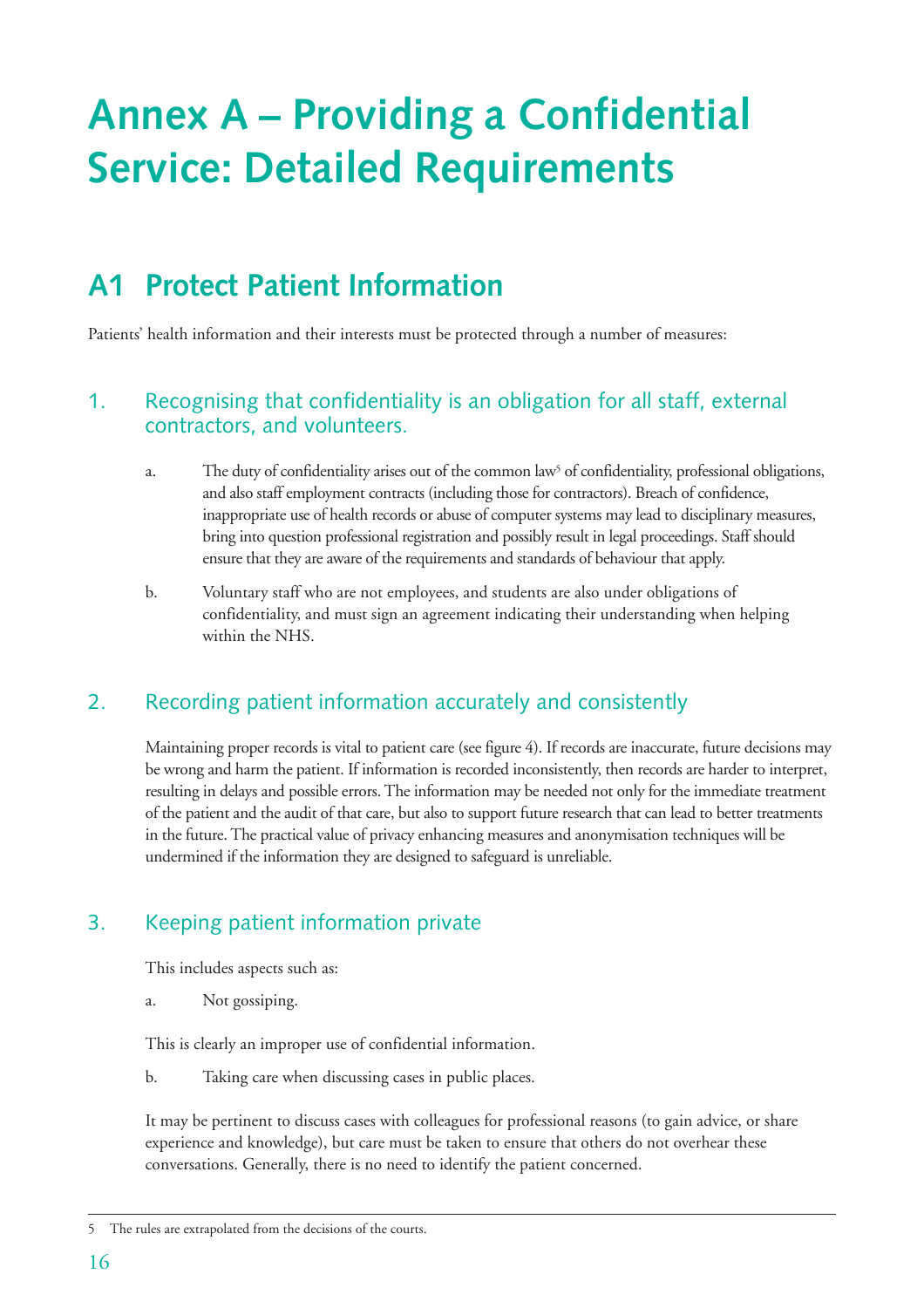#### Figure 4 – Record keeping best practice

#### **Patient records should:**

*be factual, consistent and accurate* 

- be written as soon as possible after an event has occurred, providing current information on the care and condition of the patient;
- be written clearly, legibly and in such a manner that they cannot be erased;
- be written in such a manner that any alterations or additions are dated, timed and signed in such a way that the original entry can still be read clearly;
- be accurately dated, timed and signed or otherwise identified, with the name of the author being printed alongside the first entry;
- be readable on any photocopies;
- be written, wherever applicable, with the involvement of the patient or carer;
- be clear, unambiguous, (preferably concise) and written in terms that the patient can understand. Abbreviations, if used, should follow common conventions;
- be consecutive:
- (for electronic records) use standard coding techniques and protocols;
- be written so as to be compliant with the Race Relations Act and the Disability Discrimination Act.

*Be relevant and useful* 

- identify problems that have arisen and the action taken to rectify them;
- provide evidence of the care planned, the decisions made, the care delivered and the information shared;
- provide evidence of actions agreed with the patient (including consent to treatment and/or consent to disclose information).

#### *And include*

- medical observations: examinations, tests, diagnoses, prognoses, prescriptions and other treatments;
- relevant disclosures by the patient pertinent to understanding cause or effecting cure/treatment;
- facts presented to the patient;
- correspondence from the patient or other parties.

#### *Patient records should not include*

- unnecessary abbreviations or jargon;
- meaningless phrases, irrelevant speculation or offensive subjective statements;
- Irrelevant personal opinions regarding the patient.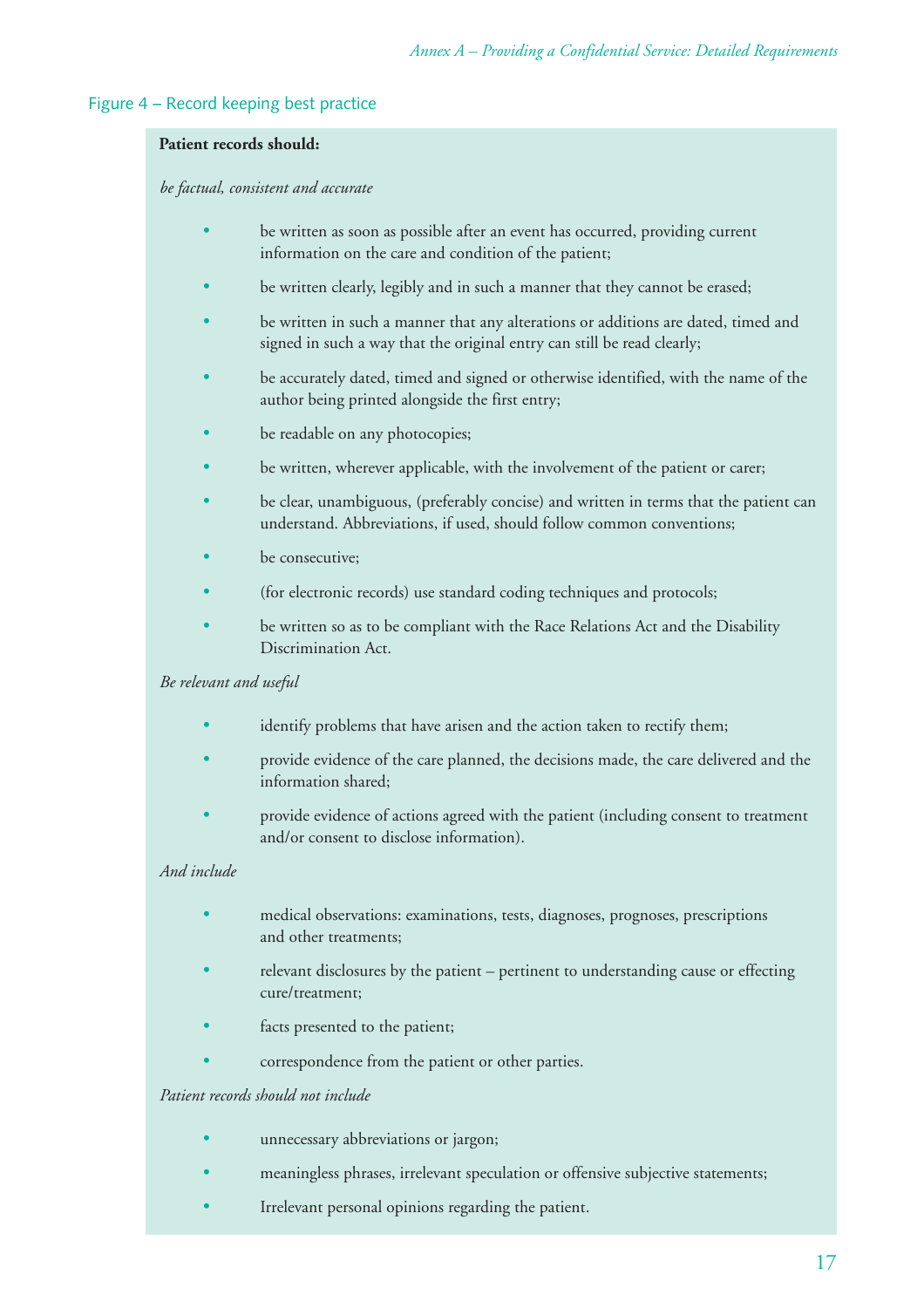#### *Confidentiality: NHS Code of Practice*

## 4. Keeping patient information physically and electronically secure

This section covers both manual and electronic records. Staff should not leave portable computers, medical notes or files in unattended cars or in easily accessible areas. Ideally, store all files and portable equipment under lock and key when not actually being used. Staff should not normally take patient records home, and where this cannot be avoided, procedures for safeguarding the information effectively should be locally agreed.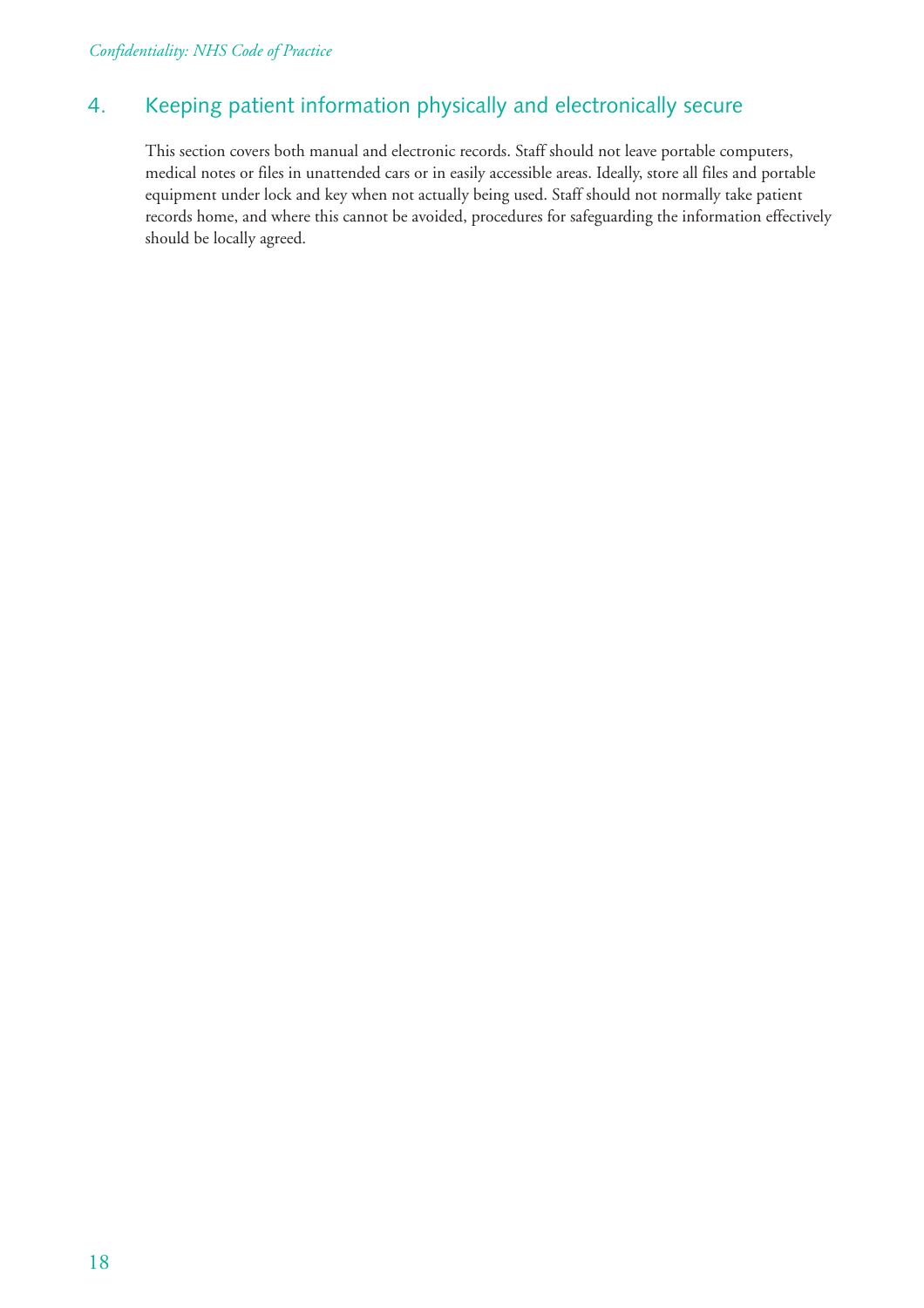#### Figure 5 – Keeping patient information secure

#### **For all types of records, staff working in offices where records may be seen must:**

- Shut/lock doors and cabinets as required.
- Wear building passes/ID if issued.
- Query the status of strangers.
- Know who to tell if anything suspicious or worrying is noted.
- Not tell unauthorised personnel how the security systems operate.
- Not breach security themselves.

#### **Manual records must be:**

- Formally booked out from their normal filing system.
- Tracked if transferred, with a note made or sent to the filing location of the transfer.
- Returned to the filing location as soon as possible after use.
- Stored securely within the clinic or office, arranged so that the record can be found easily if needed urgently.
- Stored closed when not in use so that contents are not seen accidentally.
- Inaccessible to members of the public and not left even for short periods where they might be looked at by unauthorised persons.
- Held in secure storage with clear labelling. Protective 'wrappers' indicating sensitivity though not indicating the reason for sensitivity – and permitted access, and the availability of secure means of destruction, e.g. shredding, are essential.

#### **With electronic records, staff must:**

- Always log-out of any computer system or application when work on it is finished.
- Not leave a terminal unattended and logged-in.
- Not share logins with other people. If other staff have need to access records, then appropriate access should be organised for them – this must not be by using others' access identities.
- Not reveal passwords to others.
- Change passwords at regular intervals to prevent anyone else using them.
- Avoid using short passwords<sup>6</sup>, or using names or words that are known to be associated with them (e.g. children's or pet's names or birthdays).
- Always clear the screen of a previous patient's information before seeing another.
- Use a password-protected screen-saver to prevent casual viewing of patient information by others.

<sup>6</sup> For more detail, please refer to Dr. R.J. Anderson et al. – *The Memorability and Security of Passwords – Some Empirical Results*, http://www.ftp.cl.cam.ac.uk/ftp/users/rja14/tr500.pdf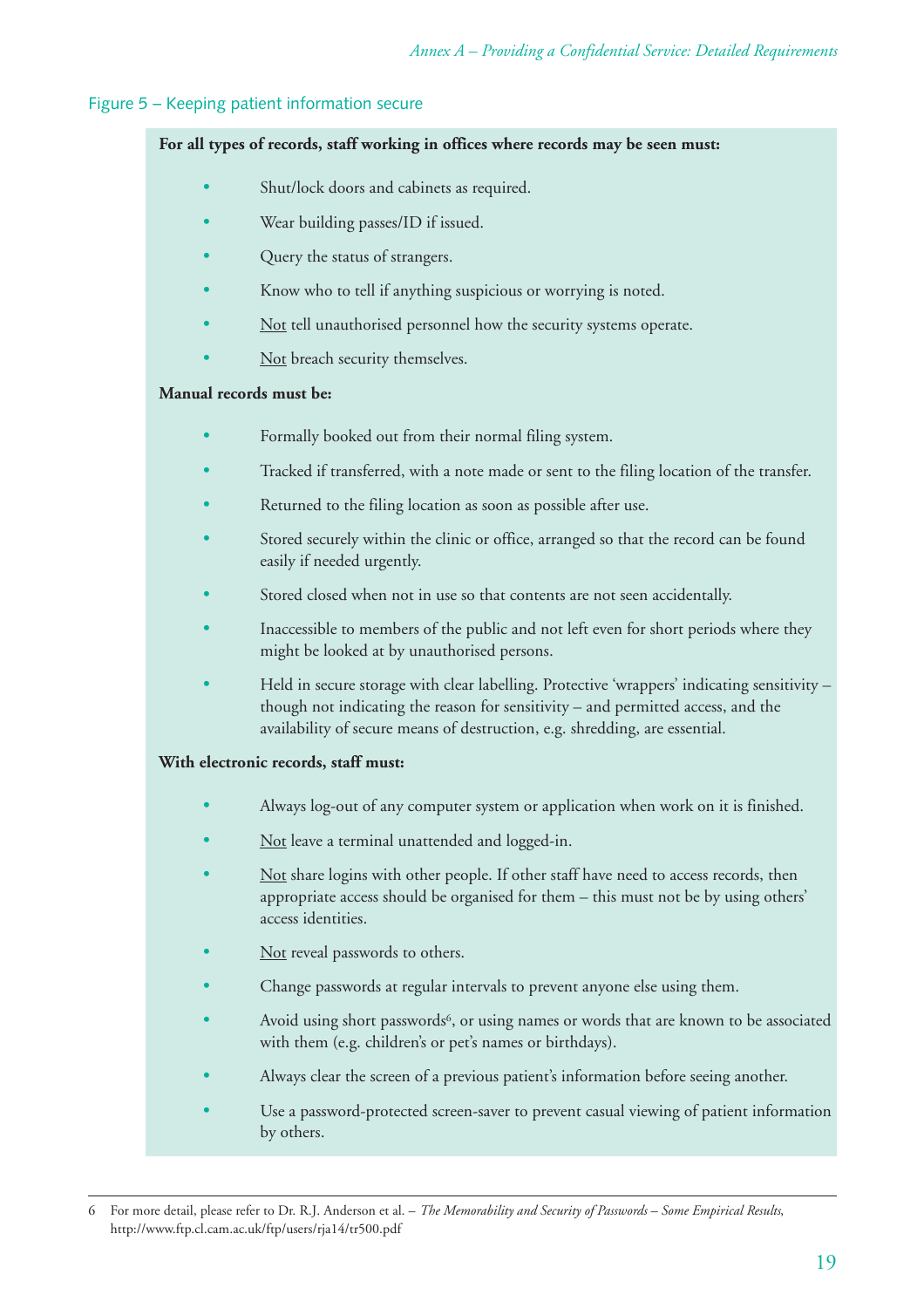## 5. Disclosing information with appropriate care

#### *a. Follow any established information sharing protocols.*

NHS organisations should have developed, or be in the process of developing, information sharing protocols that set out the standards and procedures that should apply when disclosing confidential patient information with other organisations and agencies. Staff must work within these protocols where they exist, and within the spirit of this code of practice where they are absent.

*b. Identify enquirers, so that information is only shared with the right people.* 

Staff should check that any callers, by telephone or in person, are who they say they are. There can be a significant risk of harm to a patient through impersonation by those seeking information improperly. Seek official identification or check identity by calling them back (using an independent source for the phone number). Check also that they have a legitimate right to have access to that information.

*c. Ensure that appropriate standards are applied in respect of e-mails, faxes and surface mail*

Care must be taken, particularly with confidential clinical information, to ensure that the means of transferring it from one location to another are as secure as they can be. Guidance is available on the Department of Health web-site at www.doh.gov.uk/ipu/confiden.

*d. Share the minimum necessary to provide safe care or satisfy other purposes.* 

This must clearly be balanced against the need to provide safe care where missing information could be dangerous. It is important to consider how much information is needed before disclosing it. Simply providing the whole medical file is generally needless and inefficient (for both parties), and is likely to constitute a breach of confidence. The Caldicott principles<sup>7</sup> should be followed–

#### Figure 6 – The Caldicott Principles

| $\dot{i}$ . | Justify the purpose.                                                                 |
|-------------|--------------------------------------------------------------------------------------|
| ii.         | Don't use patient identifiable information unless it is absolutely necessary.        |
| iii.        | Use the minimum necessary patient identifiable information.                          |
| iv.         | Access to patient identifiable information should be on a strict need to know basis. |
| $v_{\cdot}$ | Everyone should be aware of their responsibilities.                                  |
| vi.         | Understand and comply with the law.                                                  |

7 Further details are available at http://www.doh.gov.uk/ipu/confiden/index6.htm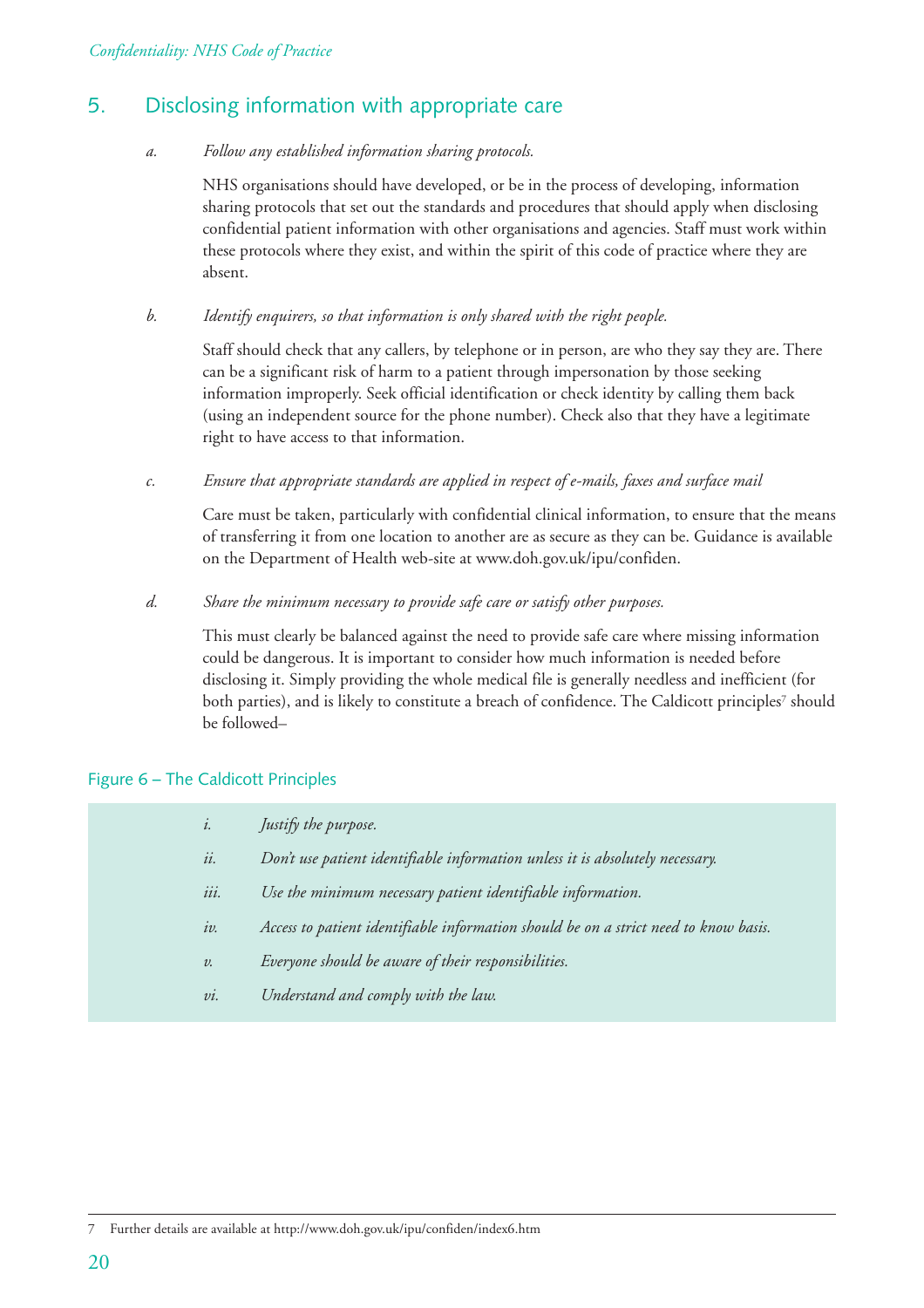# **A2 Inform Patients Effectively – No Surprises**

Patients must be made aware that the information they give may be recorded, may be shared in order to provide them with care, and may be used to support local clinical audit and other work to monitor the quality of care provided. Consider whether patients would be surprised to learn that their information was being used in this way – if so, then they are not being informed correctly.

In order to inform patients properly, staff must themselves be familiar with the content of local patient information leaflets etc, and must:

### 6. Check that patients have seen the available information leaflets

- a. Every NHS organisation should have information leaflets, posters and other materials to support communications about confidentiality and the way that patient information is used and shared.
- b. Must incorporate checks within their everyday working practice e.g.
	- i. Receptionists at clinics or surgeries could ask when patients arrive if they have seen the relevant leaflets, and should offer patients the leaflet if not – this should be supported with encouragement to raise any concerns, perhaps *'Do let me know if you have any queries or would like more information'*.
	- ii. Clinicians too could check that the patient has had an opportunity to read and understand the leaflets provided – *'Have you read the poster/leaflet on information disclosures and use?'*

### 7. Make clear to patients when information is recorded or health records are accessed

This may require no more than a comment such as *'Let me note that in your file'*, or *'I am just taking a note of your blood pressure'*, and should occur naturally as part of treating patients properly.

### 8. Make clear to patients when information is or may be disclosed to others

- a. Patients may know little about how the NHS and related agencies e.g. social services, local government and education work – aspects that staff may take for granted. Staff must ensure that patients know when data is disclosed or used more widely. Examples might be:
	- i. in respect of a referral letter *'I am writing to the consultant to let them know about your medical history and the abdominal pains you are having'*; or
	- ii. with electronic records, *'The hospital specialist is able to view your health records to understand your medical history and the tests we have arranged to date before he examines you'*; or
	- iii. in respect of other agencies *'I will tell Social Services about your dietary needs to help them arrange Meals on Wheels for you'*.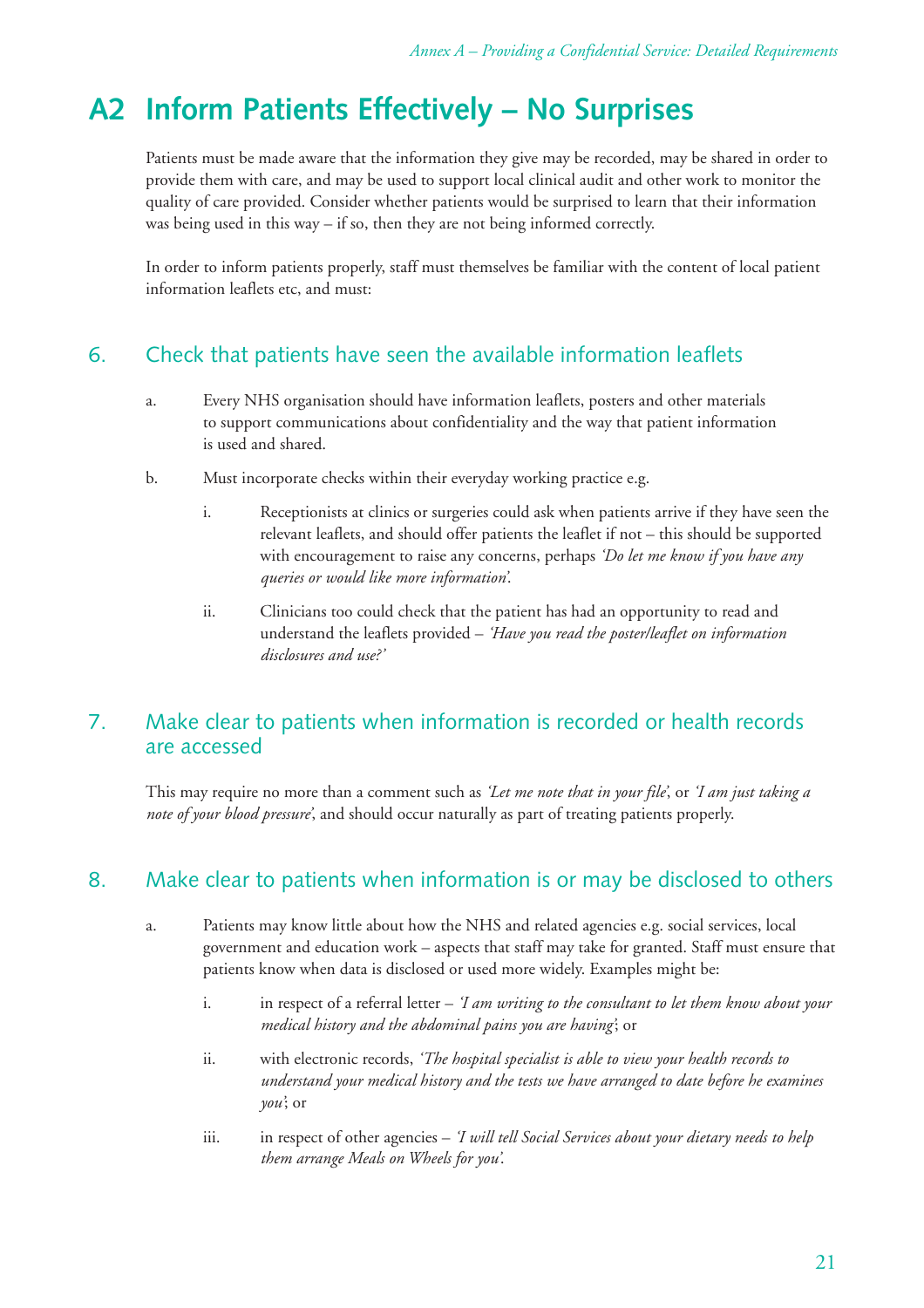#### *Confidentiality: NHS Code of Practice*

b. There are certain Acts of Parliament that require disclosure – see www.doh.gov.uk/ipu/confiden. Court orders may also require a disclosure. The amount of information disclosed should always be proportionate to the actual need. Even though the patient cannot prevent this disclosure, they must normally be told that it is taking place or that it has already occurred if this is the case.

### 9. Check that patients are aware of the choices available in respect of how their information may be used or shared

Patients have the right to choose whether or not to agree to information that they have provided in confidence being used or shared beyond what they understood to be the case when they provided the information. There are exceptions to this, as described in Annex B. Where the information disclosure hasn't yet taken place, they are also entitled to change their mind.

#### 10. Check that patients have no concerns or queries about how their information is used

- a. It is important that patients feel free to raise any queries or concerns. In most circumstances it may require no more than a follow-on question to the above: *'Did you understand the leaflet? – Did it make sense to you?'*
- b. In other cases, if it is clear that the information being recorded is particularly sensitive to the patient concerned, staff should be explicit about what information is being recorded, and ask the patient directly if he or she is happy with that information being shared.

### 11. Answer any queries personally or direct patients to others who can answer their questions or other sources of information

- a. It is much better for patients if their concerns can be addressed immediately, but, if staff cannot answer the questions properly, they must refer the patient to a better source of information. Most organisations should have arranged back-up contacts for further information e.g. Patient Advisory Liaison (PALs) Officers.
- b. In some areas, e.g. GP surgeries or clinics, procedures may have been set up so that patients' queries can be referred to a local designated individual to avoid disrupting the clinical workload.

### 12. Respect the right of patients to have access to their health records

Patients have a right to see and/or have copies of their health records under the Data Protection Act – see existing guidelines on charges, procedures and exceptions at www.doh.gov.uk/ipu/confiden.

## 13. Communicate effectively with patients to help them understand

It is important to recognise the different communications needs of particular patients. While some may read NHS leaflets when waiting for treatment, others may be disinclined or unable to do so (perhaps through disability, illiteracy, cultural issues or language difficulties). Difficulty in communicating does not remove the obligation to help people understand.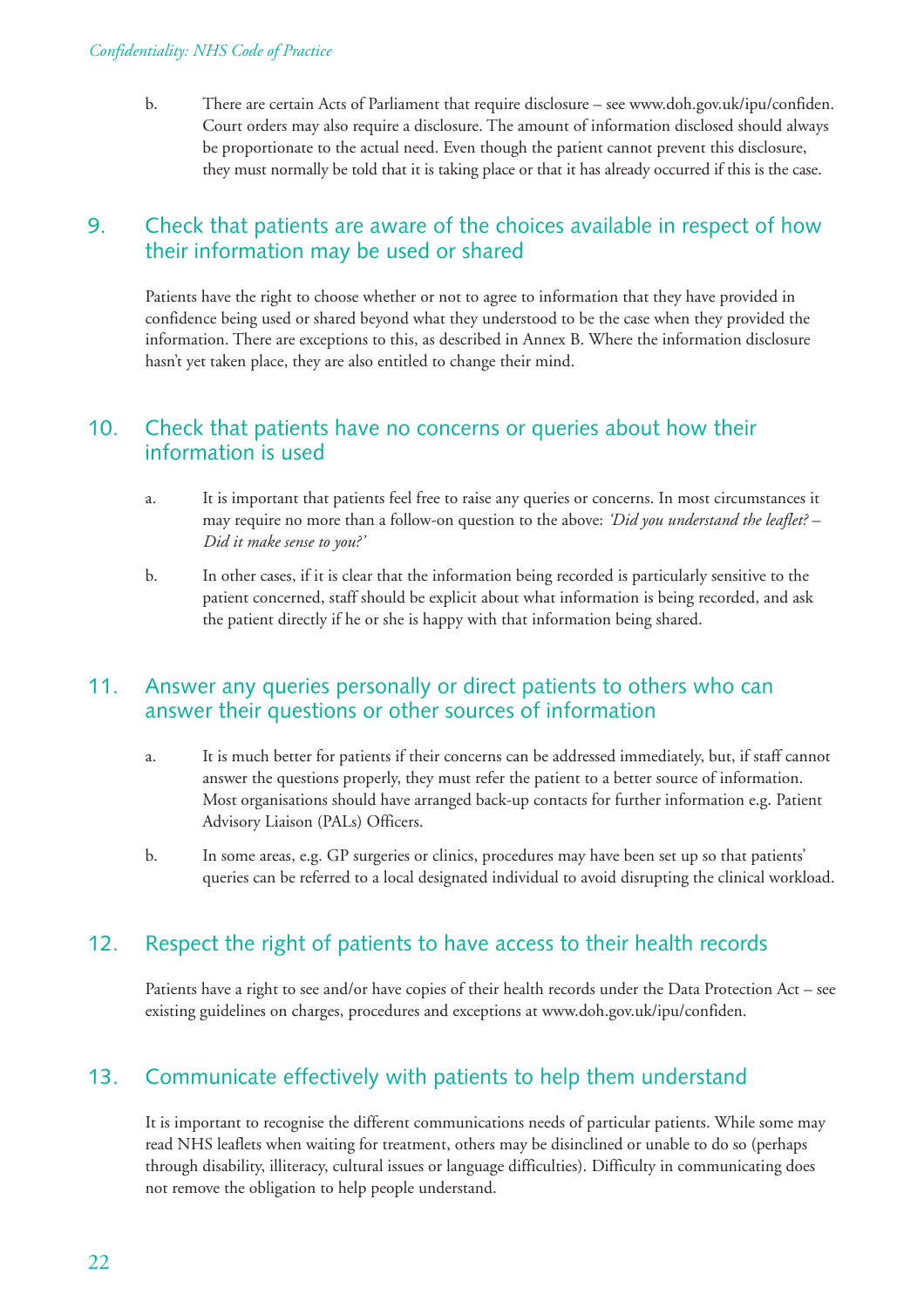# **A3 Provide Choice to Patients**

Patients have different needs and values – this must be reflected in the way they are treated, both in terms of their medical condition and the handling of their personal information. What is very sensitive to one person may be casually discussed in public by another – just because something does not appear to be sensitive does not mean that it is not important to an individual patient in his or her particular circumstances. Patients have the right to choose whether or not to accept a form of care and the information disclosure needed to provide that care, and to choose whether or not information that can identify them can be used for non-healthcare purposes.

Although other purposes may generate greater concern, the disclosure of information for healthcare purposes is not normally an issue for the great majority of patients. Even for healthcare however this cannot be taken for granted and patients must be given opportunities to raise objections and concerns. The development of a truly confidential service will maximise patient trust and minimise the number of objections raised. Whilst it is necessary to disclose information about a patient to those staff who are providing or auditing care, it is important to ensure that those who see information have a genuine need to know. Staff must:

### 14. Ask patients before using their personal information in ways that do not directly contribute to, or support the delivery of their care.

- a. Where information about patients is required, but does not satisfy the tests of necessity and appropriateness that must govern the use of identifiable patient information, then it should be anonymised to protect the patient.
- b. In all other circumstances efforts must be made to obtain and record consent unless there are statutory grounds for setting confidentiality aside or robust public interest issues.

### 15. Respect patients' decisions to restrict the disclosure and/or use of information8

- a. In some cases, it may not be possible to restrict information disclosure without compromising care. This would require careful discussion with the patient, but ultimately the patient's choice must be respected.
- b. In the short-term it may not be possible to meet some patients' requests directly though, with some imagination, a compromise arrangement may be possible. This may require discussion about where the patient's concerns really lie as it may be possible to allay those concerns without significant change to the information disclosure arrangements, perhaps by explaining more fully the security arrangements in place, or discussing options in the care process.
- c. It is essential that complete records are kept of all care provided and of any restrictions placed on disclosing by patients. When patients impose constraints it is important to demonstrate that neither patient safety, nor clinical responsibility for healthcare provision, has been neglected.

<sup>8</sup> Through the advent of Electronic Records and the Integrated Care Delivery System, NHS systems should provide sufficient flexibility to meet all reasonable requests.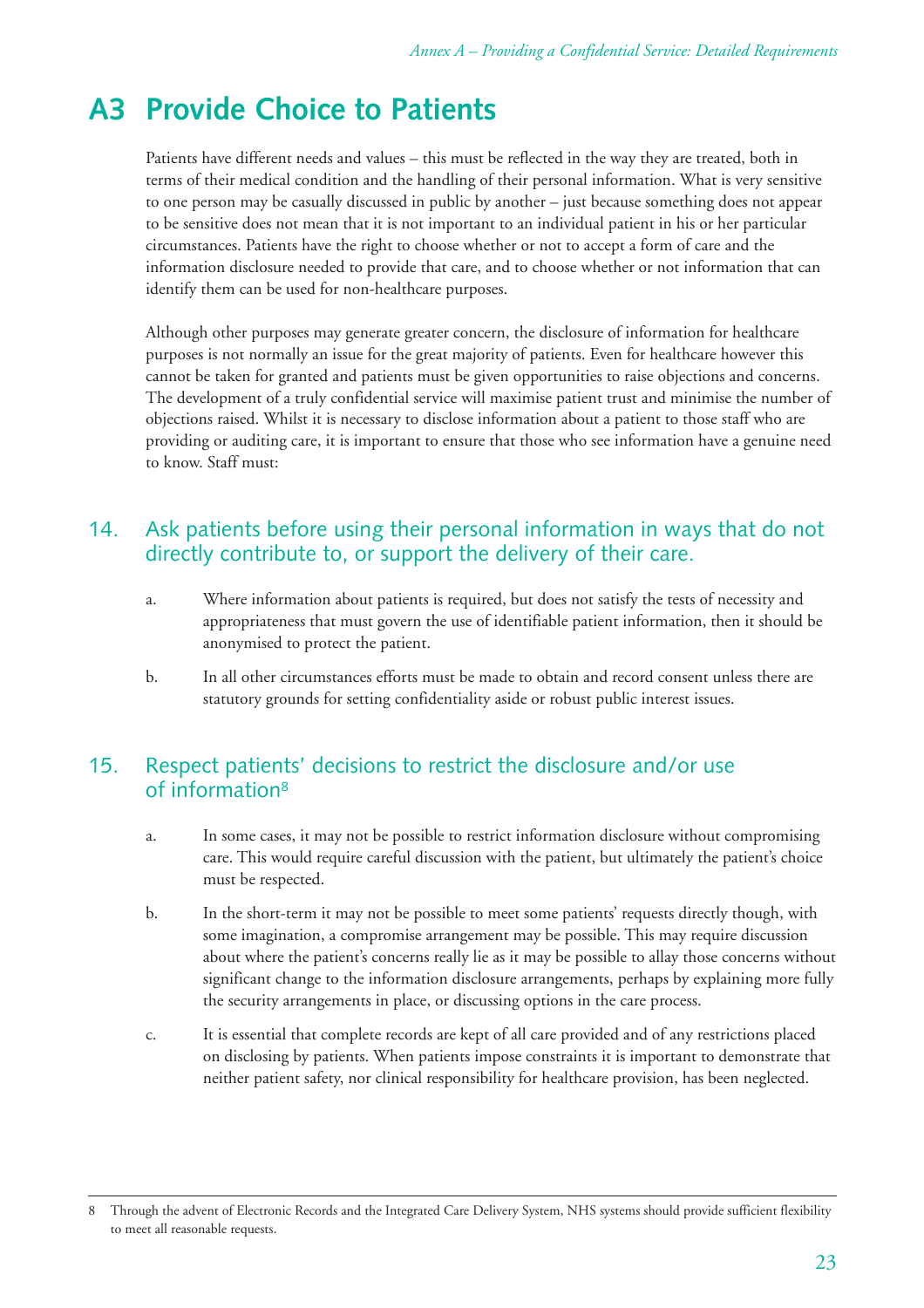### 16. Explain the implications of disclosing and not disclosing

- a. In order to make valid choices, patients must not only know what their options are, but also what the consequences are of making those choices. Explanations must be proportionate to the risks involved and reflect, where possible, the patient's particular circumstances.
- b. Where patients insist on restricting how information may be used or shared in ways that compromise the health service's ability to provide them with high quality care, this should be documented within the patient's record. It should be made clear to the patient that they are able to change their mind at a later point.

# **A4 Improve wherever possible**

Although it will not be possible to achieve best practice overnight, NHS organisational confidentiality procedures should be regularly reviewed and the policy in this document adhered to. The NHSIA Information Governance Toolkit will assist the NHS in this. In particular staff must:

### 17. Be aware of the issues surrounding confidentiality, and seek training or support where uncertain in order to deal with them appropriately

Ignorance is no excuse – so staff must be aware of the basic requirements and where support and further information are available, and encouraged to seek out training and guidance in order to develop confidential services. Staff must work within both the spirit of this code of practice, and within any locally produced guidelines, protocols and procedures, and be able to demonstrate that they are making every reasonable effort to comply with relevant standards.

## 18. Report possible breaches or risk of breach

- a. If staff identify possible breaches or risk of breaches, then they must raise these concerns with their manager or other appropriate colleagues, e.g. the local Information Governance Lead. Staff must be encouraged and supported by management to report organisational systems or procedures that need modification. Staff must be made aware of local procedures for reporting where breaches of confidentiality or abuses of patient data are taking place.
- b. There is specific legislation<sup>9</sup> to protect individuals reporting abuses, as well as NHS procedures to support this where necessary (individual NHS organisations will have their own procedures, or independent advice can be obtained from Public Concern at Work (www.pcaw.co.uk)). Professional staff may also choose to contact their professional, regulatory or indemnifying bodies for specific guidance.

<sup>9</sup> Public Interest Disclosure Act 1998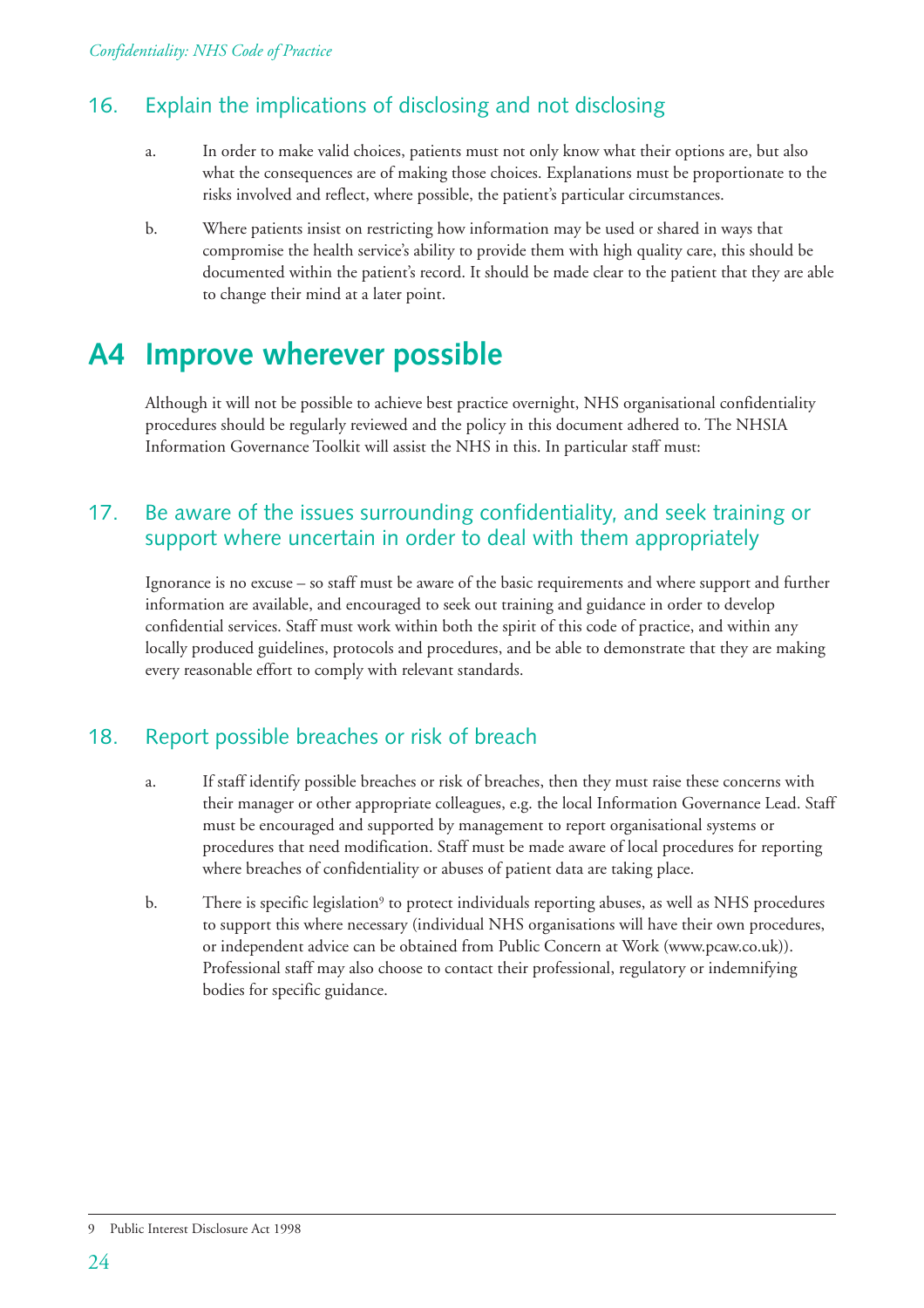# **Annex B – Confidentiality Decisions10**

This Annex provides generic guidance where there is a need to disclose information that identifies an individual and that information is held under a legal obligation of confidentiality. The issues to be considered and the appropriate steps to take can be ascertained by working through the model and referenced text.

A range of information disclosure scenarios can be found in Annex C. These reference and illustrate the model provided here and can be used to aid decision-making. They highlight issues relating to particular decisions, e.g. disclosure to NHS managers or to the police. It is hoped that they cover many of the circumstances that staff currently have to deal with. As new issues are identified they will be added to Annex C and updated on line at www.doh.gov.uk/ipu/confiden.

The model is in three parts:

- B1 where it is proposed to disclose confidential information in order to provide healthcare.
- B2 where the purpose isn't healthcare but it is a medical purpose as defined in legislation.
- B3 where the purpose is unrelated to healthcare or another medical purpose.

These are important distinctions, in that the legal and ethical requirements differ in each case.

<sup>10</sup> It is assumed within this methodology that the member of staff making a confidentiality decision is working within an organisation that may legitimately process health information for healthcare purposes, i.e. that this is a legitimate function of the organisation concerned.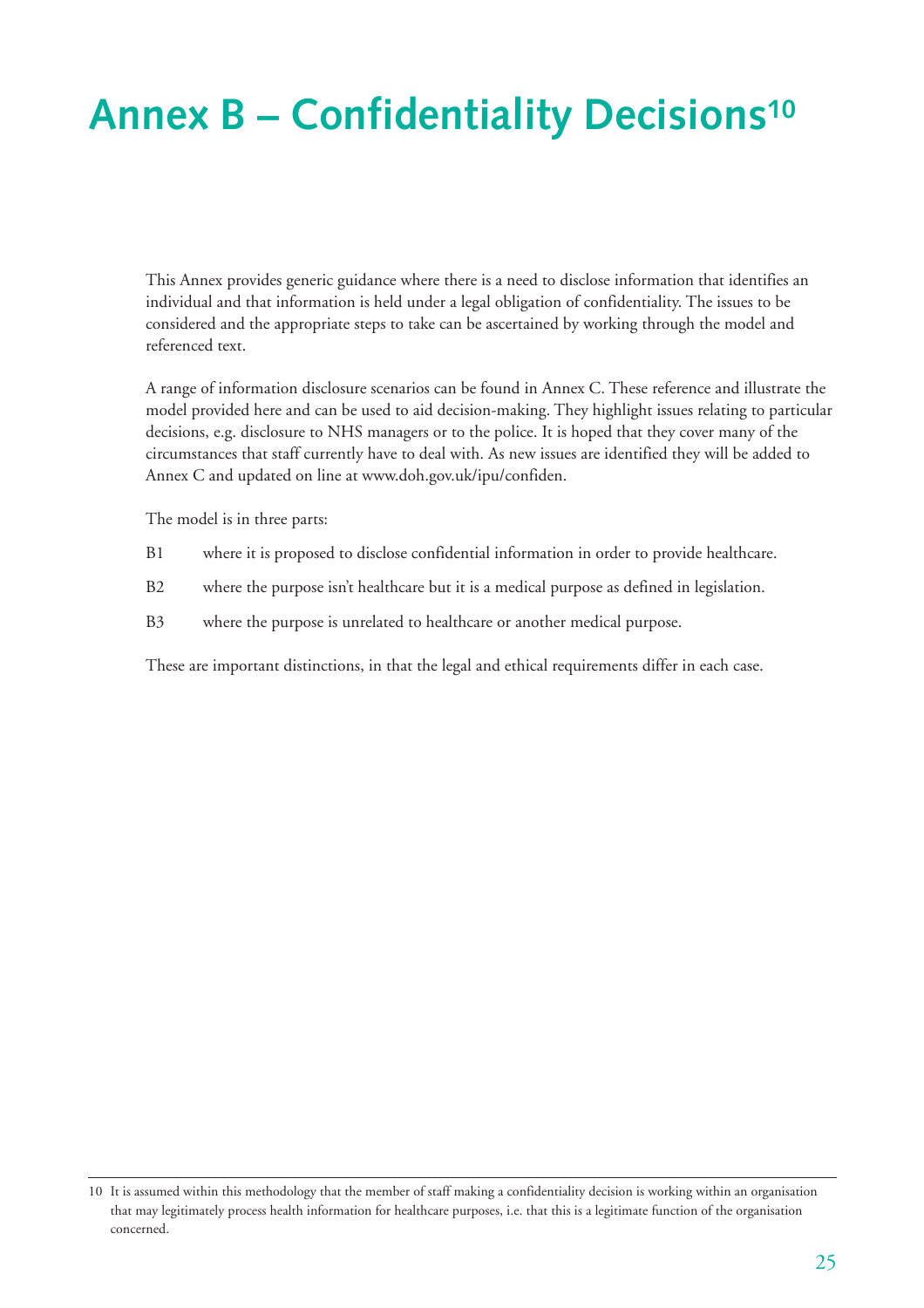### B1: Disclosure Model<sup>11</sup> – where it is proposed to share confidential information in order to provide healthcare



<sup>11</sup> The processing of confidential patient information by a NHS body or its staff in order to provide healthcare satisfies schedules 2 and 3 of the DPA98, so no test is included here.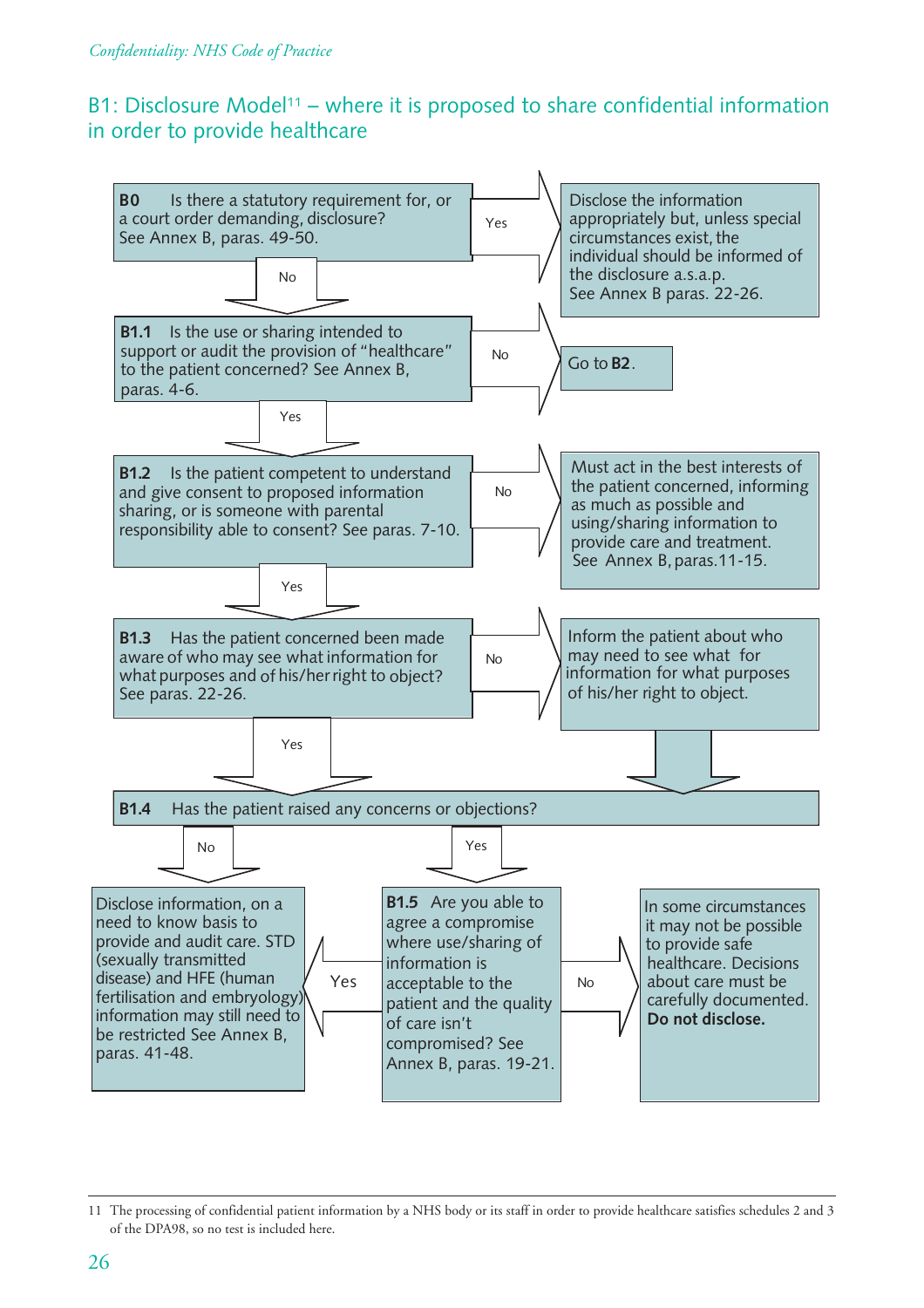### B2: Disclosure Model – where the purpose isn't healthcare but it is a medical purpose as defined in the legislation

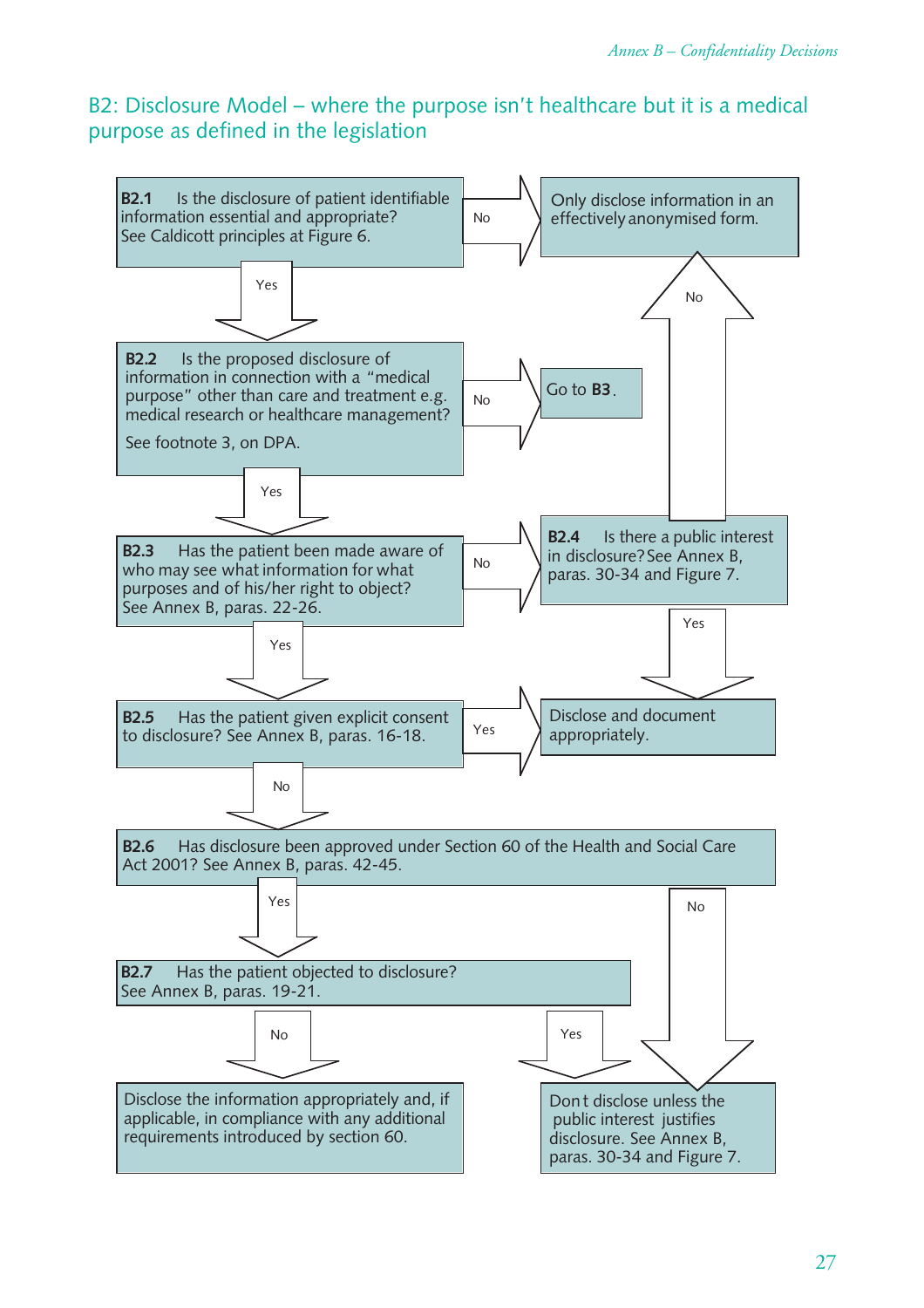### B3: Disclosure Model – where the purpose is unrelated to healthcare or another medical purpose

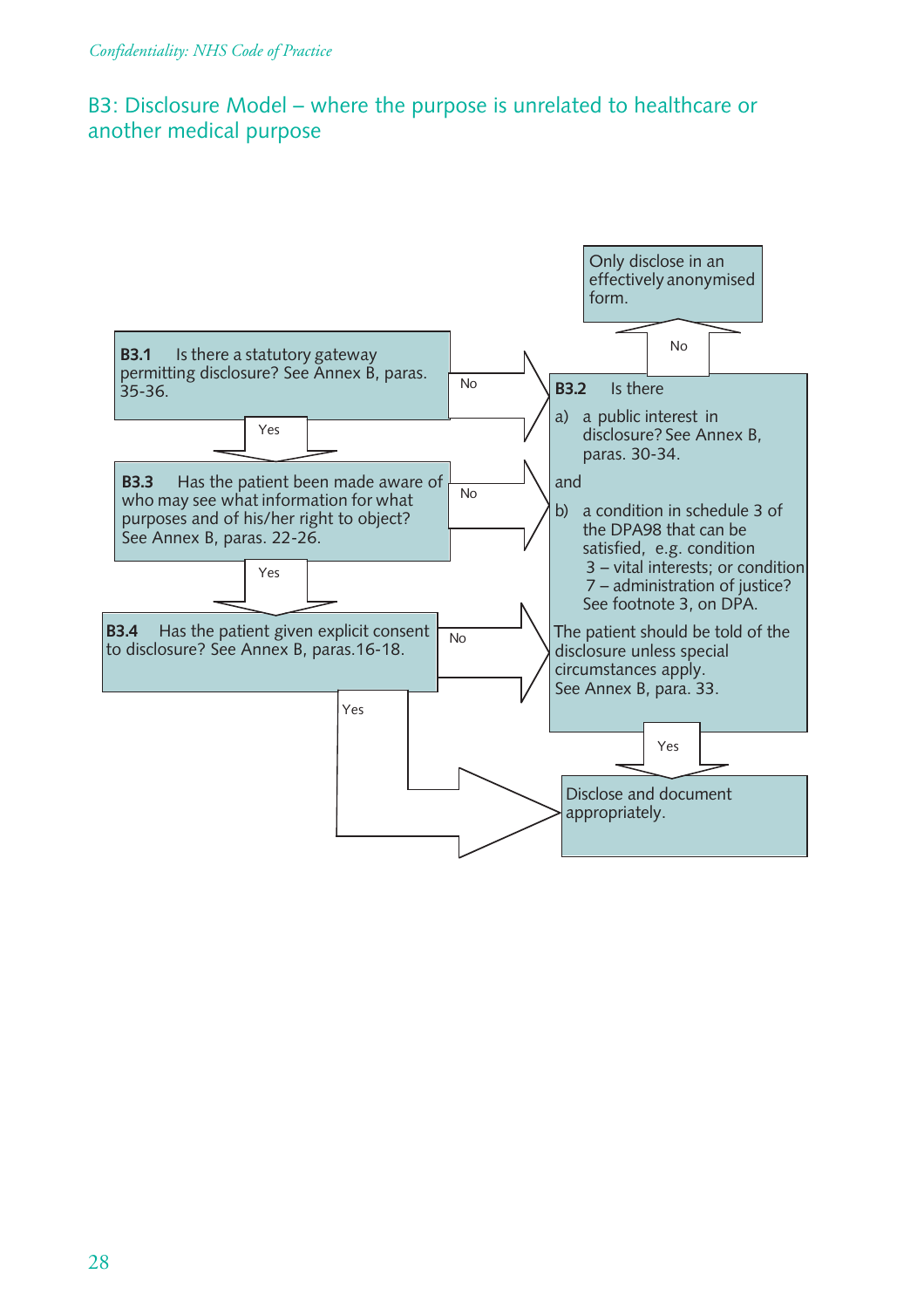# **Is it Confidential?**

- 1. A duty of confidence arises when one person discloses information to another (e.g. patient to clinicians) in circumstances where it is reasonable to expect that the information will be held in confidence. It is a legal obligation that is derived from case law, rather than an Act of Parliament, built up over many years and often open to different interpretations. It is also a requirement established within professional codes of conduct and, additionally, there should be specific requirements within NHS employment contracts linked to disciplinary procedures.
- 2. It is generally accepted that information provided by patients to the health service is provided in confidence and must be treated as such so long as it remains capable of identifying the individual it relates to. This is an important point, as once information is effectively anonymised it is no longer confidential<sup>12</sup>.
- 3. When an individual has died, it is unlikely that information relating to that individual remains legally confidential. However, an ethical obligation to the relatives of the deceased exists and health records of the deceased are public records and governed by the provisions of the Public Records Act 1958. This permits the use and disclosure of the information within them in only limited circumstances. The Access to Health Records Act 1990 permits access to the records of deceased by those with a claim arising out of the individual concerned's death. This right of access is negated however if the individual concerned requested that a note denying access be included within the record prior to death (this might be part of a formal advance directive)13.

# **Health Records are for Healthcare**

- 4. Where patients have consented to healthcare, research has consistently shown that they are normally content for information to be disclosed in order to provide that healthcare<sup>14</sup>. However, it is still very important that reasonable efforts are made to ensure that patients understand how their information is to be used to support their healthcare and that they have no objections. Where this has been done effectively, consent can be implied, providing that the information is shared no more widely and that "need to know" principles are enforced. This is particularly important where the use or disclosure of information, whilst an important element of modern healthcare provision, is neither obvious nor easy to understand. It is particularly important to check that patients understand and are content for information to be disclosed to other organisations or agencies contributing to their health care.
- 5. In many cases the information that needs to be provided to patients, in order for them to understand information disclosures, will be contained within leaflets and booklets made available by all NHS organisations.
- 6. NHS organisations should have, or should be putting in place, systems and processes that will, over time, restrict the use and disclosure of confidential patient information to those activities that are

Patient Information and Consent. October 2002. Consumers Association in association with the NHS Information Authority and Health Which?

<sup>12</sup> Effective anonymisation generally requires more than just the removal of name and address. Full postcode can identify individuals, NHS Number can be a strong identifier and other information, e.g. date of birth, can also serve as an identifier, particularly if looked at in combination with other data items.

<sup>13</sup> For further information on the Public Records Act 1958, The Access to Health Records Act 1990 and others, go to http://www.hmso.gov.uk/acts/

<sup>14</sup> E.g. Patient Electronic Record: Information and Consent (PERIC) – Public attitudes to protection and use of personal health information. July 02. School of Health and Related Research, University of Sheffield.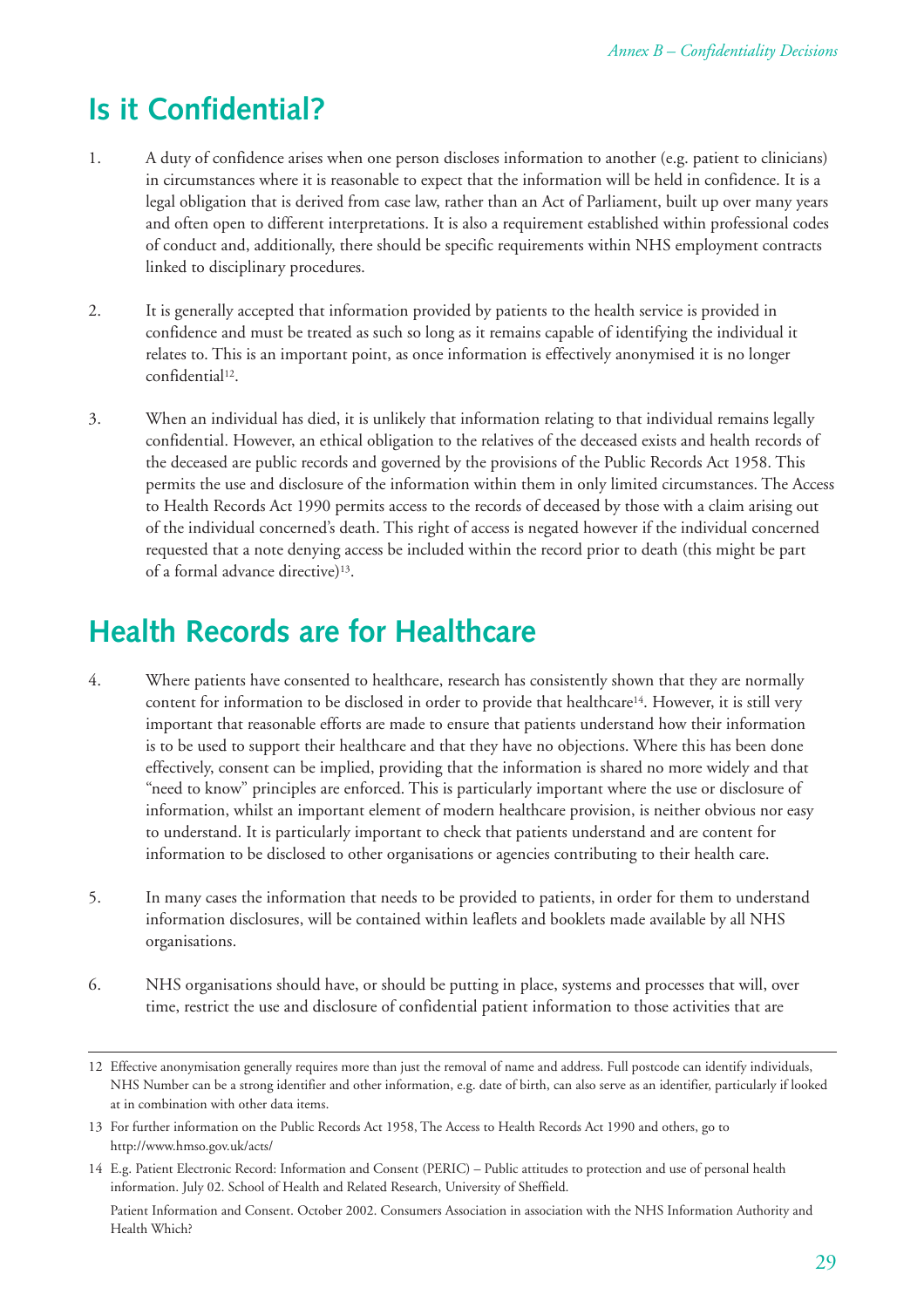directly concerned with or support patient healthcare. Further, even within this healthcare environment, organisations must also develop access controls and authentication procedures that give effect to need to know principles.

# **Consent Issues15**

#### Competence to consent<sup>16</sup>

- 7. Seeking consent may be difficult, either because patients' disabilities or circumstances have prevented them from becoming informed about the likely uses of their information, or because they have a difficulty communicating their decision (be it to consent or object).
- a. In the former case, extra care must be taken to ensure that information is provided in a suitable format or language that is accessible (e.g. providing large print or Braille versions of leaflets for those with reading difficulties) and to check that it has been understood.
- b. In the latter case, it will be important to check for a clear and unambiguous signal of what is desired by the patient, and to confirm that the interpretation of that signal is correct by repeating back the apparent choice.
- 8. Failure to support those with disabilities could be an offence under the Disability Discrimination Act 1995, and may prevent consent from being gained. Support for communicating with patients having specific disabilities can be obtained from a range of agencies, e.g.
	- a. Royal National Institute for the Blind
	- b. Royal National Institute for the Deaf
	- c. Disability Rights Commission www.drc-gb.org
	- d. Speakability www.speakability.org.uk

## Children and young people<sup>17</sup>

9. Young people aged 16 or 17 are presumed to be competent for the purposes of consent to treatment and are therefore entitled to the same duty of confidentiality as adults. Children under the age of 16 who have the capacity and understanding to take decisions about their own treatment are also entitled<sup>18</sup> to make decisions about the use and disclosure of information they have provided in confidence (e.g. they may be receiving treatment or counselling about which they do not want their parents to know19).

<sup>15</sup> For further information on consent see http://www.doh.gov.uk/consent/refguide.pdf

<sup>16</sup> Competence is understood in terms of the patient's ability to understand the choices and their consequences, including the nature, purpose and possible risk of any treatment (or non-treatment). Detailed guidance on assessing mental capacity can be found at " assessment of mental capacity: guidance for doctors and lawyers (BMA and Law society, 1995)"

<sup>17</sup> Detailed guidance can be found in Seeking Consent: Working with Children at http://www.doh.gov.uk/consent/

<sup>18</sup> In *Gillick v WestNorfolk and Wisbech Health Authority [1986] AC 112* it was held that, where a child is under 16, but has sufficient understanding in relation to the proposed treatment to give (or withhold) consent, his or her consent (or refusal) should be respected. However, the child should be encouraged to involve parents or other legal guardians.

<sup>19</sup> For more detailed guidance on sexual health and contraceptive issues see 'Confidentiality and Young People Toolkit' and 'Guidance for Field Social Workers, Residential Social Workers and Foster Carers on providing information and referring young people to contraceptive and sexual health services'. Both documents are at – http://www.teenagepregnancyunit.gov.uk – under Guidance and Publications.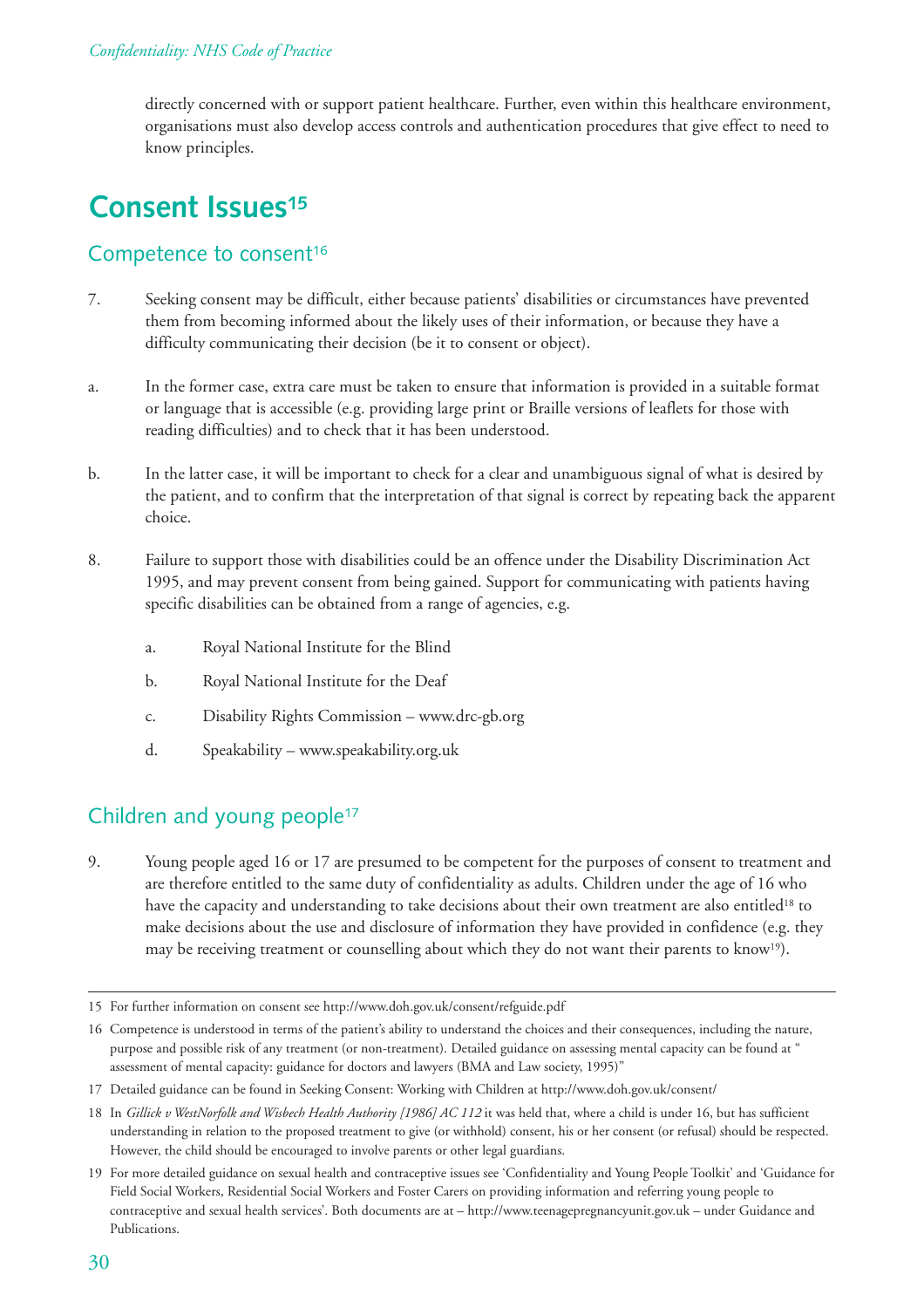However, where a competent young person or child is refusing treatment for a life threatening condition, the duty of care would require confidentiality to be breached to the extent of informing those with parental responsibility for the child who might then be able to provide the necessary consent to the treatment.

10. In other cases, consent should be sought from a person with parental responsibility if such a person is available. It is important to check that persons have proper authority (as parents or guardians). Ideally, there should be notes within the child's file as to any unusual arrangements.

#### Where patients are unable to give consent

- 11. If a patient is unconscious or unable, due to a mental or physical condition, to give consent or to communicate a decision, the health professionals concerned must take decisions about the use of information. This needs to take into account the patient's best interests and any previously expressed wishes, and be informed by the views of relatives or carers as to the likely wishes of the patient. If a patient has made his or her preferences about information disclosures known in advance, this should be respected.
- 12. Sometimes it may not be practicable to locate or contact an individual to gain consent. If this is well evidenced and documented and anonymised data is not suitable, the threshold for disclosure in the public interest may be lessened where the likelihood of detriment to the individual concerned is minimal. Where explicit consent cannot be gained and the public interest does not justify breaching confidentiality, then support would be needed under Section 60 of the Health and Social Care Act 2001.See paragraphs 29-34 of this section.
- 13. Where the patient is incapacitated and unable to consent, information should only be disclosed in the patient's best interests, and then only as much information as is needed to support their care. This might, however, cause unnecessary suffering to the patient's relatives, which could in turn cause distress to the patient when he or she later learned of the situation. Each situation must be judged on its merits, and great care taken to avoid breaching confidentiality or creating difficulties for the patient. Decisions to disclose and the justification for disclosing should be noted in the patient's records. Focusing on the future and care needs rather than past records will normally help avoid inappropriate disclosures.
- 14. Such circumstances will usually arise when a patient has been unable to give informed consent to treatment, and, provided the patient has not objected, this may justify the disclosure of some information with relatives in order to better understand the patient's likely wishes. There may also be occasions where information needs to be shared with carers in order to assess the impact of disclosures to the patient him or herself. Such occasions are rare and justifiable only in the best interests of the patient.
- 15. Patients are often asked to indicate the person they would like to be involved in decisions about their care should they become incapacitated. This will normally, but not always, be the 'next of kin'. It should be made clear that limited information will be shared with that person, provided the patient does not object. This gives patients the opportunity to agree to disclosures or to choose to limit disclosure, if they so wish.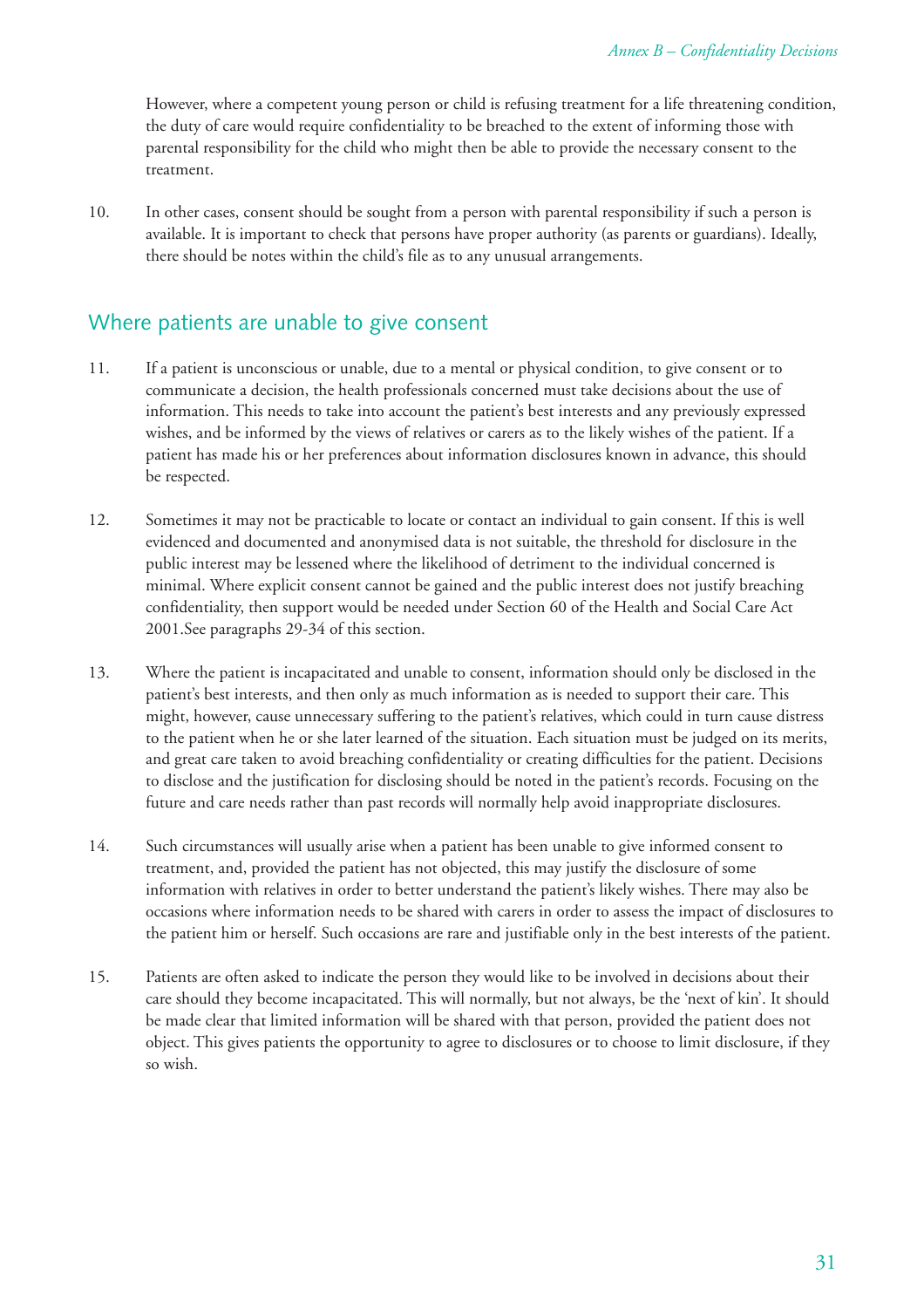### Explicit consent

- 16. When seeking explicit consent from patients, the approach must be to provide:
	- a. honest, clear, objective information about information uses and their choices this information may be multi-layered, allowing patients to seek as much detail as they require;
	- b. an opportunity for patients to talk to someone they can trust and of whom they can ask questions;
	- c. reasonable time (and privacy) to reach decisions;
	- d. support and explanations about any form that they may be required to sign;
	- e. a choice as to whether to be contacted in the future about further uses, and how such contacts should be made; and
	- f. evidence that consent has been given, either by noting this within a patient's health record or by including a consent form signed by the patient.
- 17. The information provided must cover:
	- a. a basic explanation of what information is recorded and why, and what further uses may be made of it;
	- b. a description of the benefits that may result from the proposed use or disclosure of the information;
	- c. how the information and its future uses will be protected and assured, including how long the information is likely to be retained, and under what circumstances it will be destroyed;
	- d. any outcomes, implications, or risks, if consent is withheld (this must be honest, clear, and objective – it must not be or appear to be coercive in any way); and
	- e. an explanation that any consent can be withdrawn in the future (including any difficulties in withdrawing information that has already been shared).
- 18. The information provided must allow for disabilities, illiteracy, diverse cultural conditions and language differences.

### The right to withhold or withdraw consent

- 19. Patients do have the right to object to information they provide in confidence being disclosed to a third party in a form that identifies them, even if this is someone who might provide essential healthcare. Where patients are competent to make such a choice and where the consequences of the choice have been fully explained, the decision should be respected. This is no different from a patient exercising his or her right to refuse treatment.
- 20. There are a number of things to consider if this circumstance arises:
	- a. The concerns of the patient must be clearly established and attempts made to establish whether there is a technical or procedural way of satisfying the concerns without unduly compromising care.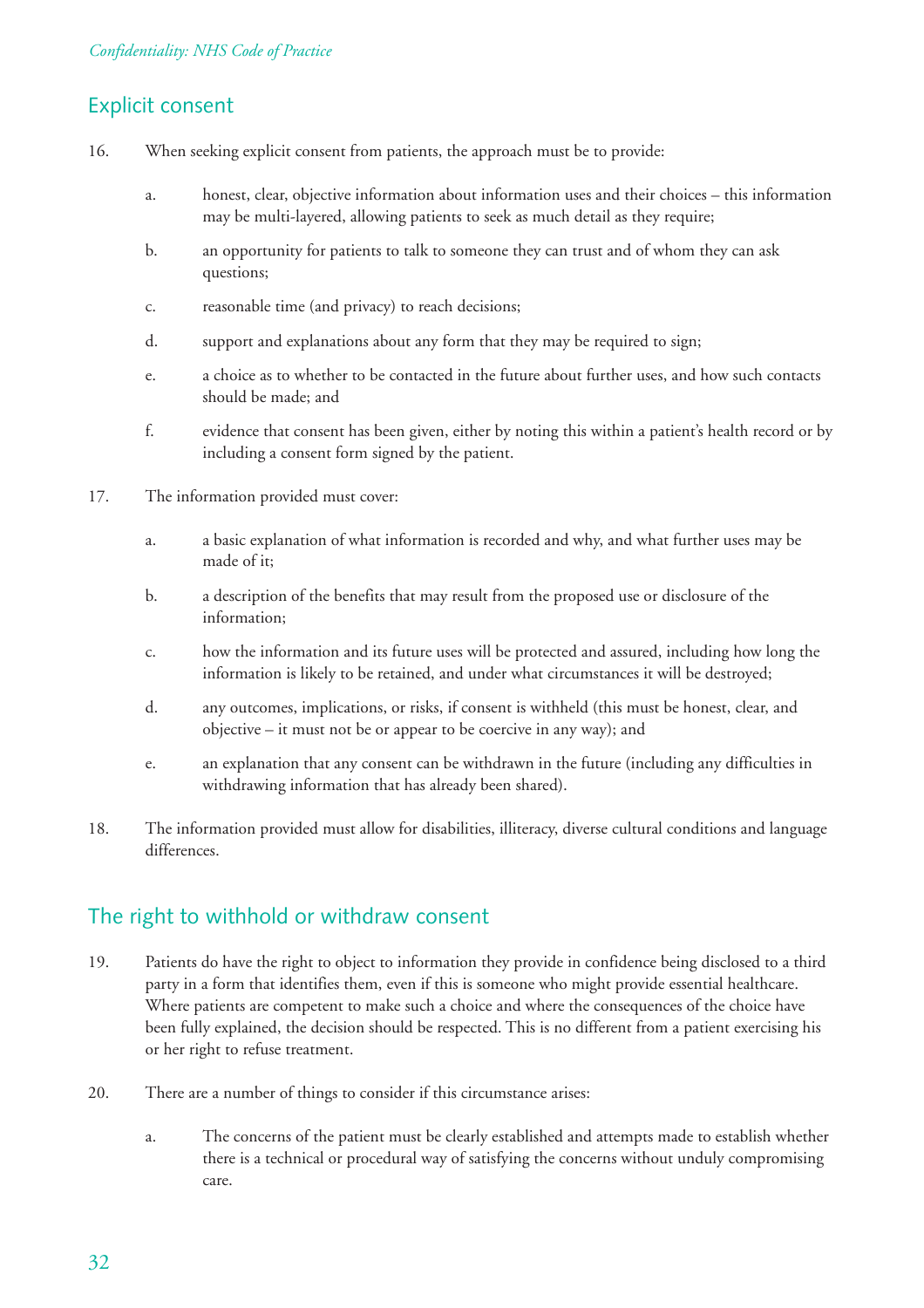- b. The options for providing an alternative form of care or to provide care through alternative arrangements must be explored.
- c. Decisions about the options that might be offered to the patient have to balance the risks, staff time and other costs attached to each alternative that might be offered against the risk to the patient of not providing healthcare.
- 21. Every effort must be made to find a satisfactory solution. The development of technical measures that support patient choice is a key element of work to determine the standards for electronic integrated care records. Careful documentation of the decision making process and the choices made by the patient must be included within the patient's record.

# **Informing Patients**

- 22. The Data Protection Act 1998 requires that patients be informed, in general terms, how their information may be used, who will have access to it and the organisations it may be disclosed to. People must also be told who is responsible for their personal information – the 'data controller' – and how to contact them. This should take place prior to the information being used, accessed or disclosed. The requirement falls upon both those who provide information and those who receive it. The obligations of the recipient can be discharged by the provider informing patients of the possible chain of disclosures and uses.
- 23. The principle that this requirement addresses is that of *Fair Processing* as provided by the 1st Data Protection Principle of the Data Protection Act 1998. Whilst the specific legal requirement is limited to the general information outlined above, it clearly makes sense to ensure that all the information that needs to be communicated to patients is addressed at the same time. In particular, the additional information needed to support patient choice and awareness of rights (para 26 below) should not, in practice, be dealt with separately.
- 24. There are specific exemptions to the requirement in the Data Protection Act to provide fair processing information, though not to the information needed to support choice and common law rights (see below). Fair processing information does not have to be provided by a NHS body that has been given identifiable information about an individual by a third party, i.e. it is not obtained directly from the individual, in two specific cases. The first is where there is a legal requirement to hold or process the information, and the second is where providing the fair processing information would require disproportionate effort. Advice on whether disproportionate effort might apply can be obtained from the Office of the Information Commissioner at www.informationcommissioner.gov.uk.
- 25. It is good practice to inform patients where
	- a. Section 60 of the Health & Social Care Act 2001 has been used to set aside common law confidentiality requirements and
	- b. an exemption to the fair processing requirements of the DPA98 has applied,

There is however, no requirement to do so if this would require disproportionate effort.20 Advice on this should be sought from the Data Protection officer or Caldicott Guardian.

<sup>20</sup> The Information Commissioner offers guidance as to the meaning of the phrase 'disproportionate effort'. See www.informationcommissioner.gov.uk.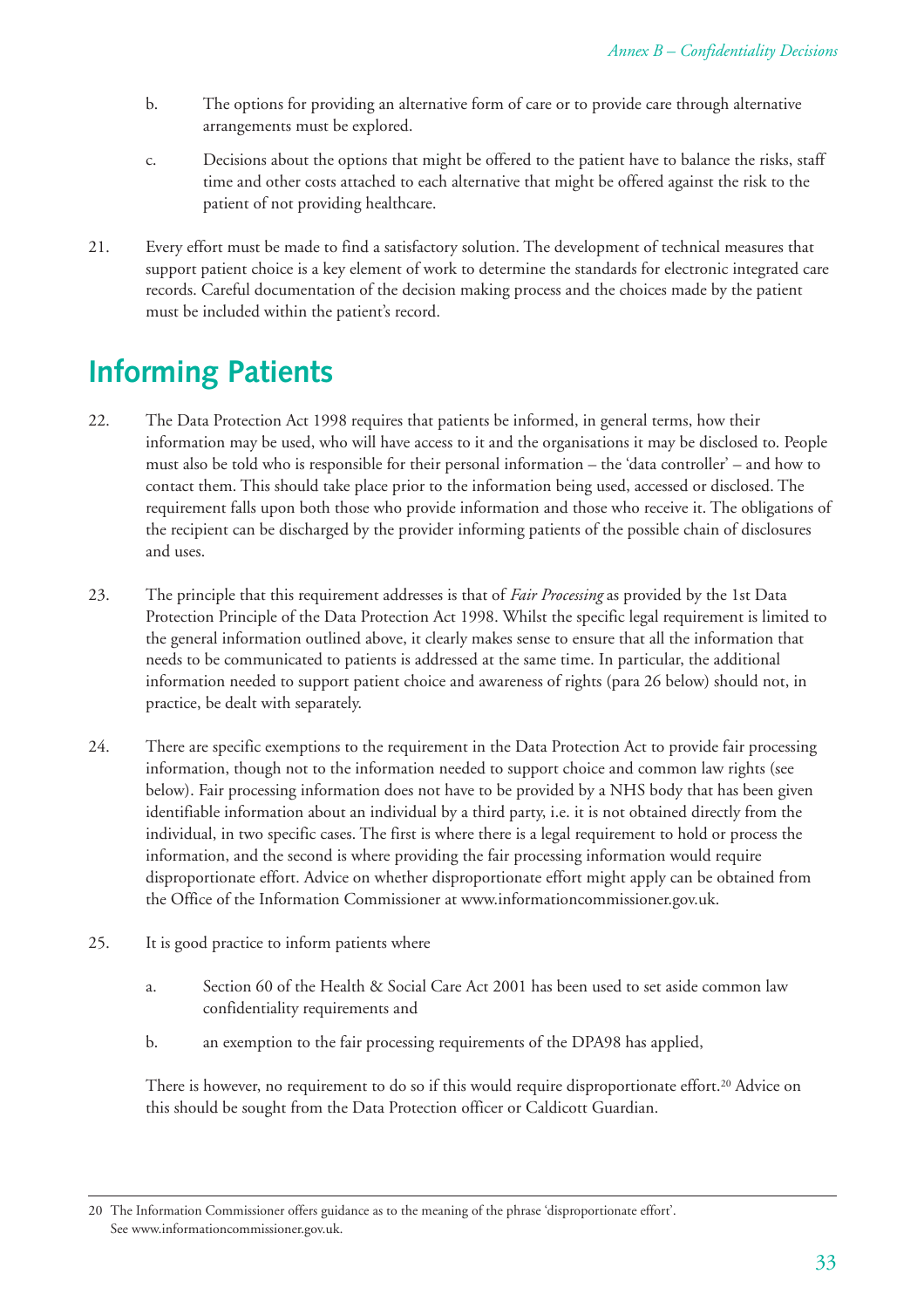#### *Confidentiality: NHS Code of Practice*

26. Where patients are to be offered choice about how information that relates to them might be used, they must also be made aware of their right to impose restrictions. Although this right will be provided in most circumstances by the common law of confidentiality rather than the Data Protection Act, it will generally be appropriate for patients to be told about their rights at the same time as they are provided with information on proposed uses.

# **Common Law and disclosure in the Public Interest**

- 27. The key principle of the duty of confidence is that information confided should not be used or disclosed further in an identifiable form, except as originally understood by the confider, or with his or her subsequent permission. NHS organisations should have, or be putting in place, procedures for reviewing the appropriateness and necessity of using confidential patient information to support specific purposes. They should also be developing staff codes of practice and putting in place information sharing protocols to govern working across organisational boundaries.
- 28. There are exceptions to the duty of confidence that may make the use or disclosure of confidential information appropriate. Statute law requires or permits the disclosure of confidential patient information in certain circumstances, and the Courts may also order disclosures. Case law has also established that confidentiality can be breached where there is an overriding public interest.
- 29. In some circumstances however, there is no reasonably practicable way of meeting these common law obligations whilst still effectively satisfying an important requirement. Where this is accepted to be the case by the independent statutory Patient Information Advisory Group (PIAG) it may be possible to use powers provided under section 60 of the Health & Social Care Act 2001 to set aside obligations of confidentiality, in effect replacing them with a regulatory code. When section 60 support is provided it is lawful to share information.

### In the 'public interest'/ to protect the public

- 30. Under common law, staff are permitted to disclose personal information in order to prevent and support detection, investigation and punishment of serious crime and/or to prevent abuse or serious harm to others where they judge, on a case by case basis, that the public good that would be achieved by the disclosure outweighs both the obligation of confidentiality to the individual patient concerned and the broader public interest in the provision of a confidential service.
- 31. Whoever authorises disclosure must make a record of any such circumstances, so that there is clear evidence of the reasoning used and the circumstances prevailing. Disclosures in the public interest should also be proportionate and be limited to relevant details. It may be necessary to justify such disclosures to the courts or to regulatory bodies and a clear record of the decision making process and the advice sought is in the interest of both staff and the organisations they work within.
- 32. Wherever possible the issue of disclosure should be discussed with the individual concerned and consent sought. Where this is not forthcoming, the individual should be told of any decision to disclose against his/her wishes. This will not be possible in certain circumstances, e.g. where the likelihood of a violent response is significant or where informing a potential suspect in a criminal investigation might allow them to evade custody, destroy evidence or disrupt an investigation.
- 33. Each case must be considered on its merits. Decisions will sometimes be finely balanced and staff may find it difficult to make a judgement. It may be necessary to seek legal or other specialist advice (e.g.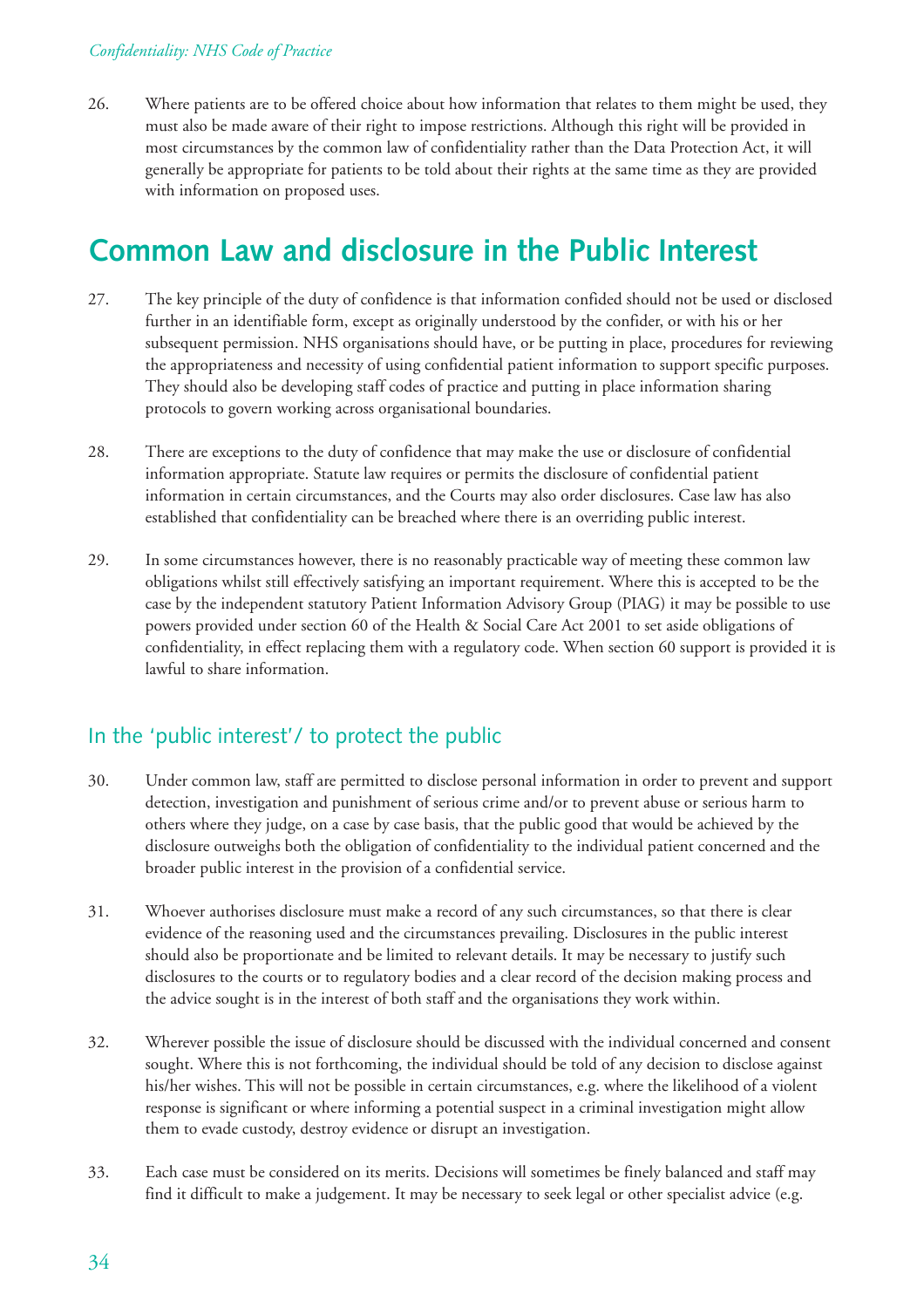from professional, regulatory or indemnifying bodies) or to await or seek a court order. Staff need to know who and where to turn to for advice in such circumstances.

#### Figure 7: Examples of Disclosure to Protect the Public

#### **Serious Crime21 and National Security**

The definition of serious crime is not entirely clear. Murder, manslaughter, rape, treason, kidnapping, child abuse or other cases where individuals have suffered serious harm may all warrant breaching confidentiality. Serious harm to the security of the state or to public order and crimes that involve substantial financial gain or loss will also generally fall within this category. In contrast, theft, fraud or damage to property where loss or damage is less substantial would generally not warrant breach of confidence.

#### **Risk of Harm**

Disclosures to prevent serious harm or abuse also warrant breach of confidence. The risk of child abuse or neglect, assault, a traffic accident or the spread of an infectious disease are perhaps the most common that staff may face. However, consideration of harm should also inform decisions about disclosure in relation to crime. Serious fraud or theft involving NHS resources would be likely to harm individuals waiting for treatment. A comparatively minor prescription fraud may actually be linked to serious harm if prescriptions for controlled drugs are being forged. It is also important to consider the impact of harm or neglect from the point of view of the victim(s) and to take account of psychological as well as physical damage. For example, the psychological impact of child abuse or neglect may harm siblings who know of it in addition to the child concerned.

#### Other disclosures in the public interest

34. Similarly, when the public good that would be served by disclosure is significant, there may be grounds for disclosure. The key principle to apply here is that of proportionality. Whilst it would not be reasonable and proportionate to disclose confidential patient information to a researcher where patient consent could be sought, if it is not practicable to locate a patient without unreasonable effort and the likelihood of detriment to the patient is negligible, disclosure to support the research might be proportionate. Other factors e.g. ethical approval, servicing and safeguards, anonymisation of records and/or clear deletion policies etc might also influence a decision on what is proportionate. It is important not to equate "the public interest" with what may be "of interest" to the public<sup>22</sup>.

# **Administrative Law**

35. The NHS deals with confidential patient information in order to carry out specific functions. In doing so it must act within the limits of its powers. Such powers are often set out in statute and it is important that all NHS bodies be aware of the extent of their powers, in particular any restrictions that this may place on the use or disclosure of confidential information. Where such information is processed outside these powers then the processing may be unlawful.

<sup>21</sup> Serious crime, as defined by the GMC is "a crime that puts someone at risk of death or serious harm and would usually be crimes against the person, such as abuse of children" (GMC guidance "Confidentiality: Protecting and Providing Information paragraph 37).

<sup>22</sup> See Eleventh Report of the Data Protection Commissioner (1995) Appendix 4.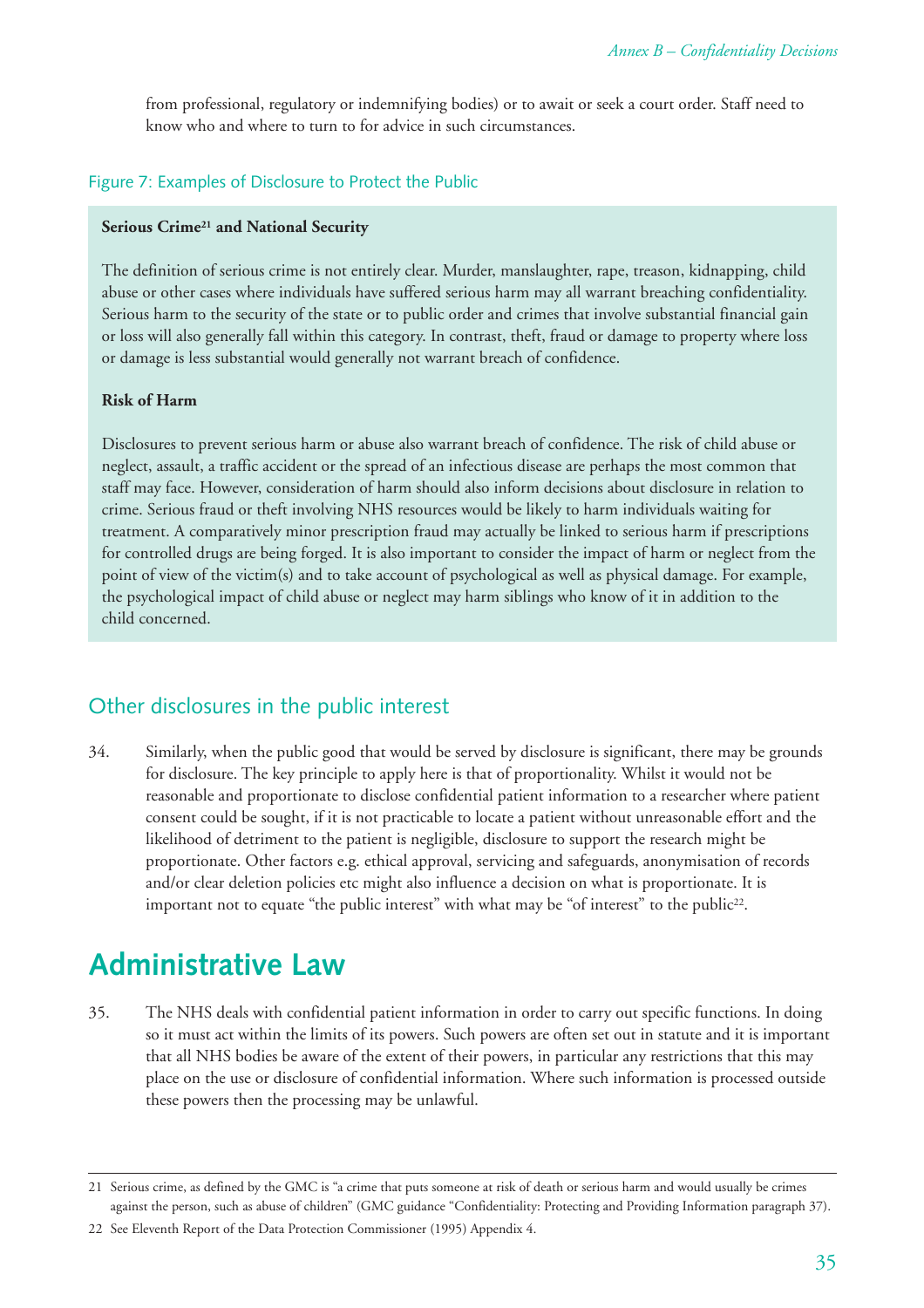#### *Confidentiality: NHS Code of Practice*

36. The approach often adopted by Government to address situations where a disclosure of information is prevented by lack of function (the ultra vires rule), is to create, through legislation, new statutory gateways that provide public sector bodies with the appropriate information disclosure function. However, unless such legislation explicitly requires that confidential patient information be disclosed, or provides for common law confidentiality obligations to be set aside, then these obligations must be satisfied prior to information disclosures taking place, e.g. by obtaining patient consent.

# **Data Protection Considerations**

- 37. The Data Protection Act 1998 provides a framework that governs the processing of information that identifies living individuals – personal data<sup>23</sup> in Data Protection terms. Processing includes holding, obtaining, recording, using and disclosing information and the Act applies to all forms of media, including paper and images.
- 38. The Data Protection Act prohibits processing unless conditions set out in two particular schedules are met. Schedule 2 conditions apply to all processing whereas Schedule 3 provides additional and more exacting conditions that only apply to the processing of *sensitive personal data*, such as health information. Footnote 3 provides a link to the Data Protection Act 1998, where the Schedule 2 and 3 conditions can be found.
- 39. It is important to understand the role of consent in relation to these schedules. Whilst consent is one of the conditions in each Schedule that might be satisfied, only one condition in each Schedule needs to be satisfied and NHS bodies processing personal health information for legitimate medical purposes<sup>24</sup> may satisfy a condition in each Schedule without needing to obtain patient consent. Note however that, in addition to these schedules, there is a general requirement, within the Data Protection Act 1st principle, for all processing to be lawful. This includes meeting common law confidentiality obligations, which are likely themselves to require consent to be obtained.
- 40. The Data Protection Act provides a comprehensive framework of required good practice that extends far wider than confidentiality. Requirements include notification (formerly registration) with the Information Commissioner, commitment to data quality, effective information security and the extension of a range of rights to patients. More information on the Act's requirements can be found at www.informationcommissioner.gov.uk

# **Human Rights Act 1998**

41. Article 8 of the European Convention on Human Rights<sup>25</sup>, which is given effect in UK law by the Human Rights Act, establishes a right to 'respect for private and family life'. This may be open to some interpretation in points of detail by the courts in years to come, but it creates a general requirement to protect the privacy of individuals and preserve the confidentiality of their health records. It underpins the Confidentiality Model presented in this code of practice. There are also more general requirements in relation to actions having legitimate aims and being proportionate to the need. Current

<sup>23</sup> Personal data is defined under the DPA98 as *'data which relate to a living individual who can be identified – (a) from those data, or (b) from those data and other information which is in the possession of, or likely to be in the possession of, the data controller – and includes any expression of opinion about the individual and any indications of the intentions of the data controller or any other person in respect of the individual'.*

<sup>24</sup> Under the DPA98, 'medical purposes' includes the purposes of preventative medicine, medical diagnosis, medical research, the provision of care and treatment and the management of healthcare services.

<sup>25</sup> Convention for the Protection of Human Rights and Fundamental Freedoms (4. ix. 1950; TS 71; Cmnd 8969).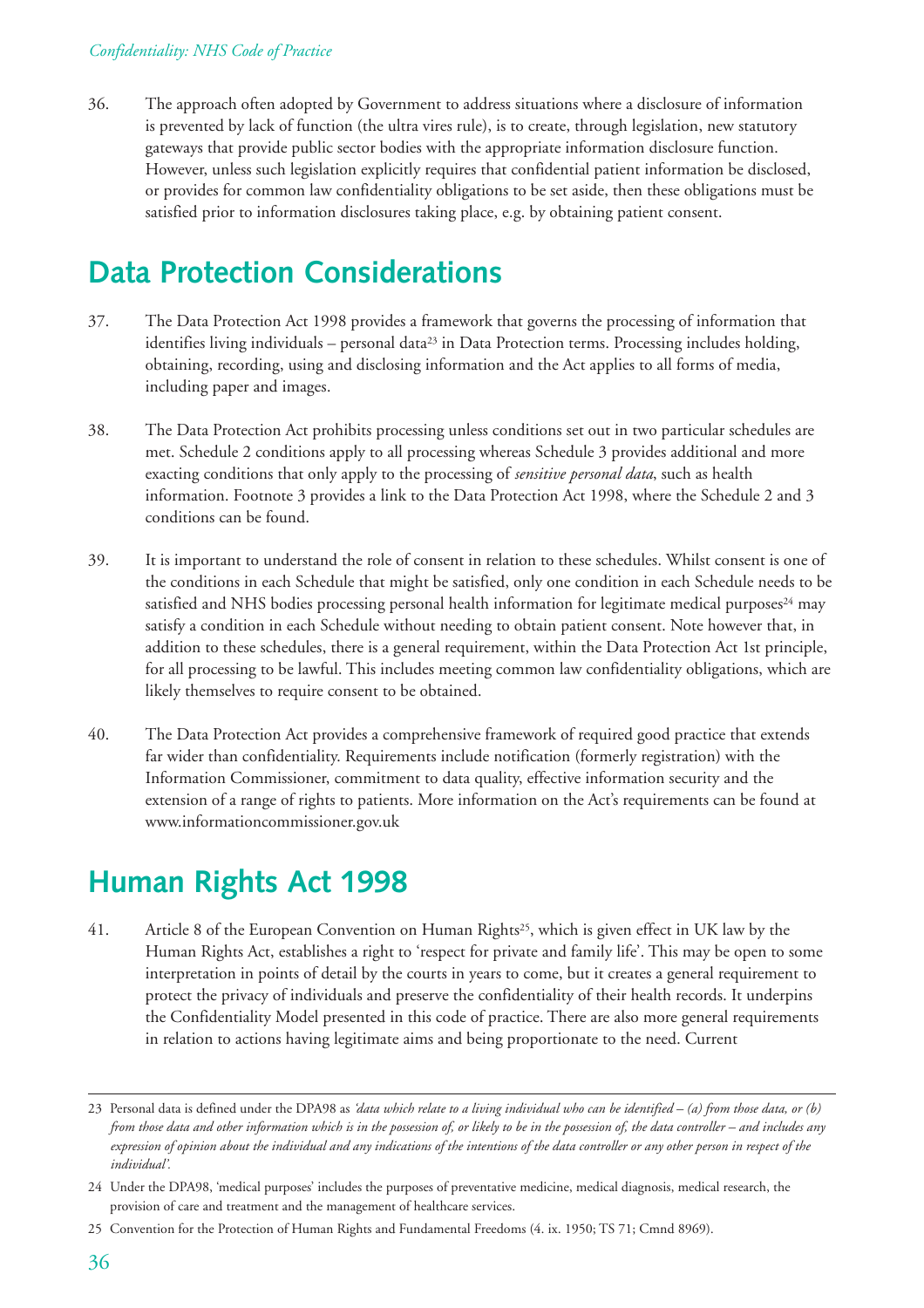understanding is that compliance with the Data Protection Act 1998 and the common law of confidentiality26 should satisfy Human Rights requirements.

## **Health & Social Care Act 2001: Section 60**

- 42. Section 60 of the Health and Social Care Act 2001 makes it lawful to disclose and use confidential patient information in specified circumstances where it is not currently practicable to satisfy the common law confidentiality obligations. This does not create new statutory gateways, so the processing must still be for a lawful function, but does mean that the confidentiality obligations do not have to be met, e.g. consent does not have to be obtained. Even where these powers apply however, the Data Protection Act 1998 also continues to apply.
- 43. This is intended primarily as a temporary measure until anonymisation measures or appropriate recording of consent can be put in place. The Government has made it clear that it will only introduce such requirements where necessary and upon the advice of the independent statutory Patient Information Advisory Group (PIAG). See http://www.doh.gov.ipu/confiden for more details, including guidance on applications for support.
- 44. Where the powers provided by this legislation are used to support the processing of confidential patient information there will be additional safeguards and restrictions on the use and disclosure of the information. These may differ from case to case and change over time where the process of annual review required by the legislation results in more stringent safeguards being applied.
- 45. The Health Service (Control of Patient Information) Regulations 2002 were the first regulations to be made under section 60 of this Act, and support the operations of cancer registries and the Public Health Laboratory Services in respect of communicable diseases and other risks to public health.

# **Legal Restrictions on Disclosure**

### Sexually Transmitted Diseases (STD)<sup>27</sup>

- 46. Existing regulations require that every NHS trust and Primary Care Trust shall take all necessary steps to secure that any information capable of identifying an individual obtained by any of their members or employees with respect to persons examined or treated for any sexually transmitted disease (including HIV and AIDS) shall not be disclosed except:
	- a. where there is explicit consent to do so;
	- b. for the purpose of communicating that information to a medical practitioner, or to a person employed under the direction of a medical practitioner in connection with the treatment of persons suffering from such disease or the prevention of the spread thereof; and
	- c. for the purpose of such treatment or prevention.

<sup>26</sup> Alternatively, compliance with the DPA98 and the regulatory code that applies where section 60 of the Health & Social Care Act 2001 is used to set aside common law obligations of confidentiality.

<sup>27</sup> AIDS (Control) Act 1987; NHS (Venereal Diseases) Regulations 1974; NHS Act 1977, NHS Trusts and Primary Care Trusts (Sexually Transmitted Diseases) Directions 2000. [Legislative amendments are necessary to reflect organisational change.]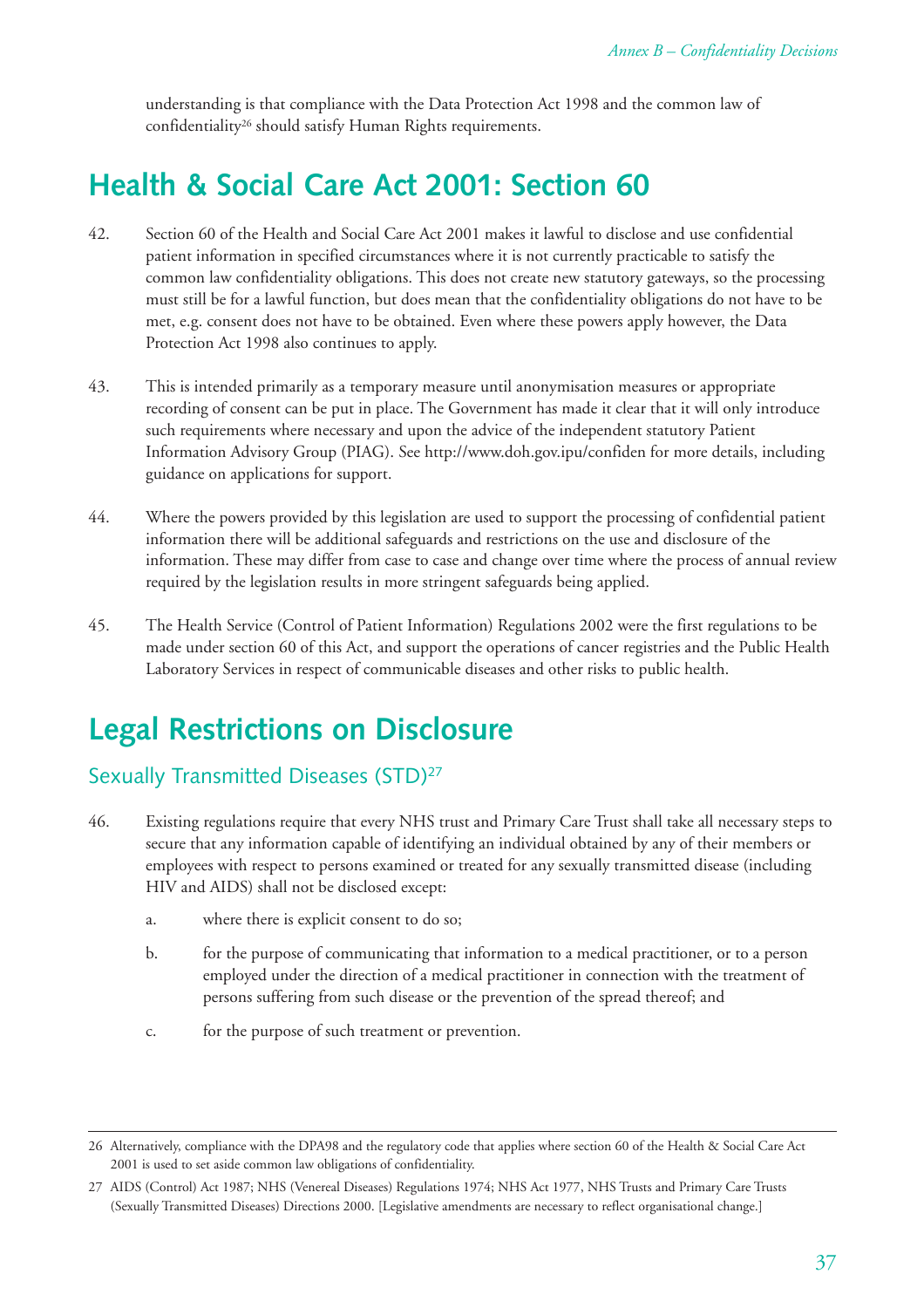#### *Confidentiality: NHS Code of Practice*

47. Whilst the existing regulations do not extend to all NHS and partner organisations [and are currently being reviewed], it is clear that many patients would regard information about STDs as particularly sensitive and private. It should never be assumed that patients are content for this information to be shared unless it has a direct and significant bearing on their healthcare and where the regulations apply it must not be disclosed other than as described in the previous paragraph.

### Human Fertilisation & Embryology<sup>28</sup>

- 48. Disclosure restrictions can also apply to fertilisation and embryo treatments where individuals can be identified. Generally, explicit consent is required, except in connection with the:
	- a. provision of treatment services, or any other description of medical, surgical or obstetric services, for the individual giving the consent;
	- b. carrying out of an audit of clinical practice; or
	- c. auditing of accounts.

# **Legally required to disclose**

- 49. Some statutes place a strict requirement on clinicians or other staff to disclose information. Care should be taken however to only disclose the information required to comply with and fulfil the purpose of the law. If staff have reason to believe that complying with a statutory obligation to disclose information would cause serious harm to the patient or another person, they should seek legal advice. The main requirements to disclose are detailed on the Department of Health web-site at http://www.doh.gov.ipu/confiden.
- 50. The courts, including coroner's courts, and some tribunals and persons appointed to hold inquiries have legal powers to require that information that may be relevant to matters within their jurisdiction be disclosed. This does not require the consent of the patient whose records are to be disclosed but he/she should be informed, preferably prior to disclosure. Disclosures must be strictly in accordance with the terms of a court order and to the bodies specified in the order. Where staff are concerned that a court order requires disclosure of sensitive information that is not germane to the case in question, they may raise ethical concerns with the judge or presiding officer. If however the order is not amended it must be complied with.

# **Legally permitted to disclose**

51. Legislation may also create a statutory gateway that allows information to be disclosed by a NHS body where previously it might have been unlawful to do so, e.g. section 115 of the Crime & Disorder Act 1998. This sort of permissive gateway generally stops short of creating a requirement to disclose, therefore the common law obligations of confidentiality must still be satisfied, as must the requirements of the Data Protection Act 1998. Details of current statutory gateways can also be found at http://www.doh.gov.ipu/confiden.

<sup>28</sup> Human Fertilisation and Embryology Act 1990: ss 31 & 33; Human Fertilisation and Embryology (Disclosure of Information) Act 1992.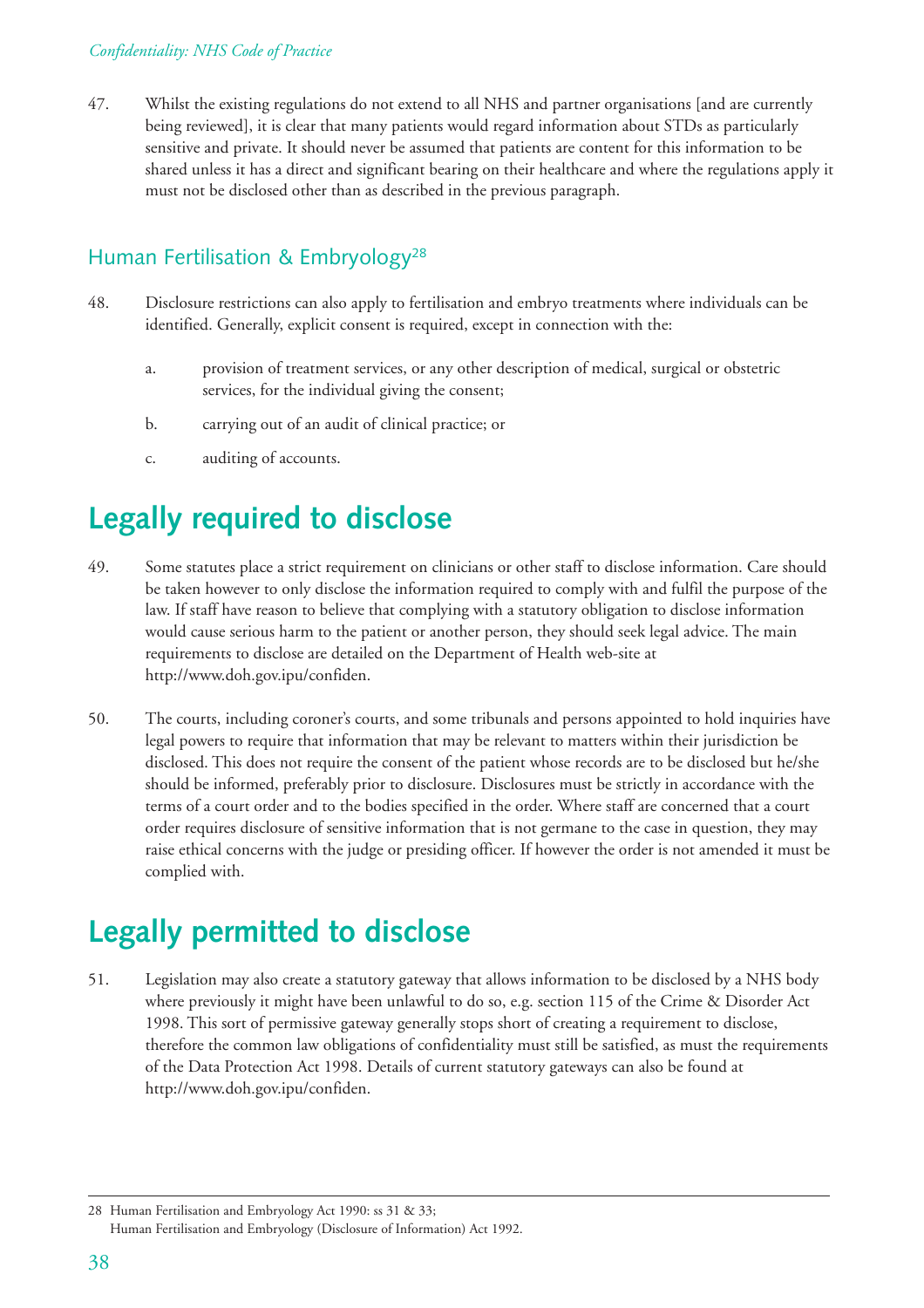# **Annex C – Index of Confidentiality Decisions in Practice**

This section provides examples of confidentiality decisions in practice, illustrating how the approach described in the previous section can be used to guide decision-makers.

# **Model B1 – Disclosures to support or audit healthcare**

- 1. Disclosures to NHS staff involved in the provision of healthcare
- 2. Disclosures to social workers or other staff of non-NHS agencies involved in the provision of healthcare
- 3. Disclosures to clinical auditors
- 4. Disclosures to parents and guardians
- 5. Disclosures to carers without parental responsibility

# **Model B2 – Disclosures for other medical purposes**

- 6. Disclosure to researchers
- 7. Disclosure to NHS Managers and/or the Department of Health, e.g. commissioning, prescribing advisers, financial audit, resource allocation etc
- 8. Disclosures to Occupational Health Practitioners
- 9. Disclosures to bodies with statutory investigative powers GMC, Audit Commission, the Health Service Ombudsman, CHAI
- 10. Disclosures to NHS Complaints Committees
- 11. Disclosure to cancer registries

# **Model B3 – Disclosures for non-medical purposes**

- 12. Disclosure to hospital chaplains
- 13. Disclosure to non-statutory investigations
- 14. Disclosure to government departments
- 15. Disclosure to the police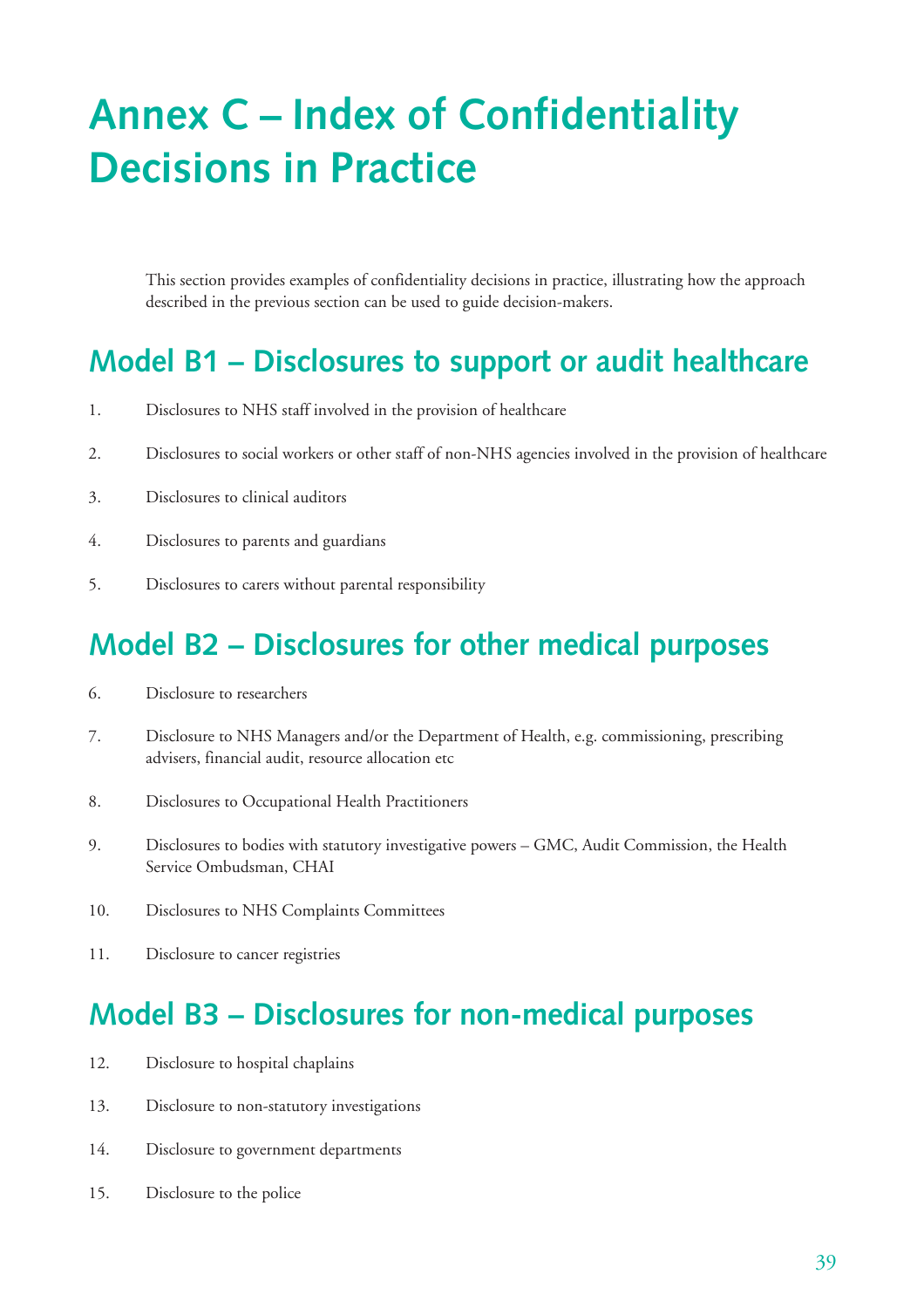- 16. Disclosure required by a court, including a coroner's court, tribunals and inquiries
- 17. Disclosure to Sure Start Teams
- 18. Disclosure to the media

19. Disclosure to solicitors

## **Model B1: Healthcare Purposes**

| 1) To NHS staff<br>involved in the<br>provision of healthcare                                   | Where information has to be shared widely to provide healthcare, additional efforts<br>to ensure that patients are effectively informed should be made.                                                                                                                                                                                                                                                                                                                                                                                                                |
|-------------------------------------------------------------------------------------------------|------------------------------------------------------------------------------------------------------------------------------------------------------------------------------------------------------------------------------------------------------------------------------------------------------------------------------------------------------------------------------------------------------------------------------------------------------------------------------------------------------------------------------------------------------------------------|
| 2) To social workers<br>or other non-NHS<br>staff involved in<br>the provision<br>of healthcare | The test of what would satisfy the requirement to effectively inform (B1.3) should be<br>more demanding than where disclosure is limited to NHS staff as the breadth of the<br>information disclosure is not as obvious to patients and their consent cannot be<br>assumed. Disclosure may lead to confidential information being held outside the<br>NHS in the records of partner organisations. Patients need to be made aware of this<br>and partner organisations also need to be aware that holding health records imposes<br>particular duties and obligations. |
|                                                                                                 | 3) To clinical auditors Model B1 applies to internal clinical auditors i.e. within a NHS organisation;<br>B2 to auditors working for a different organisation (even if within the NHS).                                                                                                                                                                                                                                                                                                                                                                                |
|                                                                                                 | The evaluation of clinical performance against standards or through comparative<br>analysis, with the aim of informing the management of services, is an essential<br>component of modern healthcare provision. Every effort should be made to ensure<br>that patients are aware that audit takes place and that it is essential if the quality of<br>care they receive is to be monitored and improved.                                                                                                                                                               |
| 4) To parents,<br>i.e. those with<br>parental responsibility<br>for patients, and<br>guardians  | Young people aged 16 or 17 are presumed to be competent for the purposes of<br>consent to treatment and are therefore entitled to the same duty of confidence as<br>adults. Children under 16 who have the capacity and understanding to take decisions<br>about their own treatment are also entitled to decide whether personal information<br>may be passed on and generally to have their confidence respected. <sup>29</sup>                                                                                                                                      |
|                                                                                                 | The key issue here is the 'competence' of the child. If the child is competent then their<br>consent is required to disclose and use information. Staff should encourage children to<br>involve parents, particularly where significant decisions need to be made, but should<br>respect the choice made. However, where a child has refused to consent to treatment<br>for a life threatening condition, staff should inform parents and seek their consent<br>(consent for treatment purposes may be given by parents even where a child objects).                   |
| 5) To carers without<br>parental responsibility                                                 | Carers often provide valuable healthcare and, subject to complying with the best<br>practice outlined, every effort should be made to support and facilitate their work.<br>Only information essential to a patient's care should be disclosed and patients should<br>be made aware that this is the case. However, the explicit consent of a competent<br>patient is needed before disclosing information to a carer. The best interests<br>of a patient who is not competent to consent may warrant disclosure.                                                      |

29 Detailed guidance can be found in Seeking Consent: Working with Children at http://www.doh.gov.uk/consent/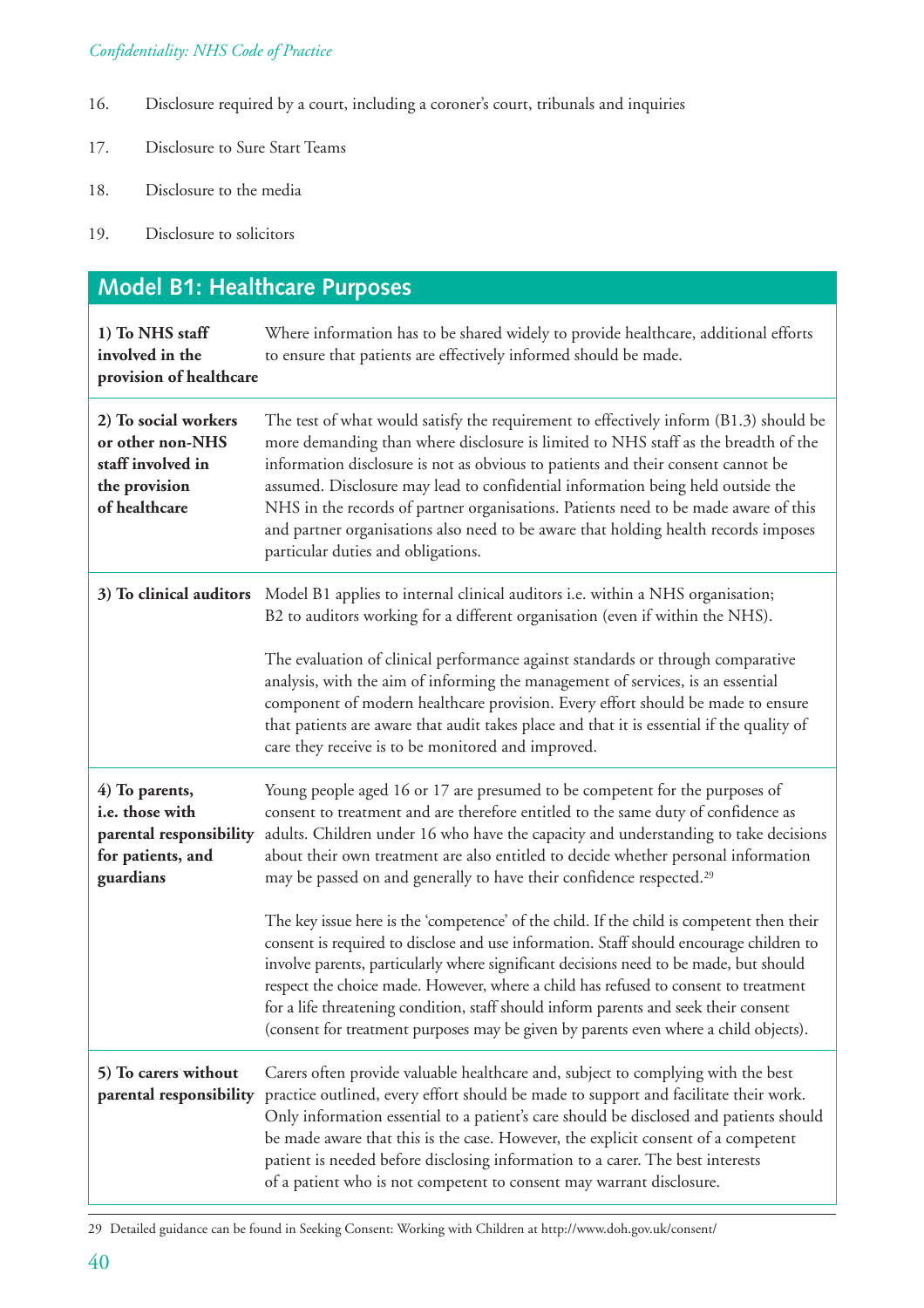# **Model B2: Medical purposes other than healthcare**

| 6) To researchers                                                                                                          | The use of anonymised data is preferable for research purposes. Where systems that<br>are capable of providing anonymised data sets for researchers do not yet exist, the use<br>of identifiable patient information to support research may well be appropriate and<br>necessary but normally requires explicit patient consent. Whilst patients are generally<br>aware and supportive of research it is not reasonable to assume that they are aware of<br>and consent to each and every research subject or proposal. |
|----------------------------------------------------------------------------------------------------------------------------|--------------------------------------------------------------------------------------------------------------------------------------------------------------------------------------------------------------------------------------------------------------------------------------------------------------------------------------------------------------------------------------------------------------------------------------------------------------------------------------------------------------------------|
|                                                                                                                            | All research in the NHS or other research involving NHS patients, their tissue<br>and/or data must meet appropriate standards of research governance, including<br>ethical approval from an appropriate ethics committee - a mandatory requirement<br>for all NHS supported research.                                                                                                                                                                                                                                    |
|                                                                                                                            | If a patient cannot be contacted to obtain consent, it should not be assumed that<br>their medical details can be used for research purposes.                                                                                                                                                                                                                                                                                                                                                                            |
|                                                                                                                            | In some exceptional circumstances, where the research subject is of such significance<br>or a patient cannot be located in order to seek consent, the public interest may justify<br>disclosure.                                                                                                                                                                                                                                                                                                                         |
|                                                                                                                            | Where explicit consent has not been gained and the public interest does not justify<br>breaching patient confidentiality, the research project needs support under section 60<br>of the Health & Social Care Act 2001. The Patient Information Advisory Group<br>(PIAG) Secretariat can help clarify uncertain cases.                                                                                                                                                                                                    |
| 7) To NHS managers<br>and the Department<br>of Health, e.g.<br>commissioning,<br>prescribing advisors,<br>financial audit, | The use of anonymised data is preferable for management purposes but this is not<br>always practicable. Systems that are capable of providing anonymised data sets for<br>management purposes should be developed. Where they do not yet exist, the use of<br>confidential information to support these activities may well be appropriate and<br>necessary, but care should be taken to determine the minimum requirements.                                                                                             |
|                                                                                                                            | resource allocation etc. Explicit consent is required unless there is (rarely) a robust public interest<br>justification and, in the absence of either, support is required under section 60 of the<br>Health & Social Care Act 2001.                                                                                                                                                                                                                                                                                    |
| 8) To Occupational<br>Health professionals                                                                                 | Staff may be referred to an occupational health department, e.g. as a result of sickness<br>absence or a perceived failure to meet work targets.                                                                                                                                                                                                                                                                                                                                                                         |
|                                                                                                                            | This could in turn require disclosure of patient information. Explicit consent should<br>be obtained before disclosing.                                                                                                                                                                                                                                                                                                                                                                                                  |
|                                                                                                                            | When clinicians are themselves "the patient" the powers of professional regulatory<br>bodies to require disclosure of their health records may apply. See section 10) below.                                                                                                                                                                                                                                                                                                                                             |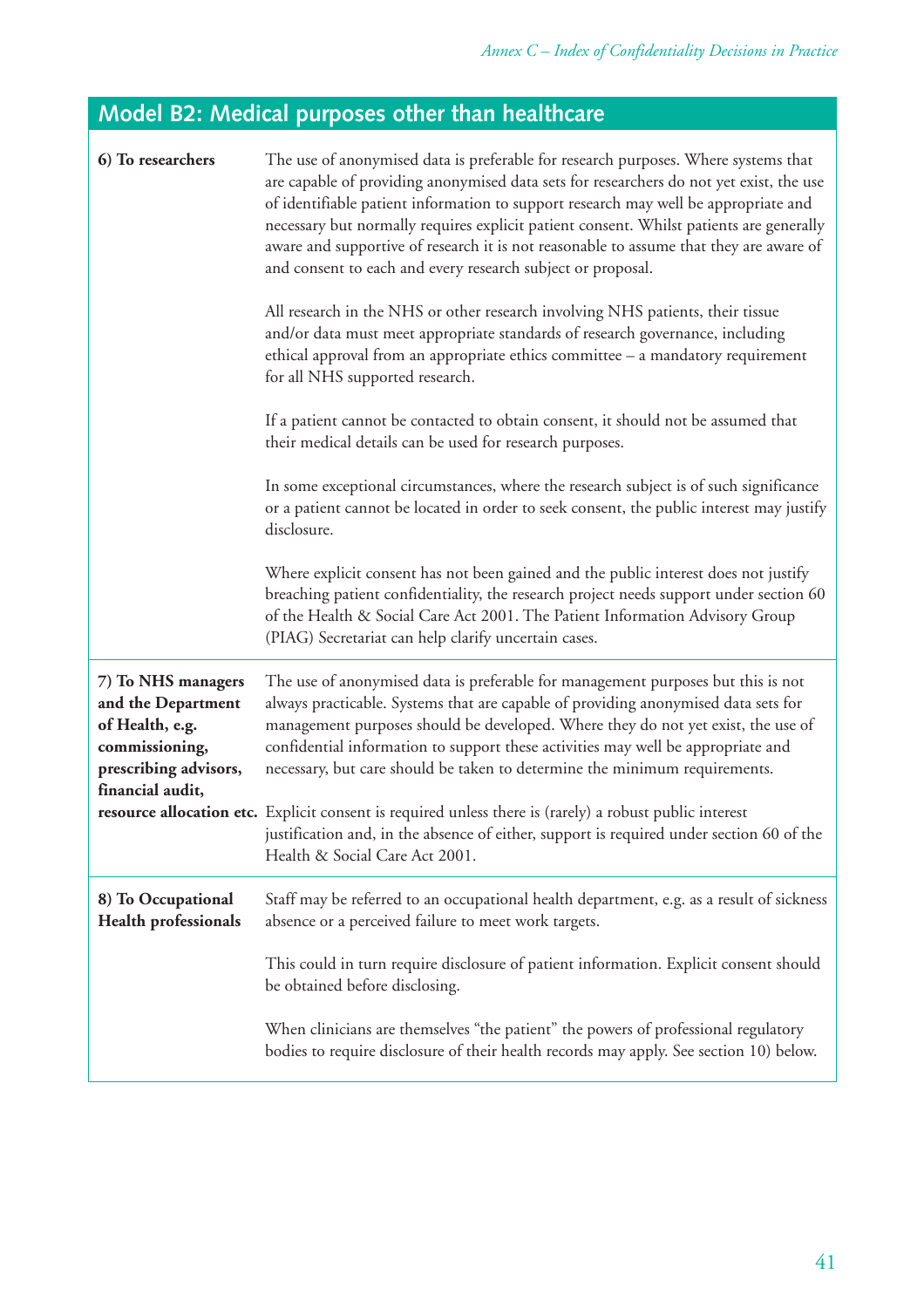## **Model B2: Medical purposes other than healthcare (continued)**

| 9) To bodies with<br>statutory investigative<br>powers - GMC,<br><b>Audit Commission,</b><br>The Health Service<br>Ombudsman, CHAI | GMC assessors are entitled to access confidential patient health records under the<br>powers given to them by virtue of the Medical Act 1983 (as amended by other<br>legislation such as the Professional Performance Act 1995 and the Medical Act<br>Amendment Order 2000). Similarly, the Audit Commission Act 1998 provides<br>auditors appointed under that Act with the powers to access health records and,<br>where necessary, patient-identifiable information to further their investigations.<br>It is for Audit Commission auditors and GMC assessors to decide what level of<br>information is necessary for them to fulfil their functions, e.g. access to a complete<br>record containing patient-identifiable information, selected parts or just anonymised<br>information. If staff have concerns about the level of information requested, good<br>practice would be to seek and document the reasons why this is needed.<br>Patients should be informed that disclosure has been required.<br>The Health Service Ombudsman has the same powers as the Courts to disclose information |
|------------------------------------------------------------------------------------------------------------------------------------|---------------------------------------------------------------------------------------------------------------------------------------------------------------------------------------------------------------------------------------------------------------------------------------------------------------------------------------------------------------------------------------------------------------------------------------------------------------------------------------------------------------------------------------------------------------------------------------------------------------------------------------------------------------------------------------------------------------------------------------------------------------------------------------------------------------------------------------------------------------------------------------------------------------------------------------------------------------------------------------------------------------------------------------------------------------------------------------------------------|
|                                                                                                                                    | but see their work as falling under "medical purposes." Any request for information from<br>them should be complied with without necessity of obtaining a court order.                                                                                                                                                                                                                                                                                                                                                                                                                                                                                                                                                                                                                                                                                                                                                                                                                                                                                                                                  |
| <b>10)</b> To NHS<br><b>Complaints</b><br>Committees                                                                               | It is unlikely to be practicable for complaints committees to undertake their work<br>without access to relevant parts of a complainant's medical record, and<br>anonymisation is not practicable. The use of identifiable information is therefore<br>necessary and appropriate.                                                                                                                                                                                                                                                                                                                                                                                                                                                                                                                                                                                                                                                                                                                                                                                                                       |
|                                                                                                                                    | However, the explicit consent of the complainant, and any other patients whose<br>records may need to be reviewed, is required prior to disclosure. It may be necessary<br>to explain to a complainant that their complaint cannot be progressed if they refuse<br>to authorise disclosure.                                                                                                                                                                                                                                                                                                                                                                                                                                                                                                                                                                                                                                                                                                                                                                                                             |
|                                                                                                                                    | In some circumstances, where the trust of patients in NHS care or patients may be at<br>risk, the public interest may justify disclosure to complaints committees.                                                                                                                                                                                                                                                                                                                                                                                                                                                                                                                                                                                                                                                                                                                                                                                                                                                                                                                                      |
| 11) To Cancer<br>Registries                                                                                                        | The United Kingdom Association of Cancer Registries (UKACR) is a "generic"<br>organisation working on behalf of a number of different registries which all serve a<br>common purpose:                                                                                                                                                                                                                                                                                                                                                                                                                                                                                                                                                                                                                                                                                                                                                                                                                                                                                                                   |
|                                                                                                                                    | monitoring trends in cancer incidence;                                                                                                                                                                                                                                                                                                                                                                                                                                                                                                                                                                                                                                                                                                                                                                                                                                                                                                                                                                                                                                                                  |
|                                                                                                                                    | evaluating the effectiveness of cancer prevention and screening programmes;                                                                                                                                                                                                                                                                                                                                                                                                                                                                                                                                                                                                                                                                                                                                                                                                                                                                                                                                                                                                                             |
|                                                                                                                                    | evaluating the quality and outcomes of cancer care;                                                                                                                                                                                                                                                                                                                                                                                                                                                                                                                                                                                                                                                                                                                                                                                                                                                                                                                                                                                                                                                     |
|                                                                                                                                    | evaluating the impact of environmental and social factors on cancer risk;                                                                                                                                                                                                                                                                                                                                                                                                                                                                                                                                                                                                                                                                                                                                                                                                                                                                                                                                                                                                                               |
|                                                                                                                                    | supporting investigations into the cause of cancer;                                                                                                                                                                                                                                                                                                                                                                                                                                                                                                                                                                                                                                                                                                                                                                                                                                                                                                                                                                                                                                                     |
|                                                                                                                                    | providing information in support of cancer counselling services for<br>individuals and families at higher risk of developing cancer.                                                                                                                                                                                                                                                                                                                                                                                                                                                                                                                                                                                                                                                                                                                                                                                                                                                                                                                                                                    |
|                                                                                                                                    | UKACR has been granted temporary support under Section 60 of the Health and<br>Social Care Act 2001 to obtain patient identifiable information for use on cancer<br>registry database, without the consent of patients.                                                                                                                                                                                                                                                                                                                                                                                                                                                                                                                                                                                                                                                                                                                                                                                                                                                                                 |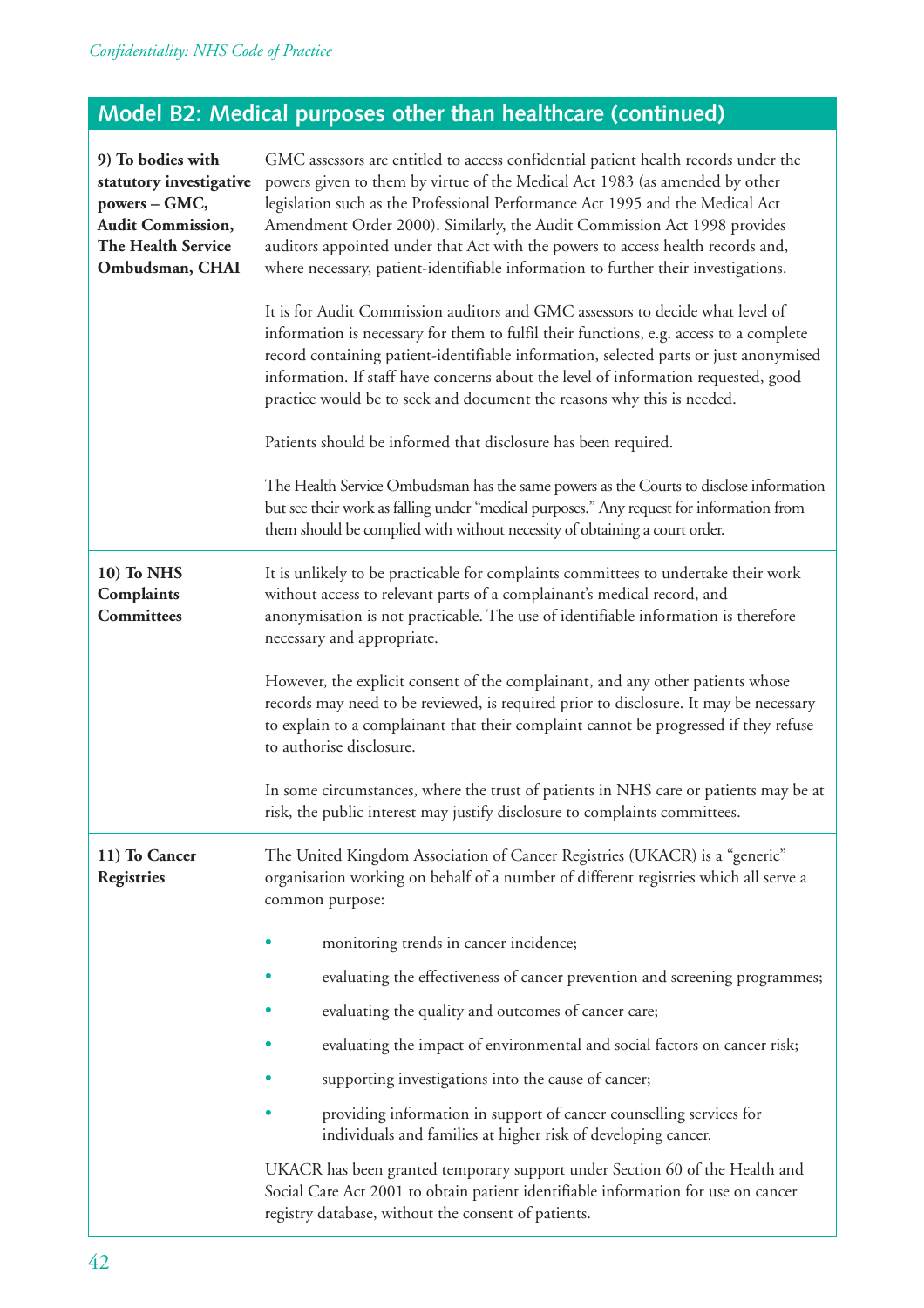| <b>Model B3: Non-medical purposes</b>                                                                                                              |                                                                                                                                                                                                                                                                                                                                                                                                                                                                                                                                                                                                                                                                                                                                                                                                                                                          |
|----------------------------------------------------------------------------------------------------------------------------------------------------|----------------------------------------------------------------------------------------------------------------------------------------------------------------------------------------------------------------------------------------------------------------------------------------------------------------------------------------------------------------------------------------------------------------------------------------------------------------------------------------------------------------------------------------------------------------------------------------------------------------------------------------------------------------------------------------------------------------------------------------------------------------------------------------------------------------------------------------------------------|
| 12) To hospital<br>chaplains                                                                                                                       | Spiritual care cannot be practicably provided without access to some confidential<br>patient information and this form of care is strongly desired by a proportion of<br>patients. It therefore meets the tests of necessity and appropriateness. However, the<br>explicit consent of patients is required before confidential information is disclosed<br>to chaplains.<br>Where a patient is not competent to consent to disclosure, e.g. due to<br>unconsciousness, the decision rests with those responsible for the provision of care<br>acting in the best interests of the patient. The views of family members about what<br>the patient would have wanted should be given considerable weight in these<br>circumstances.                                                                                                                        |
| 13) To non-statutory<br>investigations,<br>e.g. Members<br>of Parliament                                                                           | If an investigation is appropriately authorised, disclosure will meet tests of necessity<br>and appropriateness. The minimum necessary information should be disclosed.<br>There is a balance to be drawn between ensuring that a patient has understood and<br>properly consented to a disclosure of information and needlessly obstructing an<br>investigation. Careful consideration of any written authorisation and prompt action<br>are key, e.g. where an MP states, in writing, that s/he has a patient's consent for<br>disclosure this may be accepted without further resort to the patient.                                                                                                                                                                                                                                                  |
| 14) To government<br>departments<br>(excluding the<br>Department of<br>Health which<br>requires information<br>for medical purposes<br>$-$ see B2) | Government departments require a range of information to carry out their functions.<br>There needs to be a statutory gateway to permit desired information disclosure and<br>government departments should ensure that tests of appropriateness and necessity are<br>satisfied.                                                                                                                                                                                                                                                                                                                                                                                                                                                                                                                                                                          |
| 15) To the police                                                                                                                                  | Whilst the police have no general right of access to health records there are a number<br>of statutes which require disclosure to them and some that permit disclosure. These<br>have the effect of making disclosure a legitimate function in the circumstances they<br>cover.<br>In the absence of a requirement to disclose there must be either explicit patient<br>consent or a robust public interest justification. What is or isn't in the public interest<br>is ultimately decided by the Courts.<br>Where disclosure is justified it should be limited to the minimum necessary to meet<br>the need and patients should be informed of the disclosure unless it would defeat the<br>purpose of the investigation, allow a potential criminal to escape or put staff or<br>others at risk. See footnote 21 for a definition of "serious crime." |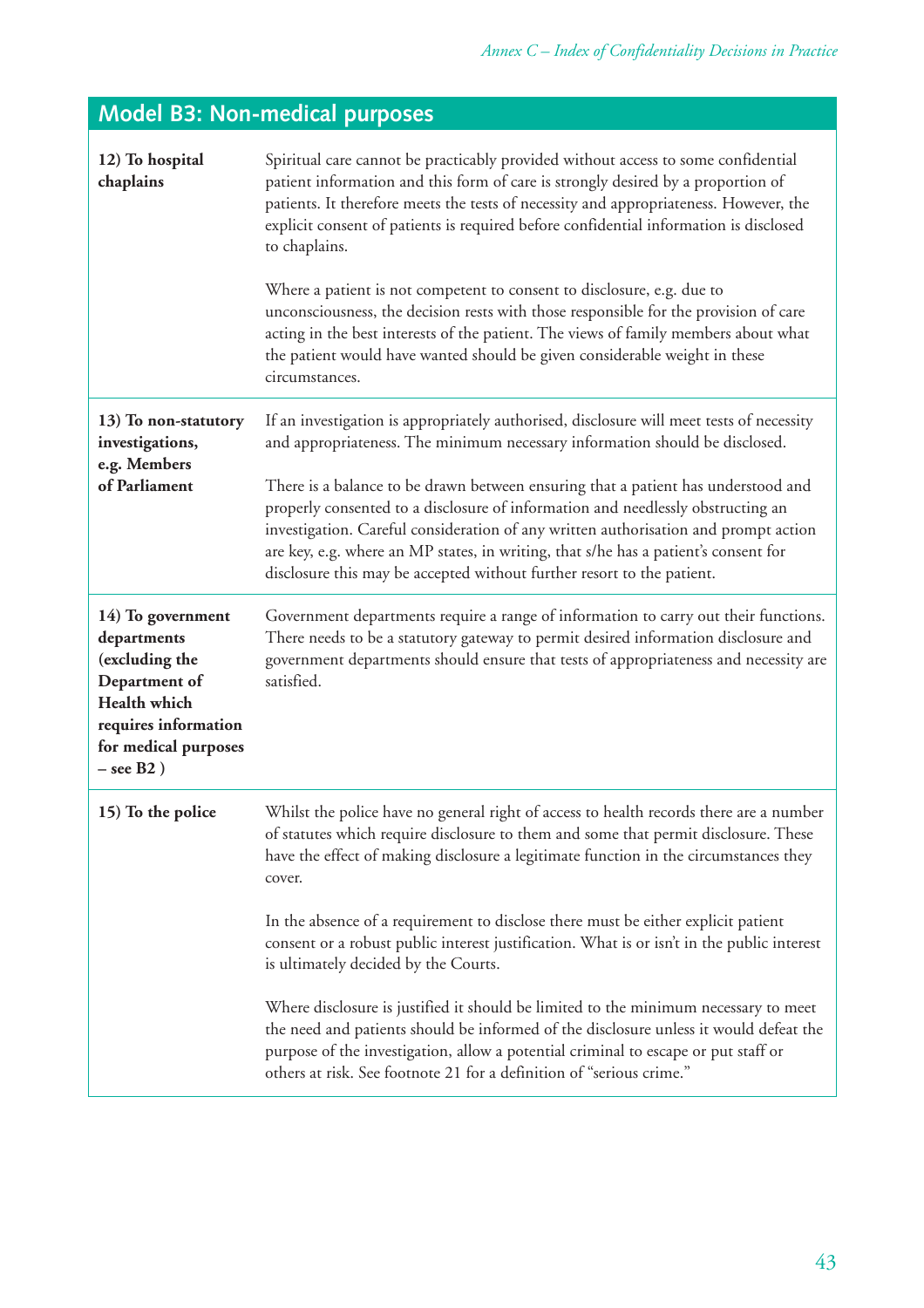## **Model B3: Non-medical purposes (continued)**

| 16) To the courts,<br>including a coroner's<br>court, tribunals<br>and enquiries | Model B1, question B 0 applies.                                                                                                                                                                                                                                                                                                                                                                                                                                                                                                                                                                                                                                                                                                                                                                                                                                                                                                                                                                                   |
|----------------------------------------------------------------------------------|-------------------------------------------------------------------------------------------------------------------------------------------------------------------------------------------------------------------------------------------------------------------------------------------------------------------------------------------------------------------------------------------------------------------------------------------------------------------------------------------------------------------------------------------------------------------------------------------------------------------------------------------------------------------------------------------------------------------------------------------------------------------------------------------------------------------------------------------------------------------------------------------------------------------------------------------------------------------------------------------------------------------|
|                                                                                  | The courts, some tribunals and persons appointed to hold enquiries have legal<br>powers to require disclosure of confidential patient information.                                                                                                                                                                                                                                                                                                                                                                                                                                                                                                                                                                                                                                                                                                                                                                                                                                                                |
|                                                                                  | Care needs to be taken to limit disclosure strictly in terms of the relevant order, the<br>precise information requested to the specified bodies and no others. It is permitted to<br>make ethical objections known to a judge or presiding officer, but unless the order is<br>changed compliance is necessary.                                                                                                                                                                                                                                                                                                                                                                                                                                                                                                                                                                                                                                                                                                  |
| 17) To Sure<br><b>Start Teams</b>                                                | Sure Start aims to both provide new services and to reshape and add value to existing<br>services in order to improve the life chances of young children. It is delivered through<br>local partnerships involving local service providers from health, education, social<br>services and other public services, the voluntary sector and local parents and<br>community representatives. Some of Sure Start's activities are healthcare provision,<br>but others are not. NHS bodies have a statutory gateway to support disclosure to<br>Sure Start teams under the NHS Act 1977 where this supports healthcare.<br>Disclosure to a health professional within a Sure Start team to directly and only<br>support healthcare is covered by Model B1. However, where disclosure is also for<br>non-medical purposes (e.g. educational support), it is covered by Model B3 and<br>explicit parental consent is necessary.<br>If confidential patient health information is to be held within the records of partner |
|                                                                                  | organisations, parents need to be made aware of this prior to any disclosure.<br>Receiving organisations also need to be aware that holding health information<br>imposes particular duties and obligations with regard to confidentiality.                                                                                                                                                                                                                                                                                                                                                                                                                                                                                                                                                                                                                                                                                                                                                                       |
| 18) To the media                                                                 | Under normal circumstances there is no basis for disclosure of confidential and<br>identifiable information to the media. There will be occasions however when<br>NHS organisations and staff are asked for information about individual patients.<br>Examples include:                                                                                                                                                                                                                                                                                                                                                                                                                                                                                                                                                                                                                                                                                                                                           |
|                                                                                  | Requests for updates on the condition of particular patients, e.g. celebrities;                                                                                                                                                                                                                                                                                                                                                                                                                                                                                                                                                                                                                                                                                                                                                                                                                                                                                                                                   |
|                                                                                  | In distressing circumstances, e.g. following a fire or road traffic accident;                                                                                                                                                                                                                                                                                                                                                                                                                                                                                                                                                                                                                                                                                                                                                                                                                                                                                                                                     |
|                                                                                  | In circumstances where a patient or a patient's relatives are complaining<br>publicly about the treatment and care provided.                                                                                                                                                                                                                                                                                                                                                                                                                                                                                                                                                                                                                                                                                                                                                                                                                                                                                      |
|                                                                                  | Where practicable, the explicit consent of the individual patient(s) concerned should be<br>sought prior to disclosing any information about their care and treatment, including<br>their presence in a hospital or other institution. Where consent cannot be obtained or<br>is withheld, disclosure may still be justified in the "exceptional" public interest.                                                                                                                                                                                                                                                                                                                                                                                                                                                                                                                                                                                                                                                |
|                                                                                  | In distressing circumstances, care should be taken to avoid breaching the<br>confidentiality of patients whilst dealing sympathetically with requests for<br>information. Where a patient is not competent to make a decision about disclosure,<br>the views of family members should be sought and decisions made in the patient's<br>best interests.                                                                                                                                                                                                                                                                                                                                                                                                                                                                                                                                                                                                                                                            |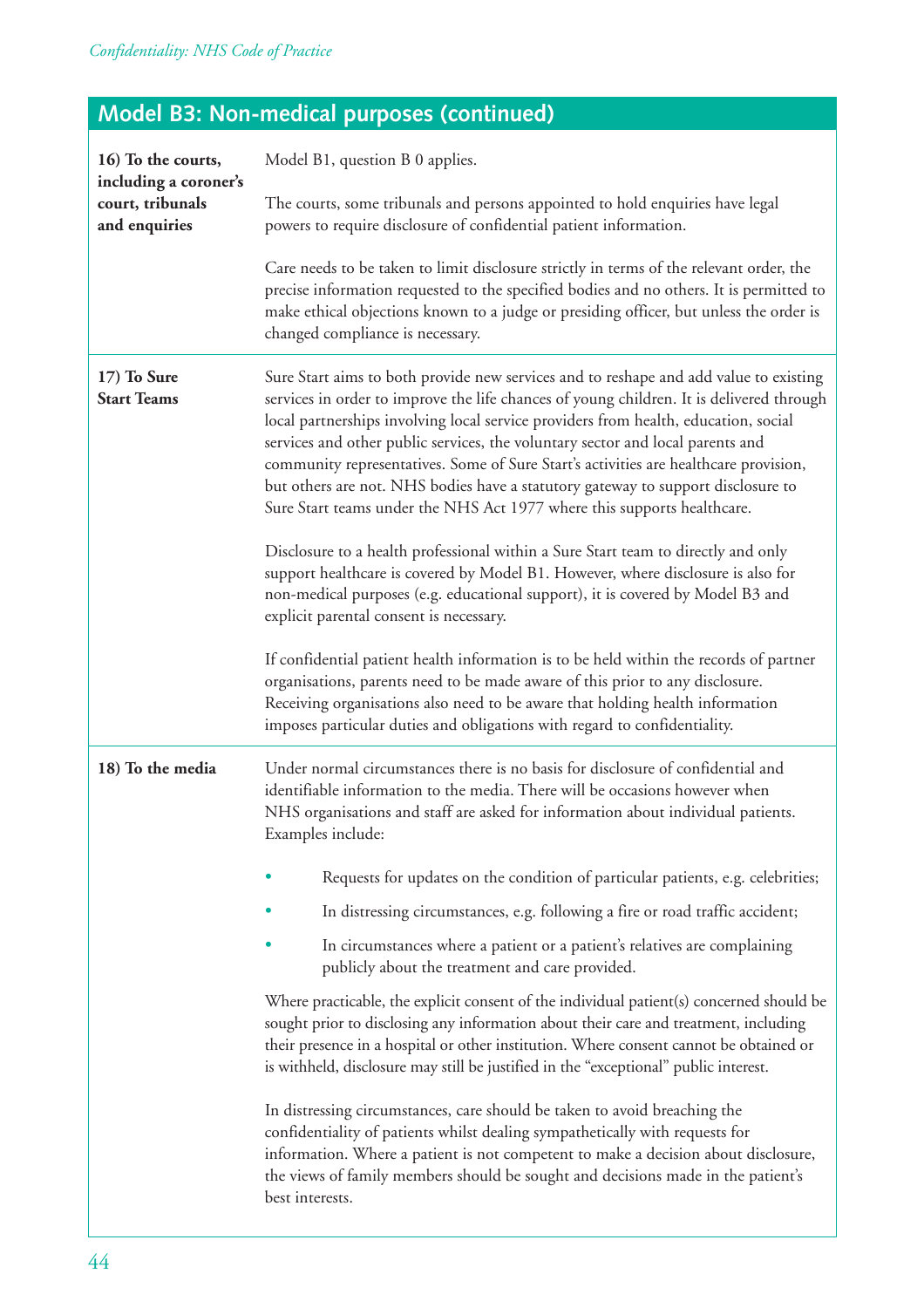|                   | <b>Model B3: Non-medical purposes (continued)</b>                                                                                                                                                                                                                                                                                                                                                                                                                                                                                                                                                                               |
|-------------------|---------------------------------------------------------------------------------------------------------------------------------------------------------------------------------------------------------------------------------------------------------------------------------------------------------------------------------------------------------------------------------------------------------------------------------------------------------------------------------------------------------------------------------------------------------------------------------------------------------------------------------|
|                   | Where information is already in the public domain, placed there by individuals or by<br>other agencies such as the police, consent is not required for confirmation or a simple<br>statement that the information is incorrect. Where additional information is to be<br>disclosed, e.g. to correct statements made to the media, patient consent should be<br>sought but where it is withheld or cannot be obtained disclosure without consent<br>may still be justified in the public interest. The patients concerned and/or their<br>representatives should be advised of any forthcoming statement and the reasons for it. |
|                   | There is a strong public interest in sustaining the reputation of the NHS as a secure<br>and confidential service but there is a competing interest in ensuring that the<br>reputations of NHS staff and organisations are not unfairly and publicly maligned.<br>Disclosures need to be justified on a case by case basis and must be limited to the<br>minimum necessary in the circumstances. In some circumstances a "dignified silence"<br>in the face of media enquiry, may be the best approach for the NHS to take,<br>depending on the nature of the case involved.                                                    |
| 19) To Solicitors | Most contacts from solicitors are for subject access requests to medical records for<br>compensation claims which may include:                                                                                                                                                                                                                                                                                                                                                                                                                                                                                                  |
|                   | insurance claims against third parties e.g. following road traffic accidents<br>(RTAs); and                                                                                                                                                                                                                                                                                                                                                                                                                                                                                                                                     |
|                   | work related claims e.g. for disability awards, early retirement etc.                                                                                                                                                                                                                                                                                                                                                                                                                                                                                                                                                           |
|                   | There may also be requests for prosecution purposes in cases of, for example, drink<br>driving, RTAs, GBH and murder enquiries etc.                                                                                                                                                                                                                                                                                                                                                                                                                                                                                             |
|                   | Ideally disclosure should be limited to relevant to the incident concerned. However,<br>if disclosure of the full record is required this should be complied with as long as it<br>is clear that the patient understands that full disclosure will take place and has<br>consented.                                                                                                                                                                                                                                                                                                                                             |
|                   | On occasions when clinicians or NHS organisations face legal challenges, solicitors<br>acting on behalf of a client may require access to a third party's record. In such cases,<br>explicit consent should be sought from any person or persons to which it relates.<br>However, if a patient refuses consent, disclosure may still be warranted in the public<br>interest or where a Court Order to support disclosure without consent has been<br>received. It may be possible for a solicitor to make a public interest argument but this<br>would be difficult to judge and best left to the Courts to decide.             |
|                   | In all cases a patient should be notified of the disclosure.                                                                                                                                                                                                                                                                                                                                                                                                                                                                                                                                                                    |